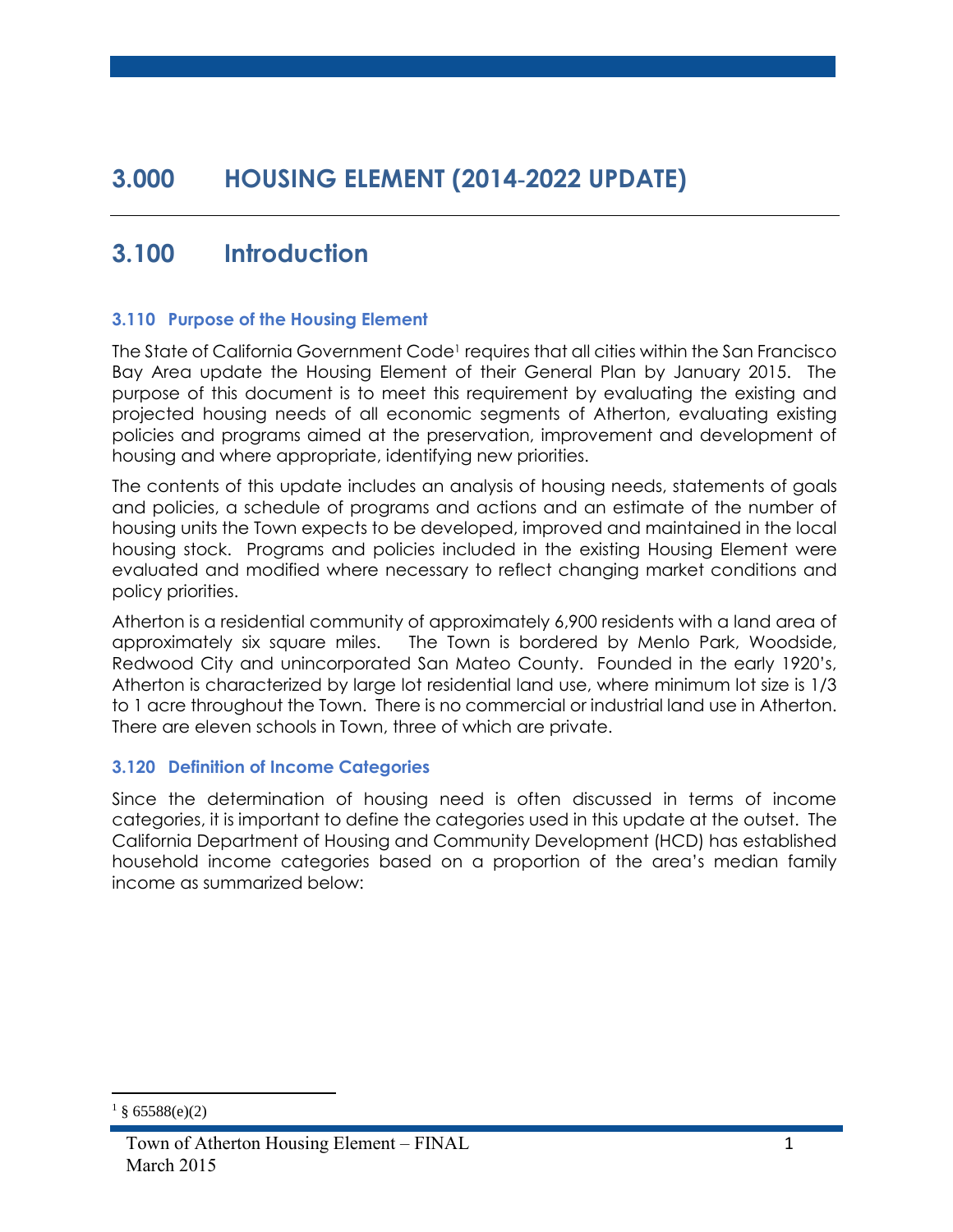# **TABLE HE-1: HCD INCOME CATEGORIES DEFINED**

| Below 30% of area median income  |
|----------------------------------|
| 30%-50% of area median income    |
| 50%-80% of area median income    |
| 80%-120% of area median income   |
| Above 120% of area median income |
|                                  |

The income limits established by HCD for San Mateo County in 2013 are presented in Table HI-2.

### **TABLE HE-2: ANNUAL INCOME LIMITS BY HOUSEHOLD SIZE - 2013(US\$)**

| <b>San Mateo County Income Limits (2013)</b> |                                                     |              |           |           |           |  |  |  |  |  |
|----------------------------------------------|-----------------------------------------------------|--------------|-----------|-----------|-----------|--|--|--|--|--|
|                                              | Number of Persons Per Household<br>(Maximum Income) |              |           |           |           |  |  |  |  |  |
| <b>Income Category</b>                       |                                                     | $\mathbf{2}$ | 3         | 4         | 5         |  |  |  |  |  |
|                                              |                                                     |              |           |           |           |  |  |  |  |  |
| <b>Extremely Low</b>                         | \$23,750                                            | \$27.150     | \$30,550  | \$33,950  | \$36,650  |  |  |  |  |  |
| Very Low                                     | \$39,600                                            | \$42,250     | \$50,900  | \$56,550  | \$61,050  |  |  |  |  |  |
| Lower Income                                 | \$63,350                                            | \$72,400     | \$81,450  | \$90,500  | \$97,700  |  |  |  |  |  |
| Median Income                                | \$72,100                                            | \$82,400     | \$92,700  | \$103,000 | \$111,250 |  |  |  |  |  |
| Moderate Income                              | \$86,500                                            | \$98,900     | \$111,250 | \$123,600 | \$133,500 |  |  |  |  |  |

*Source: HCD State Income Limits 2013 and State CDBG and HOME Income Limits also available at<http://www.hcd.ca.gov/hpd/hrc/rep/state/incNote.html>*

#### **TABLE HE-3: MONTHLY MAXIMUM AFFORDABLE HOUSING COST BY HOUSEHOLD SIZE – 2013 (US\$)**

| <b>San Mateo County Income Limits (2013)</b> |         |             |                  |                                        |         |  |  |  |  |  |
|----------------------------------------------|---------|-------------|------------------|----------------------------------------|---------|--|--|--|--|--|
|                                              |         |             |                  | <b>Number of Persons Per Household</b> |         |  |  |  |  |  |
|                                              |         |             | (Maximum Income) |                                        |         |  |  |  |  |  |
| <b>Income Category</b>                       |         | $\mathbf 2$ | 3                | 4                                      | 5       |  |  |  |  |  |
| <b>Extremely Low</b>                         | \$594   | \$679       | \$764            | \$849                                  | \$916   |  |  |  |  |  |
| Very Low                                     | \$990   | \$1,056     | \$1,273          | \$1,414                                | \$1,526 |  |  |  |  |  |
| Lower Income                                 | \$1,584 | \$1,810     | \$2,036          | \$2,263                                | \$2,443 |  |  |  |  |  |
| Median Income                                | \$1,803 | \$2,060     | \$2,318          | \$2,575                                | \$2,781 |  |  |  |  |  |
| Moderate Income                              | \$2,163 | \$2,473     | \$2,781          | \$3,090                                | \$3,338 |  |  |  |  |  |

*[Source: HCD State Income Limits 2013 and State CDBG and HOME Income Limits, calculations by](http://www.hcd.ca.gov/hpd/hrc/rep/state/incNote.html)  [Baird + Driskell.](http://www.hcd.ca.gov/hpd/hrc/rep/state/incNote.html)*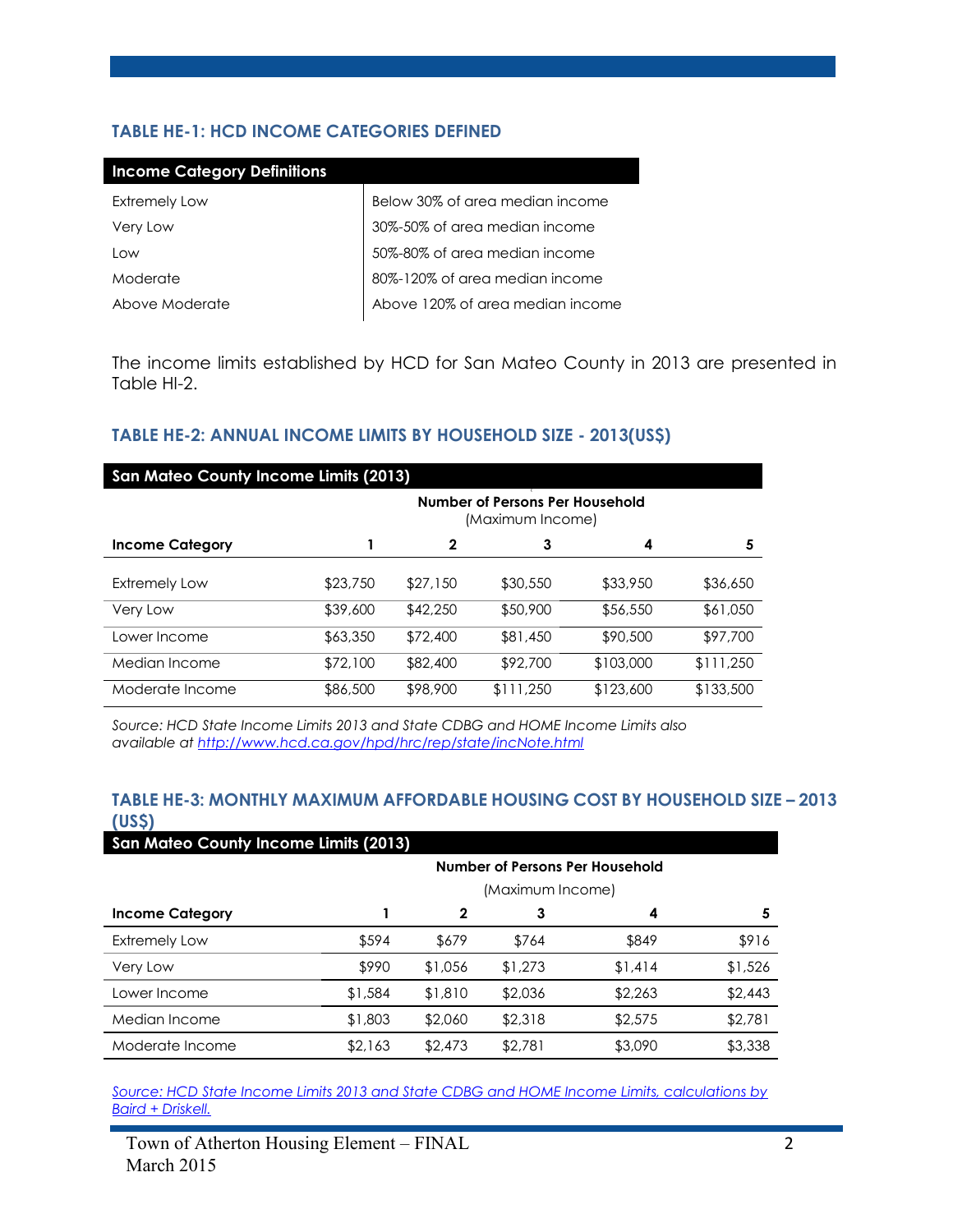### **3.130 Relation to Other Elements (including General Plan Consistency Analysis)**

The Housing Element is closely related to the Land Use, Open Space and Circulation Elements. In the Housing Element, residential land use is translated into terms of household units to be accommodated in the future. Lands designated for residential use are identified in the Land Use Element; the location, site area and terrain suitable for housing is related to both open space and land use; and the capability of serving residential neighborhoods by an efficient circulation system is discussed in the Circulation Element.

State law requires that all elements of the general plan be consistent with each other. The General Plan was reviewed to ensure that that goals and policies of this Housing Element are consistent with the other elements of the Town's General Plan, and this is the case. The current Housing Element is very similar to the 2007-2014 Housing Element, which was also consistent with the General Plan. Changes in this Housing Element do not affect circulation, land use, or safety.

New development proposals, as well as the Master Plan of Menlo School and Menlo College, are reviewed against the General Plan to ensure they are compatible. Additionally, zoning changes or General Plan amendments, if they are proposed, would need to be internally consistent with the entire General Plan.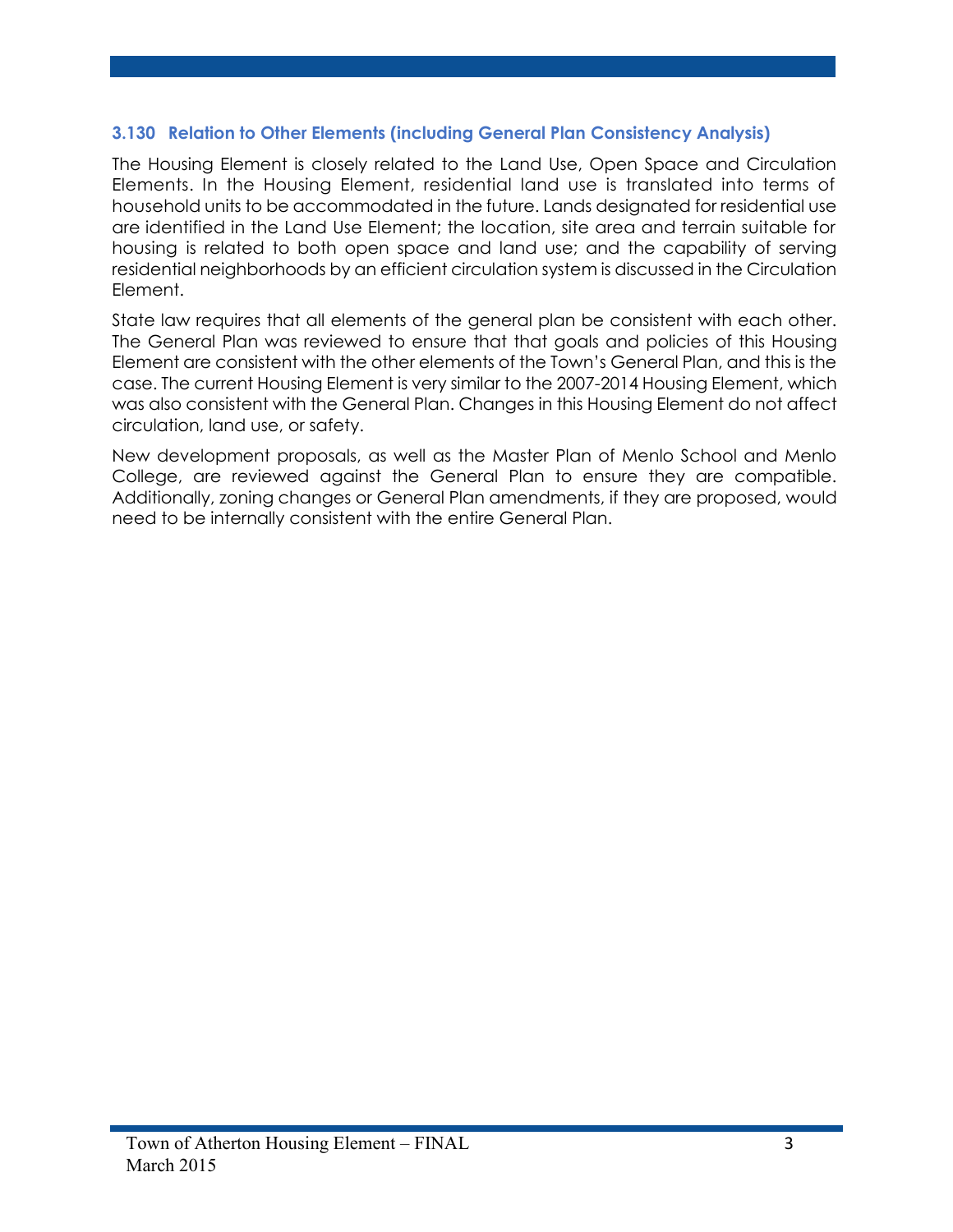# **3.200 ASSESSMENT OF HOUSING NEEDS**

# **3.210 Housing Needs Summary**

See Appendix for detailed Housing Needs Analysis.

#### **3.211 Housing Trends**

The following are some general trends affecting the region.

- **Rise of the Millennials.** The Millennial generation (ages 20-34) has a preference for dense, mixed-use, walk-able and bike-able communities. Many have speculated that Millennials may be a "generation of renters," but as the economy improves and as Millennials age, this conclusion may change.
- **Growing senior population.** Over the next decade and a half, the number of seniors in San Mateo County will increase by 76 percent. Atherton currently is home to approximately 650 seniors and has a higher median age (46) than the county as a whole (39). Advanced planning will be necessary to ensure the opportunity for seniors to age safely in the communities where they reside.
- **Worsening workforce-housing shortage.** San Mateo County is projected to see notable job growth over the next decade, and about 40 percent of these jobs will pay lower income wages. San Mateo County already has a severe workforce housing shortage in general caused by years of rapid economic growth and slow housing growth. By 2025, the Department of Housing projects than the County's housing supply will only meet 1/3 to 1/2 of the demand.
- **Increasing ethnic diversity.** According to 2010 U.S. Census data, San Mateo County is a "majority-minority" county — that is, no one racial group makes up over 50 percent of the population. The two racial/ethnic groups growing the most rapidly in San Mateo County are Asians and Latinos. According to the regional Plan Bay Area, adopted on July 18, 2013, Latinos will emerge as the largest ethnic group, increasing from 23 percent to 35 percent of the total population in the Bay Area by 2040.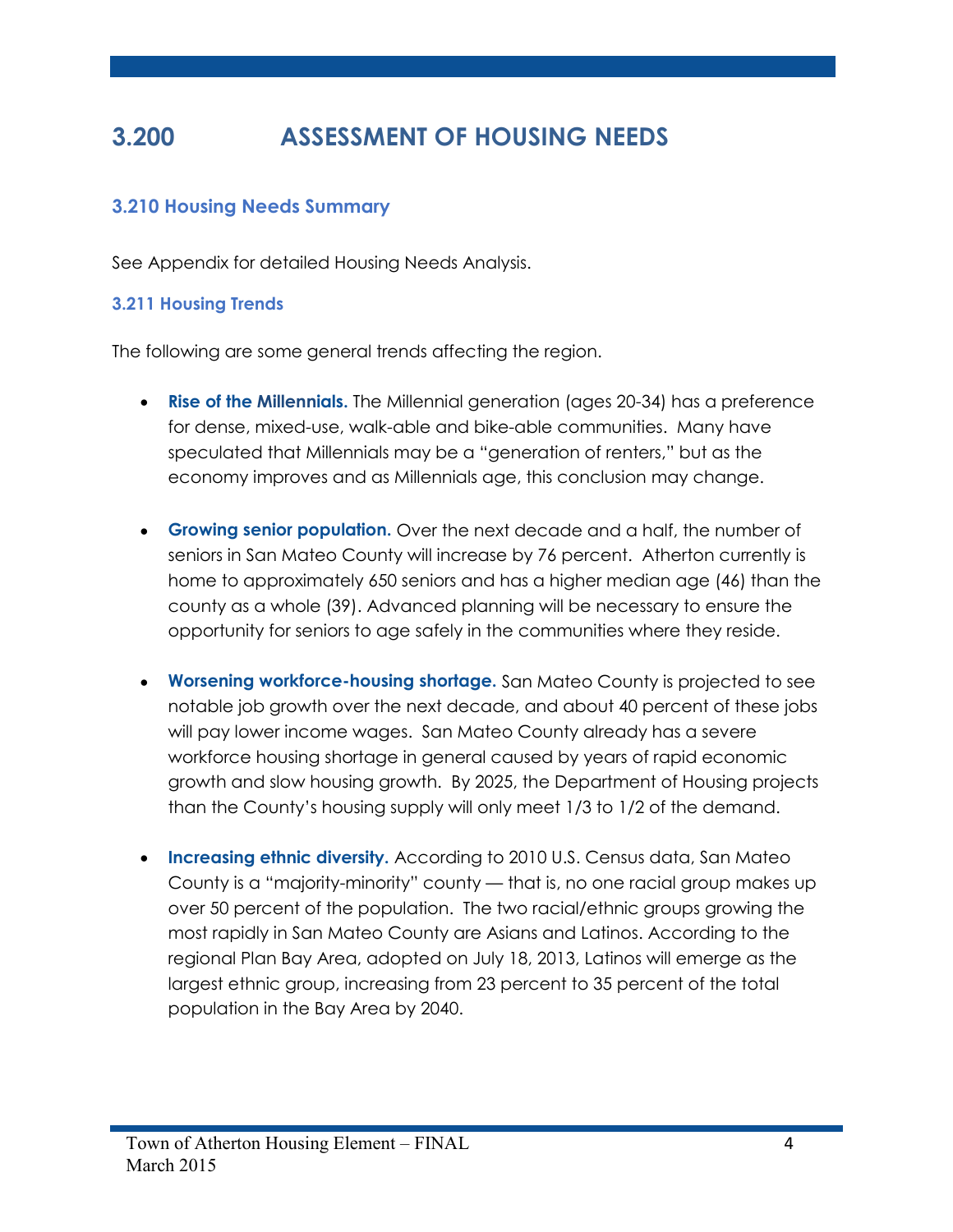# **3.212 Housing Characteristics**

- **As of January 2013, Atherton had a total population of 6,893.** According to census data, Atherton shrunk by four percent from 2000 to 2012. While ABAG predicts Atherton's population will grow more rapidly over the next decade, reaching a total of 7,600 in 2020 and remaining there through 2030, previous ABAG projections for Atherton have not been accurate. Because of Atherton's small size, it can be difficult to get accurate data and sometimes various sources of information do not match.
- **Almost all houses in Atherton are owner-occupied single-family attached homes.**  Only 10 percent of Atherton's households are renters, though this percentage has increase by five percent since 2000. Atherton has a total of 2,477 homes, a slight decrease since 2000. In addition, Atherton has very low vacancy rates.
- **Just under a fifth of Atherton's households are lower-income.** Atherton's median household income is more than \$250,000 (in 2011), more than twice the median for the county. However, 17 percent of Atherton's population is lower income. Specifically, eight percent are extremely low income. Lower-income households are likely to be house rich but cash poor seniors, or people living in second units.
- **For-sale housing prices are rising and are unaffordable to many households** As of October 2013, the median sales price for a single-family home was over \$3 million. Single people and families earning a moderate income or below are hundreds of thousands of dollars short of being able to afford the median priced home.
- **Some households are overpaying for housing.** Most households earning less than \$75,000 annually are overpaying for housing in Atherton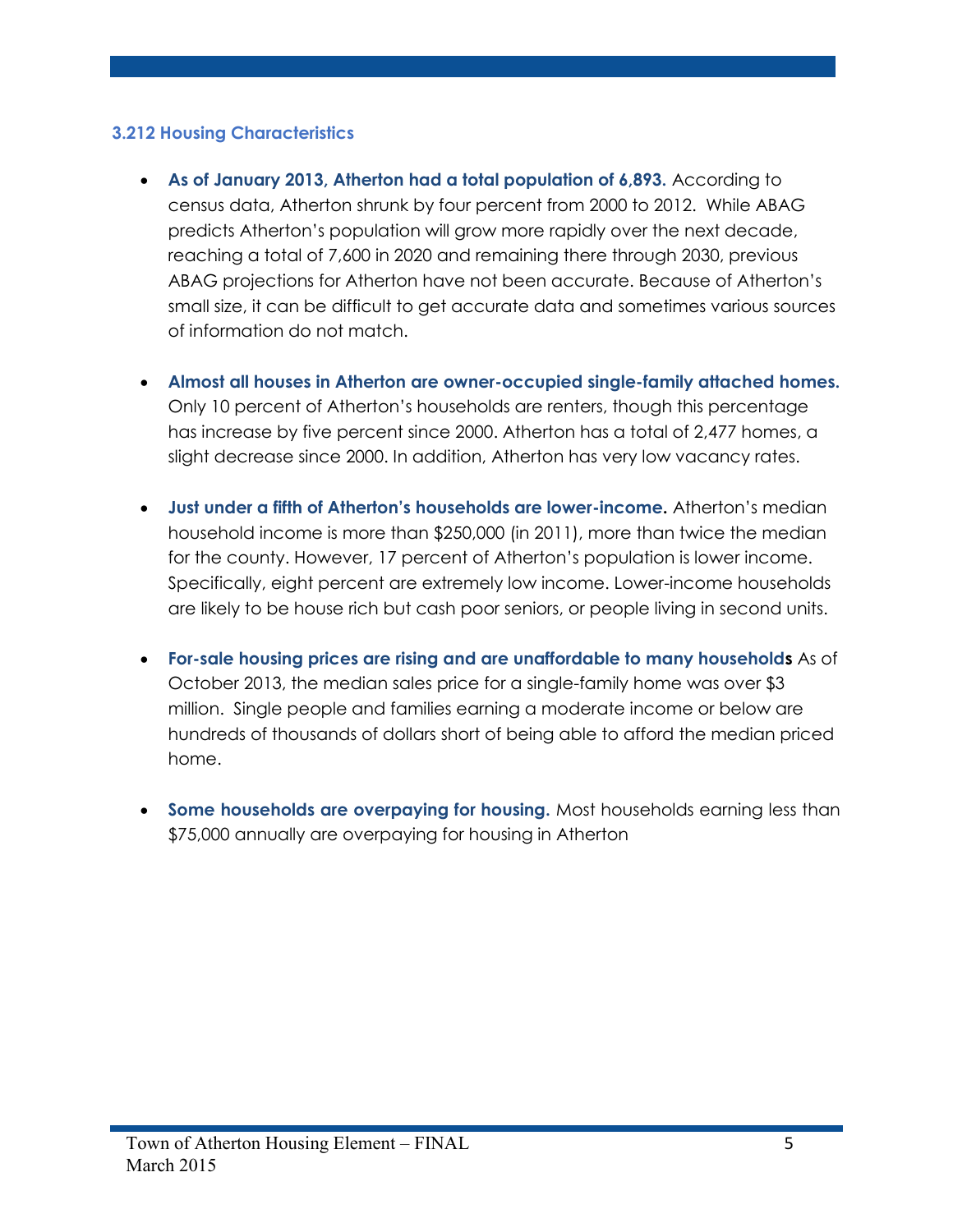# **3.213 Summary of At-Risk Units**

"Assisted housing development" means a multifamily rental housing development that receives governmental assistance under any federal, State, county or local program. There are no existing assisted housing developments in Atherton that are eligible to change from low-income housing uses during the next 10 years due to termination of subsidy contracts, mortgage pre-payment, or expiration of restrictions on use. The only multifamily rental housing in Atherton is at Oakwood (Sacred Heart Schools campus and Menlo College. The existing low income housing provided at Oakwood and Menlo College was not built with federal or state assistance and consequently is not deedrestricted; its affordability is maintained by those institutions. This type of housing is not considered to be "at-risk housing" as defined in Housing Element Law.

# **3.220 Energy Conservation Opportunities**

# **3.221 Energy Conservation Efforts**

Given the importance of promoting land use and housing strategies to address climate change and energy conservation the City Council authorized the formation of the Atherton Environmental Programs Committee (EPC) in 2006. Planning to maximize energy efficiency and the incorporation of energy conservation and green building features can contribute to reduced housing costs for homeowners and renters.

In 2006 the Atherton Environmental Programs Committee (EPC) was formed by action of the City Council. The EPC's mission statement includes educating Atherton residents about environmental issues and seeking to improve the overall environmental performance of the town by reducing waste and pollution, enhancing energy efficiency and use of clean energy technologies, promoting smart consumer practices and greatly reducing our contributions to global warming by adopting effective and meaningful conservation practices throughout our community. The mandates listed below are among those that the EPC is working on:

- California Integrated Waste Management Act of 1989
- California [Global Warming Solutions Act of 2006](http://www.arb.ca.gov/cc/docs/ab32text.pdf)
- Mayors' Climate Protection [Agreement:](http://www.usmayors.org/climateprotection/agreement.htm) signed by Atherton in 2006, this agreement commits the Town of Atherton to take three actions: 1) meet or beat the Kyoto protocol targets within our own community; 2) urge and support state and federal government passage of policies to meet the Kyoto protocol targets; and 3) support a national emission trading system.
- San Mateo County [green building policy](http://www.recycleworks.org/greenbuilding/sus_building_policy.html)
- A Climate Action Plan for Atherton.

The EPC, in conjunction with the Thinking Green Think Tank's Green Building subcommittee and the Atherton Building Department, prepared a Green Building ordinance which was adopted in 2011, and updated in 2014.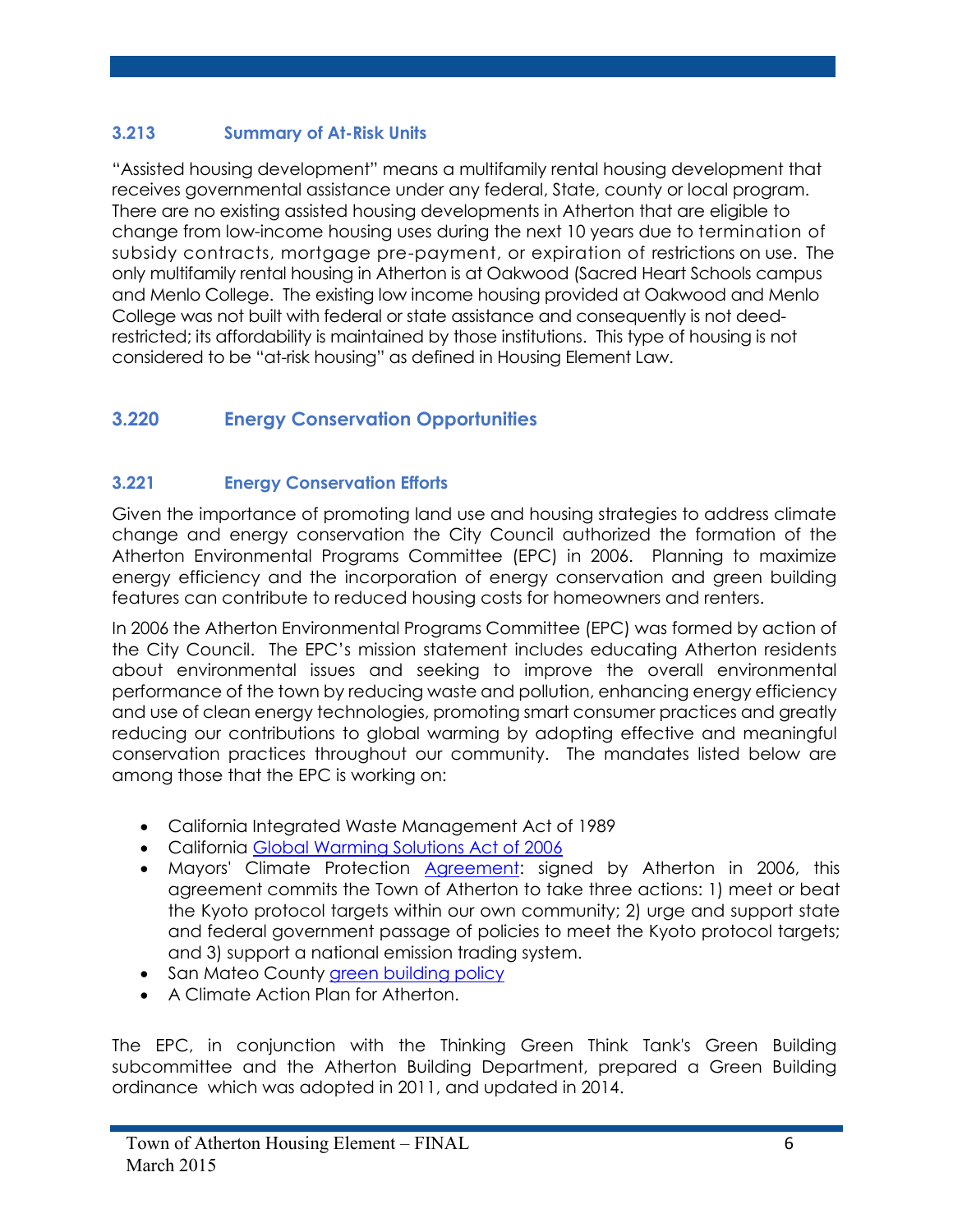The EPC has also been active in promoting energy conservation through energy audits, participation in PG&E and Cal Water programs and encouraging energy conserving retrofits in homes.

The Town supports water conservation policies and is currently operating under the provisions of the State water conservation law.

# **3.222 PG&E Programs**

PG&E provides customers with information about their energy usage through programs like the Home and Business Area Network (HAN) and the Smart-Rate Add-on. These programs are designed to identify peak energy use times and unnecessarily energyconsuming appliances, to assist consumers in making energy-saving and money-saving decisions. Through Energy Upgrade California, PG&E also offers homeowners up to \$4,500 in rebates for implementing energy-saving home improvements. PG&E also has launched the Zero Net Energy Pilot Program (ZNE) to move towards all new residential construction be zero net energy by 2020, and all commercial construction by 2030.

PG&E also participates in several other energy assistance programs for lower income households, which help qualified homeowners and renters, conserve energy and control electricity costs. These include the California Alternate Rates for Energy (CARE) Program and the Relief for Energy Assistance through Community Help (REACH) Program. The CARE provides a 15 percent monthly discount on gas and electric rates to income qualified households, certain non-profits, facilities housing agricultural employees, homeless shelters, hospices and other qualified non-profit group living facilities. The REACH Program provides one-time energy assistance to customers who have no other way to pay their energy bill. The intent of REACH is to assist low-income customers, particularly the elderly, disabled, sick, working poor, and the unemployed, who experience severe hardships and are unable to pay for their necessary energy needs.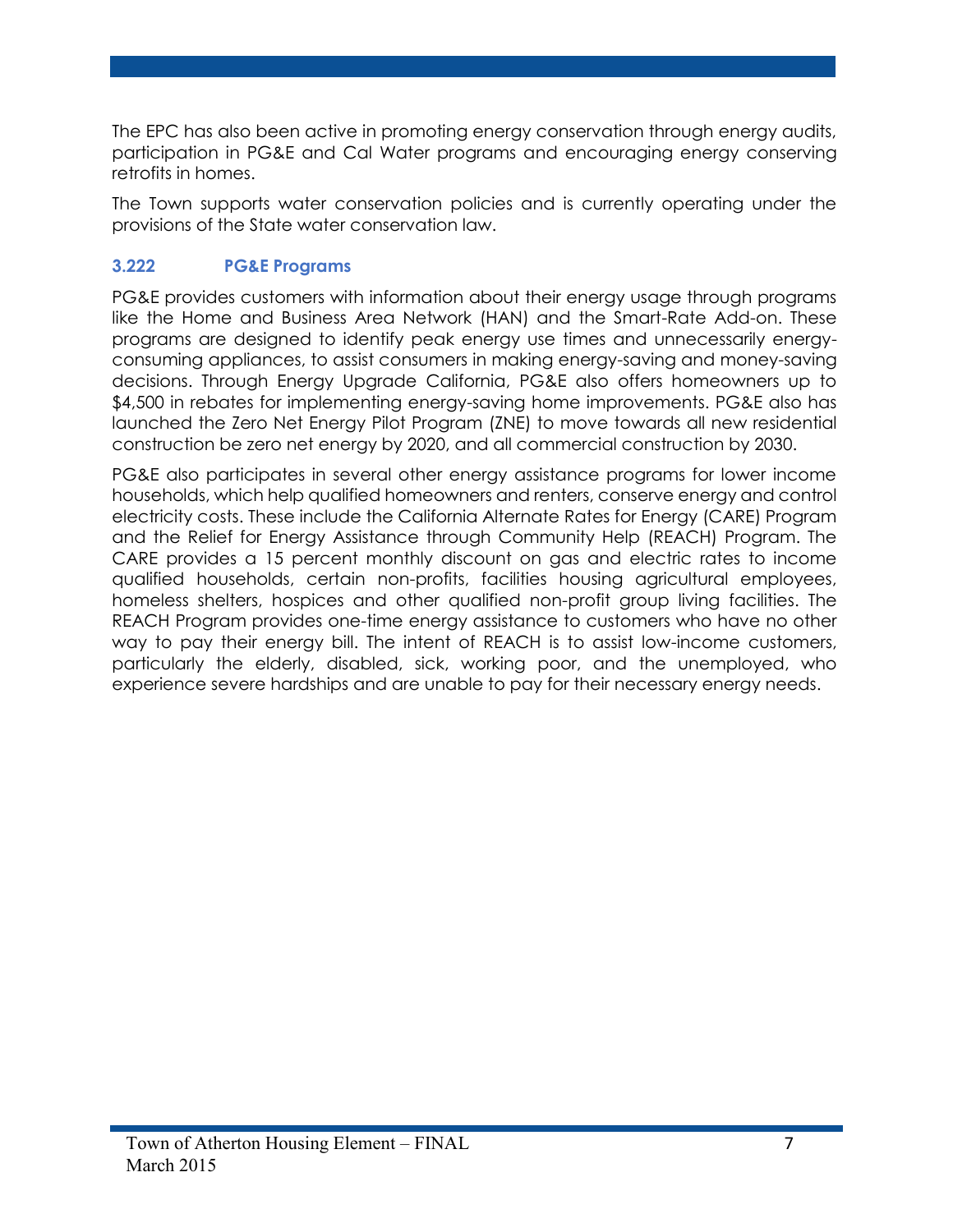# **3.300 HOUSING RESOURCES**

# **3.310 Inventory of Sites Suitable for Residential Development**

# **3.311 Parcel-specific List of Available Sites**

This section contains an inventory of specific sites suitable for residential development so that a comparison may be made with Atherton's new construction need by affordability category with its residential development capacity.

The table below identifies lands suitable for residential development in Atherton. Each site is identified by address and includes the site acreage and existing land use. Existing zoning falls into the categories listed below. It should be noted that Atherton has only four zoning districts, the three listed below plus a Parks and Open Space District.

R-1A (Residential District) - Limits land uses to single-family detached homes on minimum one-acre size lots.

R-1B (Residential District)-Limits uses to single-family detached homes on minimum size 13,500 square foot (0.31 acre) lots.

PFS (Public Facilities and Schools District) - Limits land uses to public and private schools including affiliated residential uses, town hall, library and other similar public and quasi public uses without limitation on lot size. This district also permits single-family and multifamily residences pursuant to a master plan.

There are few vacant parcels in town. The residential parcels included in the table are identified as underutilized since they are of sufficient size to be further subdivided according to the existing zoning and lot size limits.

# **3.312 Multifamily Housing**

The Realistic Development Capacity Analysis of the individual multiple family housing areas in the PFS Zoning District is described below. These areas permit rental multifamily uses sufficient to accommodate the remaining need for lower income households, permit a minimum of 16 units per site, and require at least 50% of the lower income households needs to be accommodated on sites planned for residential use only. During the 2007-2014 cycle, the Town amended its Zoning Ordinance, in PFS Districts, to provide that where a School Master Plan that includes multifamily residential uses that could accommodate housing for very low- and low-income households has been accepted for filing by the Planning Commission, the Conditional Use Permit procedure shall be replaced by a Planning Commission public hearing and review process which concentrates on the location, size, proximity to heritage trees and environmental aspects of the project but shall not result in the denial of the use.

As demonstrated by past actions at other private schools, the Town has a track record of supporting the intensification of site development. For example, the Town has supported the development of several new buildings at Sacred Heart Schools including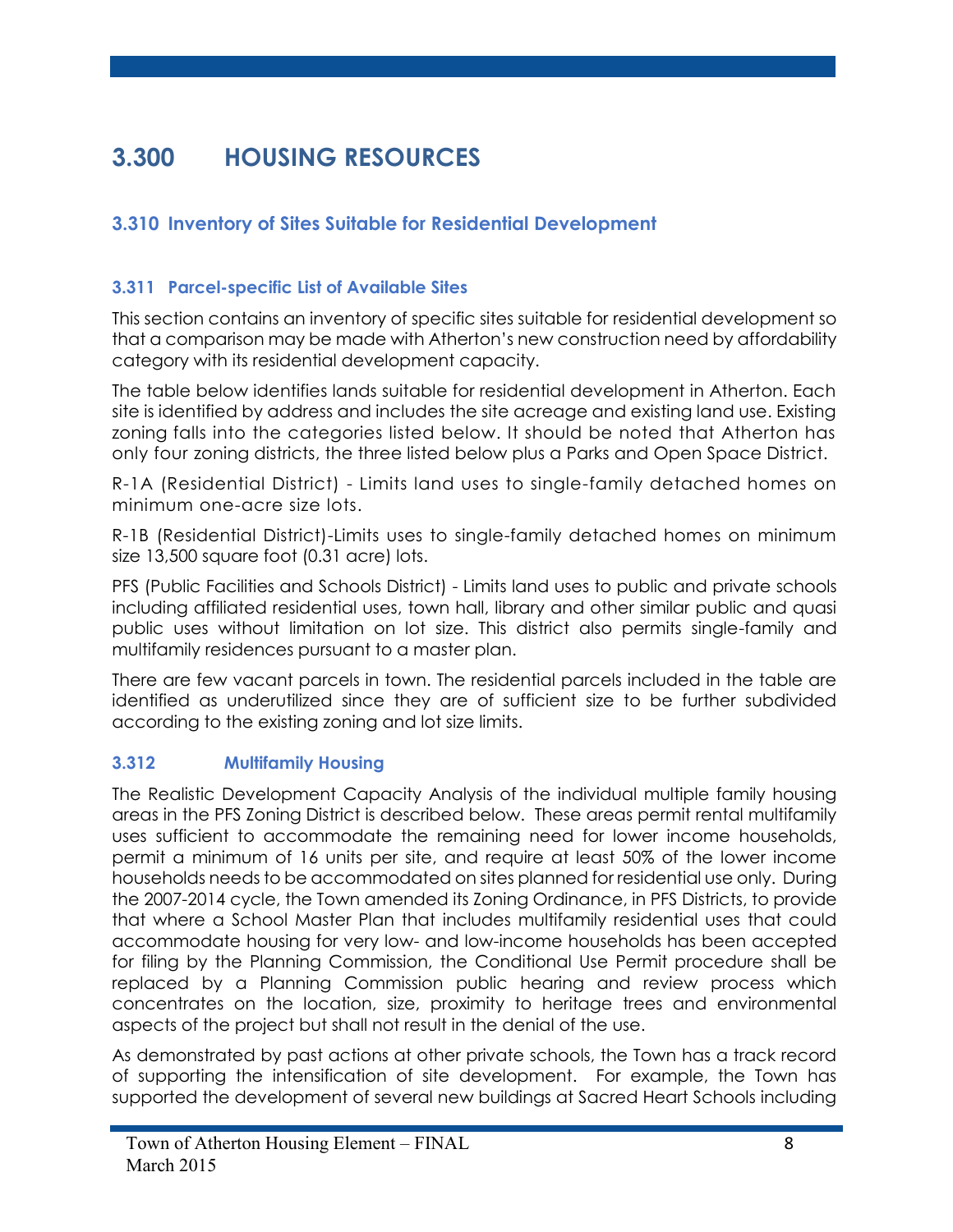the building of additional residential units for the retired religious persons in the Oakwood Community. At Menlo School the Town has supported the development of several new buildings over a period of 10-15 years and the inclusion of on-campus, higher density faculty housing in its Master Plan. The Town has also supported the development of several new buildings at Menlo College and the inclusion of on-campus, higher density student and faculty housing in its Master Plan.

#### Menlo College- 1000 El Camino Real

This is site number one in the Inventory of Sites Suitable for Residential Development. A total of 79 net new college and faculty units are proposed at this site, according to the Menlo College Master Plan. The Menlo College Master Plan was filed with the Town in 2002 and was most recently updated in spring 2008. The proposed 63 units of new student housing are planned in two adjacent three story buildings on 1.65 acres of land (the available acreage) currently occupied by a parking lot and a portion of an existing student dormitory building.<sup>2</sup> The density of the new housing development would be 38 dwelling units per acre. The proposed 16 units of new faculty housing is planned in a new two story building on 0.45 acres of land (the available acreage) currently occupied by the student union. The density of the new housing development would be 35.6 dwelling units per acre.

The 63 new apartment-style student housing units will be for juniors and seniors and designated for independent living with separate entries, kitchens, baths, and living space. Based on the affordability levels of current on-campus faculty and student housing (\$750 to \$1,500 per month), all units should be affordable to households in the extremely low and very low income categories. However, to be more conservative, the 16 faculty units are shown as moderate-income housing, and the 63 student units are shown to be equally spread between extremely low income, very low income and low income.

The methodology used to estimate the realistic capacity of these sites was to prepare preliminary floor plans and site plans based on Town standards and to apply them to the proposed development areas. The number of units, density and capacity of the site was then calculated. Preparation of preliminary architectural building designs and floor plans were completed by the firm of Miller/Kelley Architects who prepared the campus Master Plan. These designs and plans took into consideration applicable Town standards such as buildings lower than the 34 foot height limit and located within the 60 foot property line setback. The Town has not established residential maximum density, maximum lot coverage, open space, parking or FAR standards in the PFS Zoning District so these would not impact the residential development capacity of this site. There is a height limit of 34 feet and a property line setback of 60 feet. The proposed design respects these limits and therefore would not impact the residential development capacity. The project architects indicate that the proposal is consistent with existing development trends for this type of housing.

Existing use of the proposed new student housing site is a parking lot and an older dormitory building. Replacement parking is planned adjacent to the new residential

 $\overline{a}$ 

<sup>2</sup> Source: Menlo College Master Plan, *The Campus Framework Plan,* Miller/Kelley Architects, June 2003 (updated to 2008)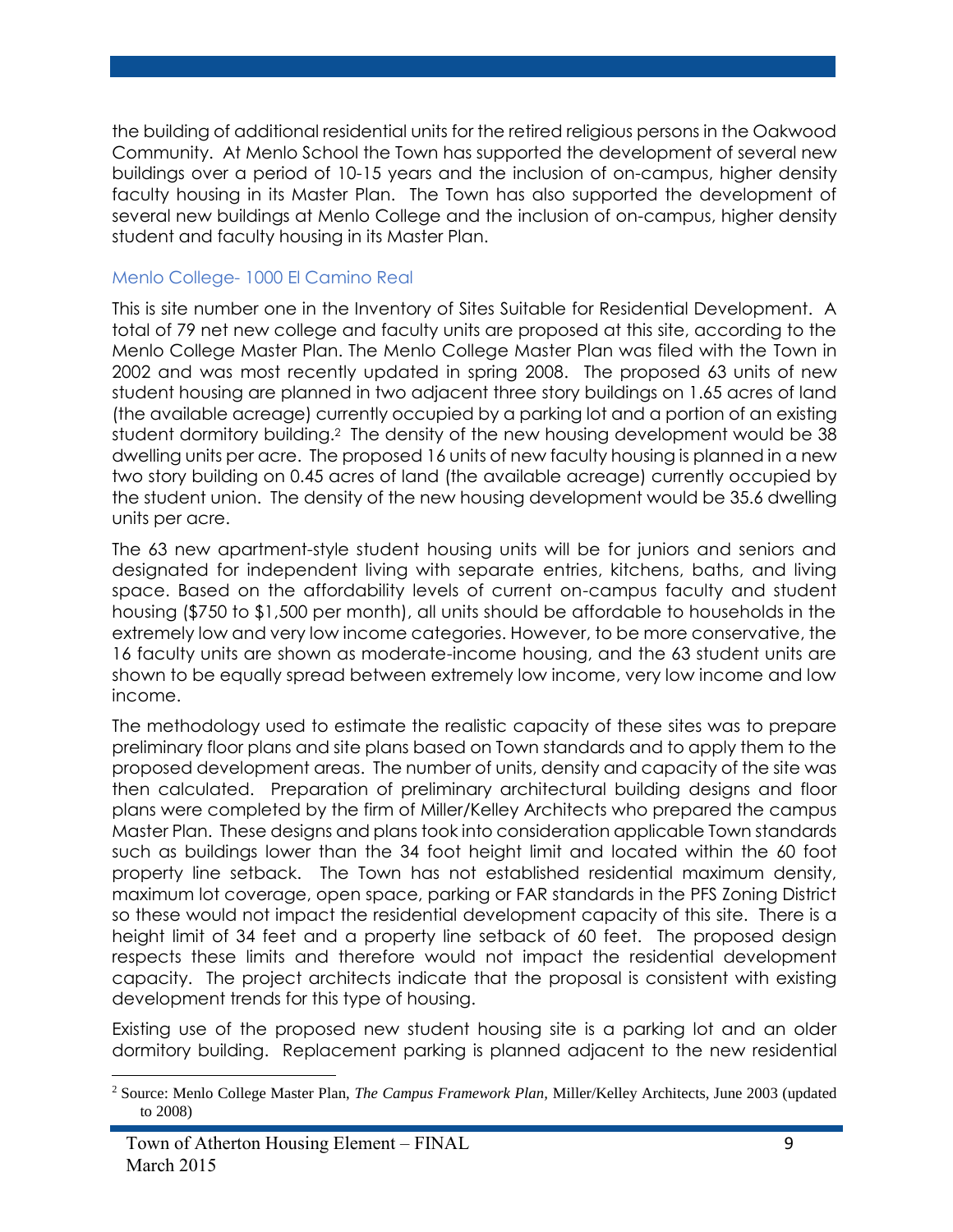buildings and at other campus locations as provided for in the Master Plan. A new replacement dormitory for younger students is planned at another campus location; hence this existing use will not impede development of the site during the planning period. Existing use of the new faculty housing site is a student union. A new dining hall/student union was recently built at another location on campus; hence the removal of the existing building will not impede development of the site during the planning period.

The Town would provide the incentive of fast track permit processing for the Menlo College new student housing and faculty housing proposed at these sites.

The project status and timing is dependent upon Menlo College funding. A relatively straight forward planning review and building permit process taking 2-4 months would be necessary once the College is ready to proceed. It is expected that the project will be developed during the planning period.

In addition to the projects identified above, the Master Plan calls for 677 new units and the potential demolition of 320 older units, for a net increase of 347 units. These units are permitted as above, but will likely not happen during the planning period.

#### 50 Valparaiso Avenue - Menlo School

This is site number 2 in the Inventory of Sites Suitable for Residential Development. According to the Menlo School Master Plan, a total of 11 net new faculty units are proposed at this site. The proposed 11 units of new faculty housing is planned in a two story, apartment style building on 0.6 acres of land (the available acreage) currently occupied by a parking lot.<sup>3</sup> The density of the new housing development would be 18.3 dwelling units per acre.

Based on the historic affordability levels of current on-campus faculty housing (\$465 to \$757 per month), all units should be affordable to households in the extremely low category. However, to be more conservative, and because these are intended to be townhouse-style units, the 11 faculty units are shown as moderate-income housing.

The methodology used to estimate the realistic capacity of this site was to prepare preliminary floor plans and site plans based on Town standards and to apply them to the proposed development areas. The number of units, density and capacity of the site was then calculated. Preparation of preliminary site analysis was completed by Town Planning Staff using designs similar to the building architectural designs and floor plans prepared for the faculty housing at Menlo College (see above). These designs and plans took into consideration the applicable Town standards such as buildings lower than the 34 foot height limit and located within the 60 foot property line setback. The Town has not established residential maximum density, maximum lot coverage, open space, parking or FAR standards in the PFS Zoning District so these would not impact the residential development capacity of this site. There is a height limit of 34 feet and a property line setback of 60 feet. The proposed design respects these limits and therefore would not impact the residential development capacity.

 $\overline{a}$ 

<sup>3</sup> Source: Menlo School, *Menlo School Master Plan 2007,* March 9, 2007 (updated to 2009)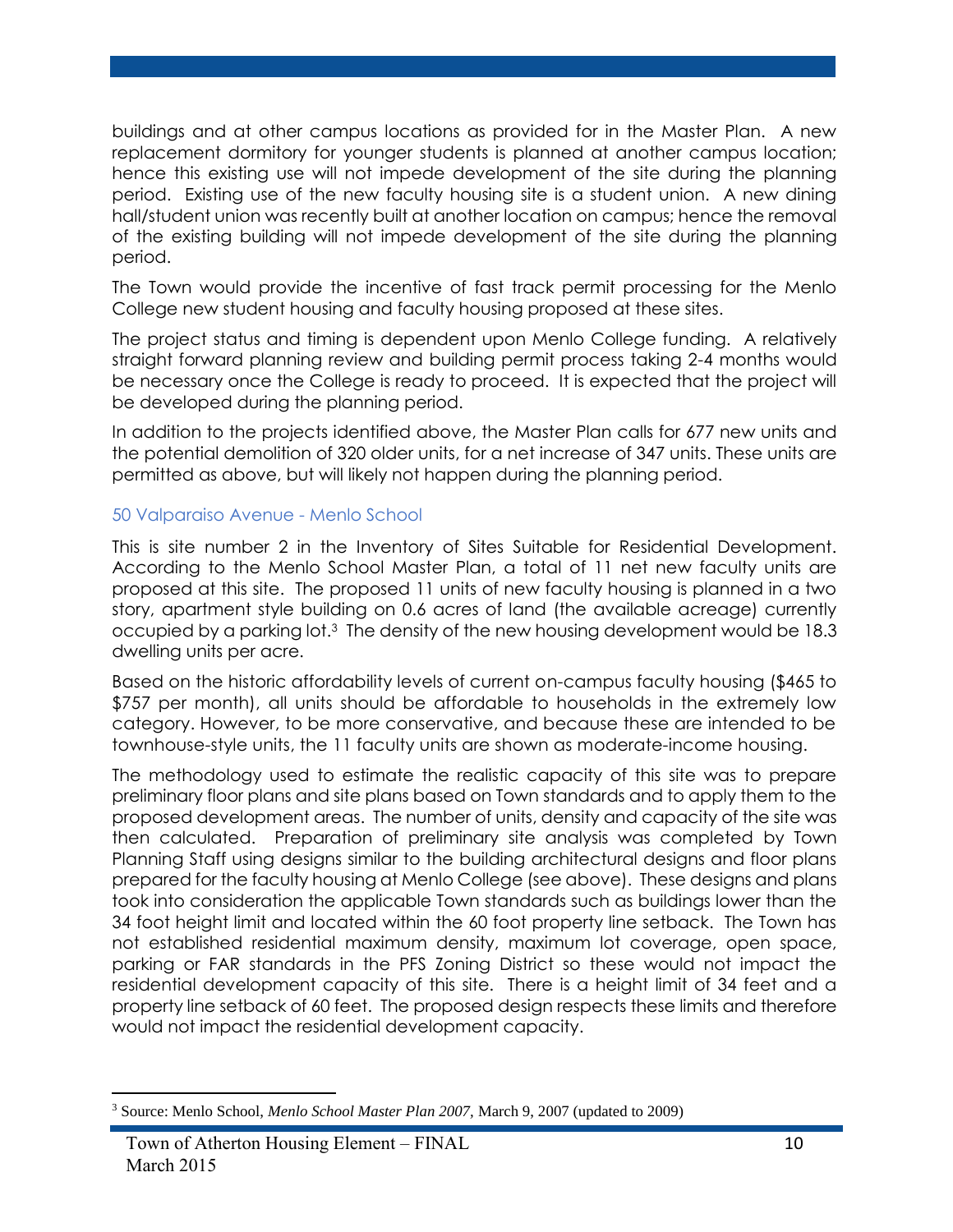The area planned for faculty housing at Menlo School is currently occupied by an uncovered, paved parking lot. There are a few larger oak trees that may be of "heritage tree" size scattered in the area. The existence of the parking lot will not impede development of the area for residential uses as sufficient parking exists in other campus locations. While the existence of scattered larger oak trees may offer some design challenges, they will not impede development of the area for the residential density proposed.

The Town would provide the incentive of fast track permit processing for the Menlo School new faculty housing proposed at this site.

The project status and timing is dependent upon Menlo School funding. A relatively straight forward planning review and building permit process taking 2-4 months would be necessary once the School is ready to proceed. It is expected that the project will be developed during the planning period.

#### 150 Valparaiso Avenue – Sacred Heart Schools

The Sacred Heart Schools Master Plan called for the development of 2 additional units on the campus to be available to very low income staff, which were built during the 2007-2014 Planning Period. The Sacred Heart Schools Master Plan was filed with the Town in 2002 and was most recently updated in 2014. Like the other schools in Town, the site is zoned PFS (Public Facilities and Schools) District. The purpose of providing staff housing on campus is to retain quality staff through the provision of affordable housing.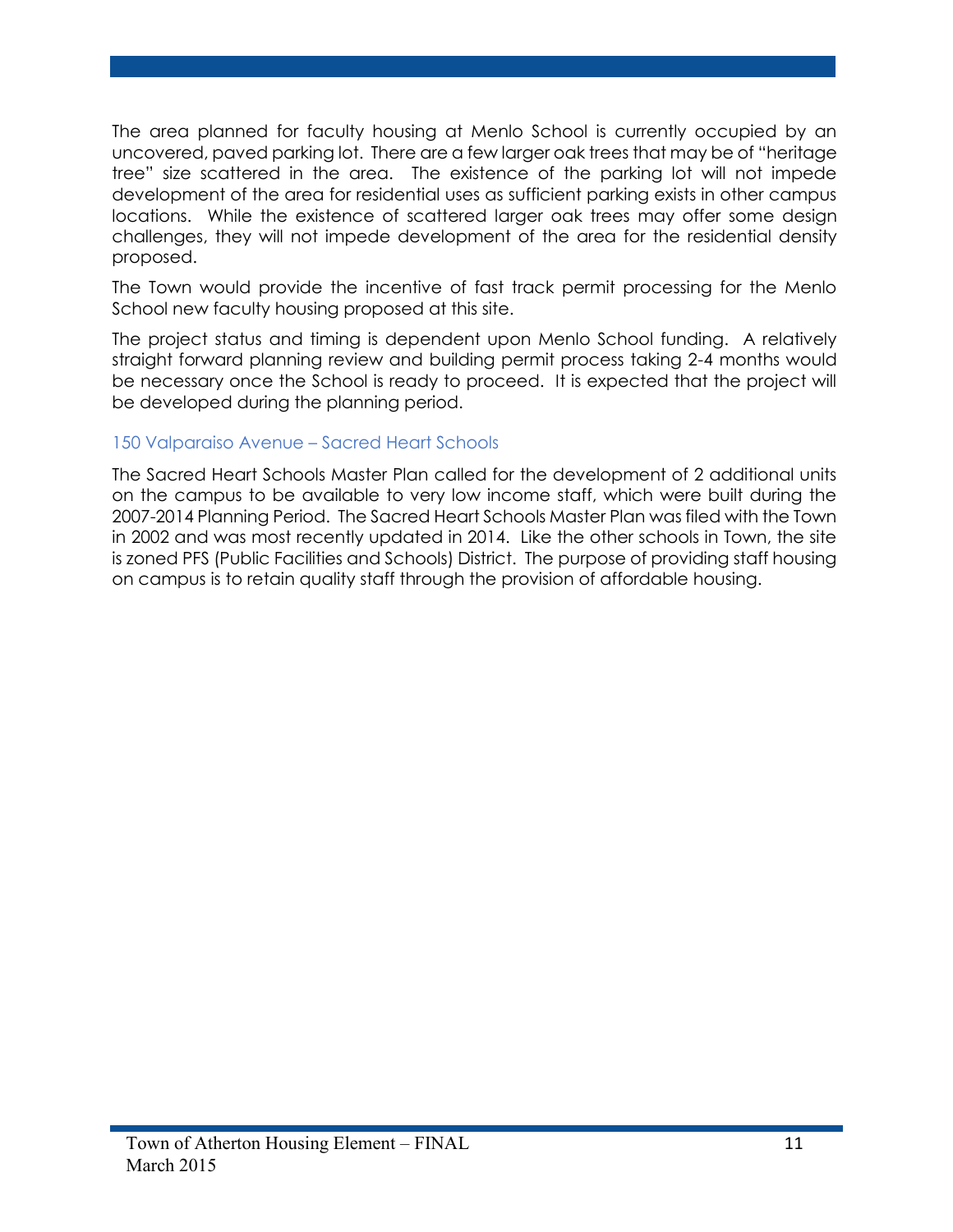#### **3.313 List of Sites**

Available sites are summarized below:

### **TABLE HE-4: INVENTORY OF SITES SUITABLE FOR RESIDENTIAL DEVELOPMENT**

| <b>Site</b> |                              |                                                                           | Area    |            | Gen. Plan<br><b>Designation</b>                                   | <b>Realistic</b><br><b>Unit</b> |                                                                                              | Comments <sup>4</sup><br>-Other On-<br><b>Site</b> |
|-------------|------------------------------|---------------------------------------------------------------------------|---------|------------|-------------------------------------------------------------------|---------------------------------|----------------------------------------------------------------------------------------------|----------------------------------------------------|
| No.         | Assessor's No.               | <b>Address</b>                                                            | (acres) | Zoning     | and Density                                                       | Capacity                        | <b>Existing Use</b>                                                                          | <b>Constraints</b>                                 |
|             |                              | Non-Residentially Zoned Sites that May Be Redeveloped for Residential Use |         |            |                                                                   |                                 |                                                                                              |                                                    |
|             |                              |                                                                           |         |            | Public and<br>Quasi-Public<br>Land Use                            | 79<br>(63 student               |                                                                                              | Additional                                         |
|             | 070-250-190<br>Menlo College | 1000 El Camino<br>Real                                                    | 22.0    | <b>PFS</b> | No density<br>specified                                           | and 16<br>faculty)              | Private college and<br>faculty housing                                                       | units shown in<br>Master Plan                      |
| 2           | 070-360-070<br>Menlo School  | 50 Valparaiso                                                             | 14.0    | <b>PFS</b> | Public and<br>Quasi-Public<br>Land Use<br>No density<br>specified | 11 (faculty<br>housing)         | Private middle<br>school and high<br>school and<br>apartments for<br>faculty and<br>students | Additional<br>units shown in<br>Master Plan        |
|             | Subtotal                     |                                                                           |         |            |                                                                   | 90                              |                                                                                              |                                                    |

 $\overline{a}$ 

<sup>4</sup> A – Vacant residentially zoned site.

B – Vacant non-residentially zoned site that allows residential uses.

C – Underutilized residentially zoned sites which are capable of being developed at a higher density or with greater intensity.

D – Non-residential zoned sites that can be redeveloped for, and/or rezoned for, residential use (via program actions).

Town of Atherton Housing Element – FINAL 12 March 2015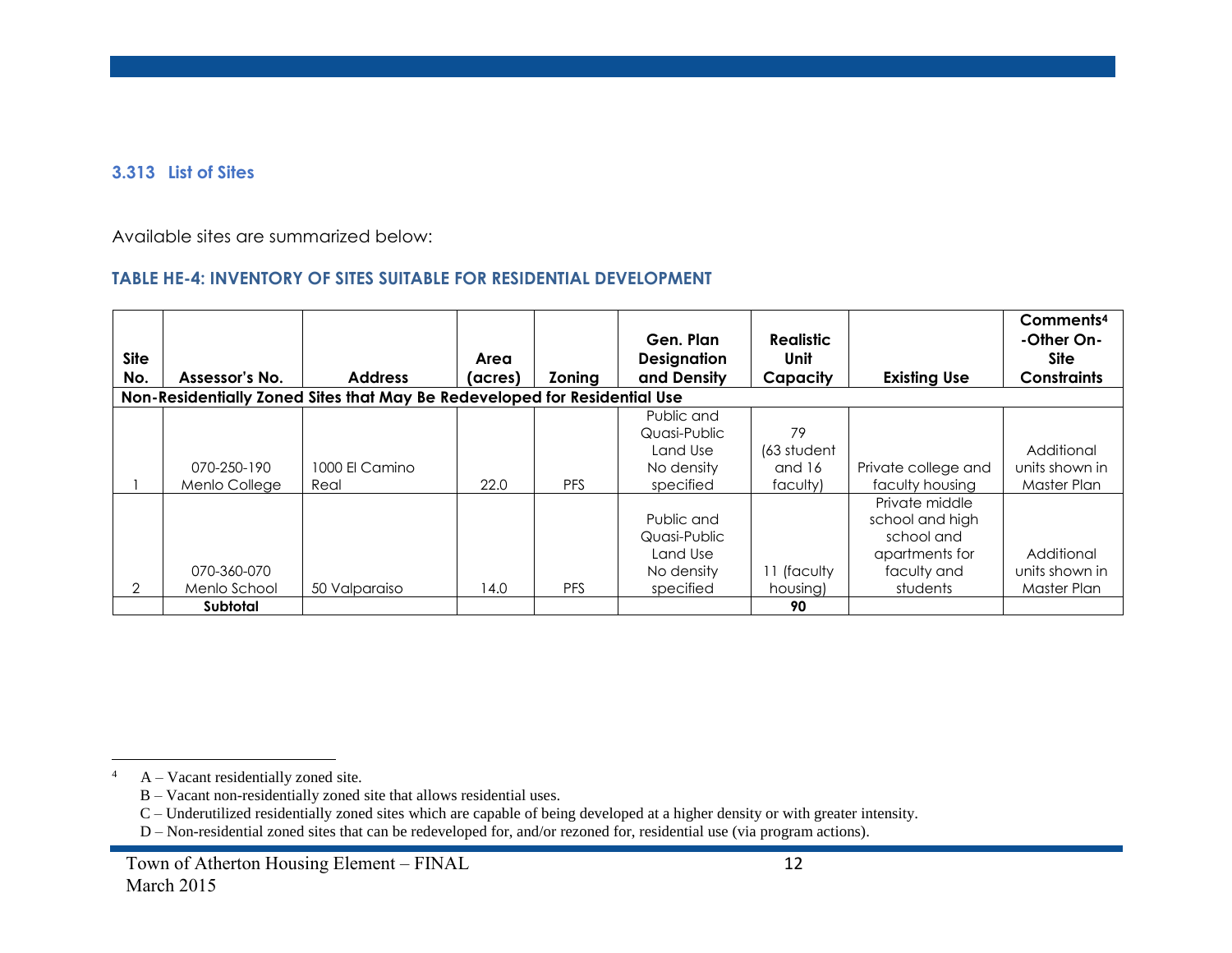|                 | Underutilized Residentially Zoned Sites that Can Be Redeveloped at Higher Density |                   |      |        |           |                |                               |                |  |  |  |  |
|-----------------|-----------------------------------------------------------------------------------|-------------------|------|--------|-----------|----------------|-------------------------------|----------------|--|--|--|--|
| 3               | 061-260-140                                                                       | 60 Parkwood       | 2.40 | $R-1A$ | 1 DU/Acre |                | Single Fam. Home <sup>5</sup> | $\mathsf{C}$   |  |  |  |  |
| 4               | 061-232-140                                                                       | 260 Oakgrove      | 2.48 | $R-1A$ | 1 DU/Acre |                | Single Fam. Home              | $\overline{C}$ |  |  |  |  |
| 5               | 060-210-210                                                                       | 175 Fair Oaks     | 2.47 | $R-1A$ | 1 DU/Acre |                | Single Fam. Home              | $\overline{C}$ |  |  |  |  |
| 6               | 060-220-060                                                                       | 188 Fair Oaks     | 2.35 | $R-1A$ | DU/Acre   |                | Single Fam. Home              | $\overline{C}$ |  |  |  |  |
| $\overline{7}$  | 060-321-080                                                                       | 2 Fair Oaks       | 0.74 | $R-1B$ | 3 DU/Acre |                | Single Fam. Home              | $\overline{C}$ |  |  |  |  |
| 8               | 060-321-110                                                                       | 62 Fair Oaks      | 0.80 | $R-1B$ | 3 DU/Acre |                | Single Fam. Home              | $\overline{C}$ |  |  |  |  |
| 9               | 060-313-070                                                                       | 77 Fair Oaks      | 0.80 | $R-1B$ | 3 DU/Acre |                | Single Fam. Home              | $\overline{C}$ |  |  |  |  |
| 10              | 060-312-060                                                                       | 4 Burmetta        | 1.03 | $R-1B$ | 3 DU/Acre |                | Single Fam. Home              | $\overline{C}$ |  |  |  |  |
| 11              | 070-222-150                                                                       | 1 Winchester      | 0.75 | $R-1B$ | 3 DU/Acre |                | Single Fam. Home              | $\overline{C}$ |  |  |  |  |
| 12              | 070-221-020                                                                       | 3 Odell           | 0.80 | $R-1B$ | 3 DU/Acre |                | Single Fam. Home              | $\overline{C}$ |  |  |  |  |
| 13              | 070-221-010                                                                       | 1 Odell           | 0.80 | $R-1B$ | 3 DU/Acre |                | Single Fam. Home              | $\overline{C}$ |  |  |  |  |
| 14              | 070-250-100                                                                       | 101 Isabella      | 2.29 | $R-1A$ | DU/Acre   |                | Single Fam. Home              | $\overline{C}$ |  |  |  |  |
| 15              | 070-214-110                                                                       | 101 Britton       | 2.50 | $R-1A$ | DU/Acre   |                | Single Fam. Home              | $\overline{C}$ |  |  |  |  |
| 16              | 070-221-450                                                                       | 124 Isabella      | 2.70 | $R-1A$ | DU/Acre   |                | Single Fam. Home              | $\overline{C}$ |  |  |  |  |
| $\overline{17}$ | 070-250-130                                                                       | 85 Isabella       | 5.09 | $R-1A$ | 1 DU/Acre | 3              | Single Fam. Home              | $\overline{C}$ |  |  |  |  |
| 18              | 070-240-050                                                                       | 82 Isabella       | 4.00 | $R-1A$ | 1 DU/Acre | $\overline{2}$ | Single Fam. Home              | $\mathsf{C}$   |  |  |  |  |
| 19              | 070-060-030                                                                       | 137 Alemendral    | 2.43 | $R-1A$ | 1 DU/Acre |                | Single Fam. Home              | $\overline{C}$ |  |  |  |  |
| 20              | 070-050-080                                                                       | 163 Alemendral    | 2.56 | $R-1A$ | 1 DU/Acre |                | Single Fam. Home              | $\overline{C}$ |  |  |  |  |
| 21              | 070-110-210                                                                       | 75 Tuscaloosa     | 2.32 | $R-1A$ | 1 DU/Acre |                | Single Fam. Home              | $\overline{C}$ |  |  |  |  |
| 22              | 070-230-270                                                                       | 29 Atherton       | 2.39 | $R-1A$ | DU/Acre   |                | Single Fam. Home              | $\overline{C}$ |  |  |  |  |
| 23              | 070-120-140                                                                       | 42 Atherton       | 2.72 | $R-1A$ | 1 DU/Acre |                | Single Fam. Home              | $\overline{C}$ |  |  |  |  |
| 24              | 070-120-130                                                                       | 30 Atherton       | 3.17 | $R-1A$ | DU/Acre   | $\overline{2}$ | Single Fam. Home              | $\overline{C}$ |  |  |  |  |
| 25              | 070-110-090                                                                       | 52 Atherton       | 2.88 | $R-1A$ | DU/Acre   |                | Single Fam. Home              | $\overline{C}$ |  |  |  |  |
| 26              | 059-281-150                                                                       | 158 Stockbridge   | 2.50 | $R-1A$ | DU/Acre   |                | Single Fam. Home              | $\overline{C}$ |  |  |  |  |
| 27              | 070-070-250                                                                       | 170 Atherton      | 4.81 | $R-1A$ | 1 DU/Acre | 3              | Single Fam. Home              | $\overline{C}$ |  |  |  |  |
| 28              | 070-032-310                                                                       | 396 Atherton      | 2.60 | $R-1A$ | DU/Acre   |                | Single Fam. Home              | $\overline{C}$ |  |  |  |  |
| 29              | 070-180-180                                                                       | 150 Elena         | 2.00 | $R-1A$ | 1 DU/Acre |                | Single Fam. Home              | $\overline{C}$ |  |  |  |  |
| 30              | 070-343-170                                                                       | 2 Prado Secoya    | 2.00 | $R-1A$ | 1 DU/Acre |                | Single Fam. Home              | $\mathsf C$    |  |  |  |  |
| 31              | 070-343-310                                                                       | 43 Santiago       | 2.51 | $R-1A$ | 1 DU/Acre |                | Single Fam. Home              | $\overline{C}$ |  |  |  |  |
| 32              | 070-342-260                                                                       | 279 Park Lane     | 2.06 | $R-1A$ | 1 DU/Acre |                | Single Fam. Home              | $\overline{C}$ |  |  |  |  |
|                 |                                                                                   | 93 Camino Por Los |      |        |           |                | Single Fam. Home              |                |  |  |  |  |
| 33              | 070-310-110                                                                       | Arboles           | 2.54 | $R-1A$ | 1 DU/Acre |                |                               | $\mathsf C$    |  |  |  |  |
| 34              | 070-191-120                                                                       | 207 Atherton      | 2.43 | $R-1A$ | 1 DU/Acre |                | Single Fam. Home              | $\overline{C}$ |  |  |  |  |

 5 Requires demolition of an existing dwelling unit

Town of Atherton Housing Element – FINAL 13 March 2015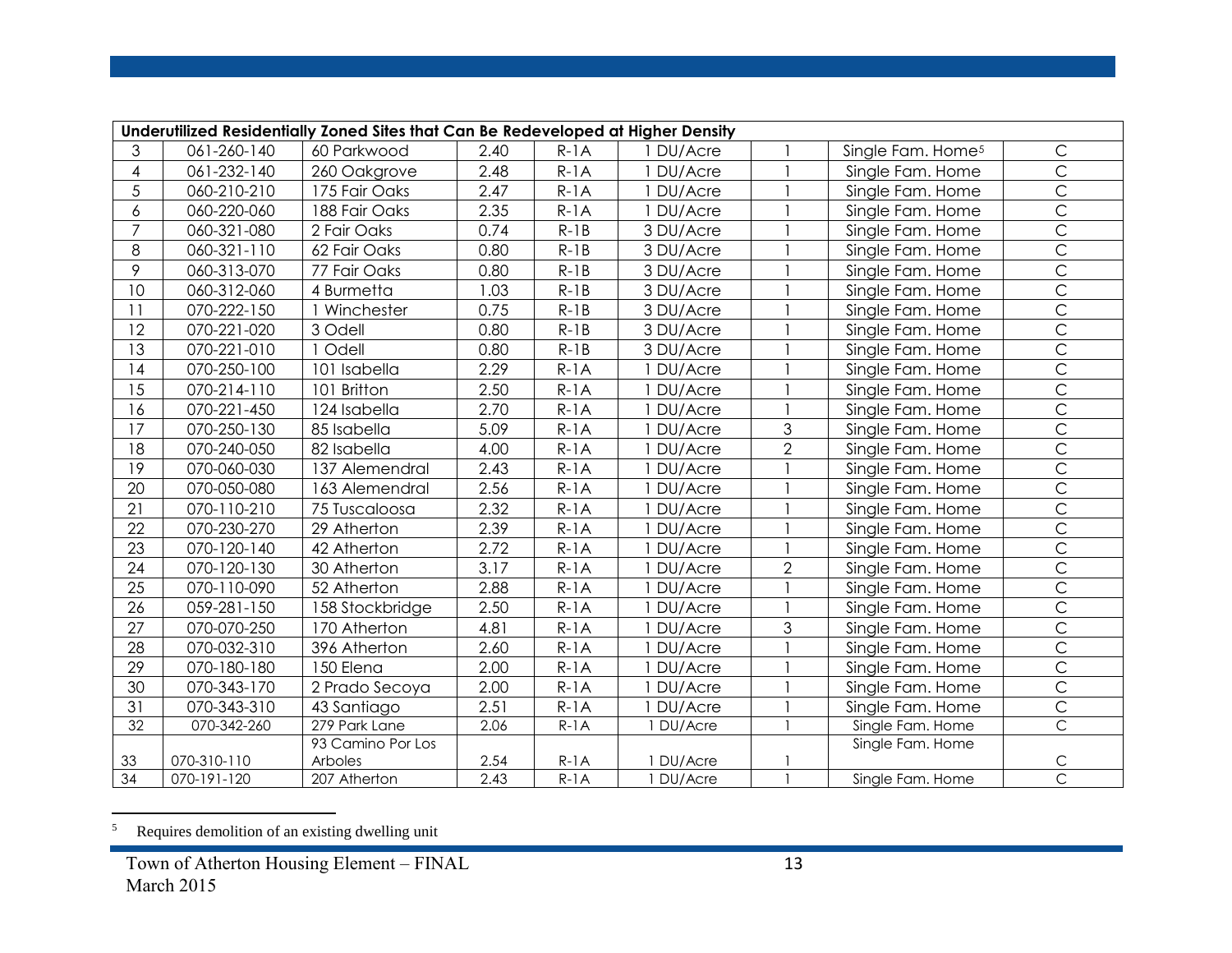| 35              | 070-380-030              | 98 Faxon           | 2.63  | $R-1A$ | 1 DU/Acre |                | Single Fam. Home | $\mathsf C$    |
|-----------------|--------------------------|--------------------|-------|--------|-----------|----------------|------------------|----------------|
| 36              | 070-180-100              | 95 Faxon           | 3.00  | $R-1A$ | 1 DU/Acre |                | Single Fam. Home | $\overline{C}$ |
| 37              | 070-341-040              | 270 Park Lane      | 2.26  | $R-1A$ | 1 DU/Acre | $\overline{2}$ | Single Fam. Home | $\overline{C}$ |
| 38              | 070-341-030              | 266 Park Lane      | 3.30  | $R-1A$ | 1 DU/Acre |                | Single Fam. Home | $\overline{C}$ |
|                 |                          | 223 Camino al      |       |        |           |                | Single Fam. Home |                |
| 39              | 070-341-150              | Lago               | 3.19  | $R-1A$ | 1 DU/Acre | $\overline{2}$ |                  | $\mathsf C$    |
|                 |                          | 1 Camino por Los   |       |        |           |                | Single Fam. Home |                |
| 40              | 070-310-010              | Arboles            | 2.23  | $R-1A$ | 1 DU/Acre | $\overline{2}$ |                  | $\mathsf C$    |
|                 |                          | 220 Camino al      |       |        |           |                | Single Fam. Home |                |
| 41              | 070-320-160              | Lago               | 5.03  | $R-1A$ | 1 DU/Acre |                |                  | $\mathsf C$    |
|                 |                          | 236 Camino al      |       |        |           |                | Single Fam. Home |                |
| 42              | 070-143-030              | Lago               | 2.00  | $R-1A$ | 1 DU/Acre | 3              |                  | $\mathsf C$    |
| 43              | 070-180-240              | 95 Monte Vista     | 3.10  | $R-1A$ | 1 DU/Acre |                | Single Fam. Home | $\overline{C}$ |
| $\overline{44}$ | 070-180-230              | 73 Monte Vista     | 5.30  | $R-1A$ | 1 DU/Acre | $\mathbf{2}$   | Single Fam. Home | $\overline{C}$ |
| 45              | 070-131-010              | 15, 25 Monte Vista | 2.00  | $R-1A$ | 1 DU/Acre | 3              | Single Fam. Home | $\overline{C}$ |
| 46              | 070-170-010              | 237 Atherton       | 9.52  | $R-1A$ | 1 DU/Acre |                | Single Fam. Home | $\overline{C}$ |
| $\overline{47}$ | 070-132-150              | 251 Atherton       | 2.00  | $R-1A$ | 1 DU/Acre | $\overline{7}$ | Single Fam. Home | $\overline{C}$ |
| 48              | 070-151-030              | 34 Linda Vista     | 2.80  | $R-1A$ | 1 DU/Acre |                | Single Fam. Home | $\overline{C}$ |
| 49              | 070-161-090              | 83 Fairview        | 2.00  | $R-1A$ | 1 DU/Acre |                | Single Fam. Home | $\overline{C}$ |
| 50              | 070-032-440              | 260 Atherton       | 5.75  | $R-1A$ | 1 DU/Acre |                | Single Fam. Home | $\overline{C}$ |
| 51              | 070-032-190              | 270 Atherton       | 2.35  | $R-1A$ | 1 DU/Acre |                | Single Fam. Home | $\overline{C}$ |
| 52              | 070-032-200              | 268 Atherton       | 2.65  | $R-1A$ | 1 DU/Acre |                | Single Fam. Home | $\overline{C}$ |
| 53              | 070-022-820              | 53 Euclid          | 2.00  | $R-1A$ | 1 DU/Acre |                | Single Fam. Home | $\overline{C}$ |
| 54              | 070-0120350              | 282 Polhemus       | 2.10  | $R-1A$ | 1 DU/Acre |                | Single Fam. Home | $\overline{C}$ |
| $\overline{55}$ | $\overline{070-012-180}$ | 290 Polhemus       | 5.30  | $R-1A$ | 1 DU/Acre | 3              | Single Fam. Home | $\overline{C}$ |
| 56              | 073-220-030              | 336 Walsh          | 2.50  | $R-1A$ | 1 DU/Acre |                | Single Fam. Home | $\overline{C}$ |
| 57              | 073-220-020              | 346 Walsh          | 2.90  | $R-1A$ | 1 DU/Acre |                | Single Fam. Home | $\overline{C}$ |
| 58              | 073-220-010              | 354 Walsh          | 2.50  | $R-1A$ | 1 DU/Acre |                | Single Fam. Home | $\overline{C}$ |
| 59              | 0740130-300              | 86 Tallwood        | 2.80  | $R-1A$ | 1 DU/Acre |                | Single Fam. Home | $\overline{C}$ |
| 60              | 074-130-320              | 383 Walsh          | 10.35 | $R-1A$ | 1 DU/Acre | 8              | Single Fam. Home | $\overline{C}$ |
| 61              | 073-261-030              | 10 Sargent         | 2.43  | $R-1A$ | 1 DU/Acre |                | Single Fam. Home | $\overline{C}$ |
| 62              | 073-263-010              | 75 Reservoir       | 3.27  | $R-1A$ | 1 DU/Acre | $\overline{2}$ | Single Fam. Home | $\overline{C}$ |
| 63              | 073-261-120              | 19 Sargent         | 4.43  | $R-1A$ | 1 DU/Acre | 3              | Single Fam. Home | $\overline{C}$ |
| 64              | 070-012-020              | 291 Stockbridge    | 2.00  | $R-1A$ | 1 DU/Acre |                | Single Fam. Home | $\overline{C}$ |
| 65              | 070-022-410              | 396 Selby          | 2.58  | $R-1A$ | 1 DU/Acre |                | Single Fam. Home | $\overline{C}$ |
| 66              | 060-332-060              | 51 Watkins         | 0.30  | $R-1B$ | 3 DU/Acre |                | Single Fam. Home | $\overline{C}$ |
| 67              | 060-332-050              | 59 Watkins         | 0.30  | $R-1B$ | 3 DU/Acre |                | Single Fam. Home | $\overline{C}$ |
| 68              | 060-332-040              | 69 Watkins         | 0.30  | $R-1B$ | 3 DU/Acre |                | Single Fam. Home | $\overline{C}$ |
| 69              | 060-332-160              | 38 Walnut          | 0.30  | $R-1B$ | 3 DU/Acre |                | Single Fam. Home | $\overline{C}$ |
| $\overline{70}$ | 060-331-260              | 32 Maple           | 0.30  | $R-1B$ | 3 DU/Acre |                | Single Fam. Home | $\overline{C}$ |

Town of Atherton Housing Element – FINAL 14 March 2015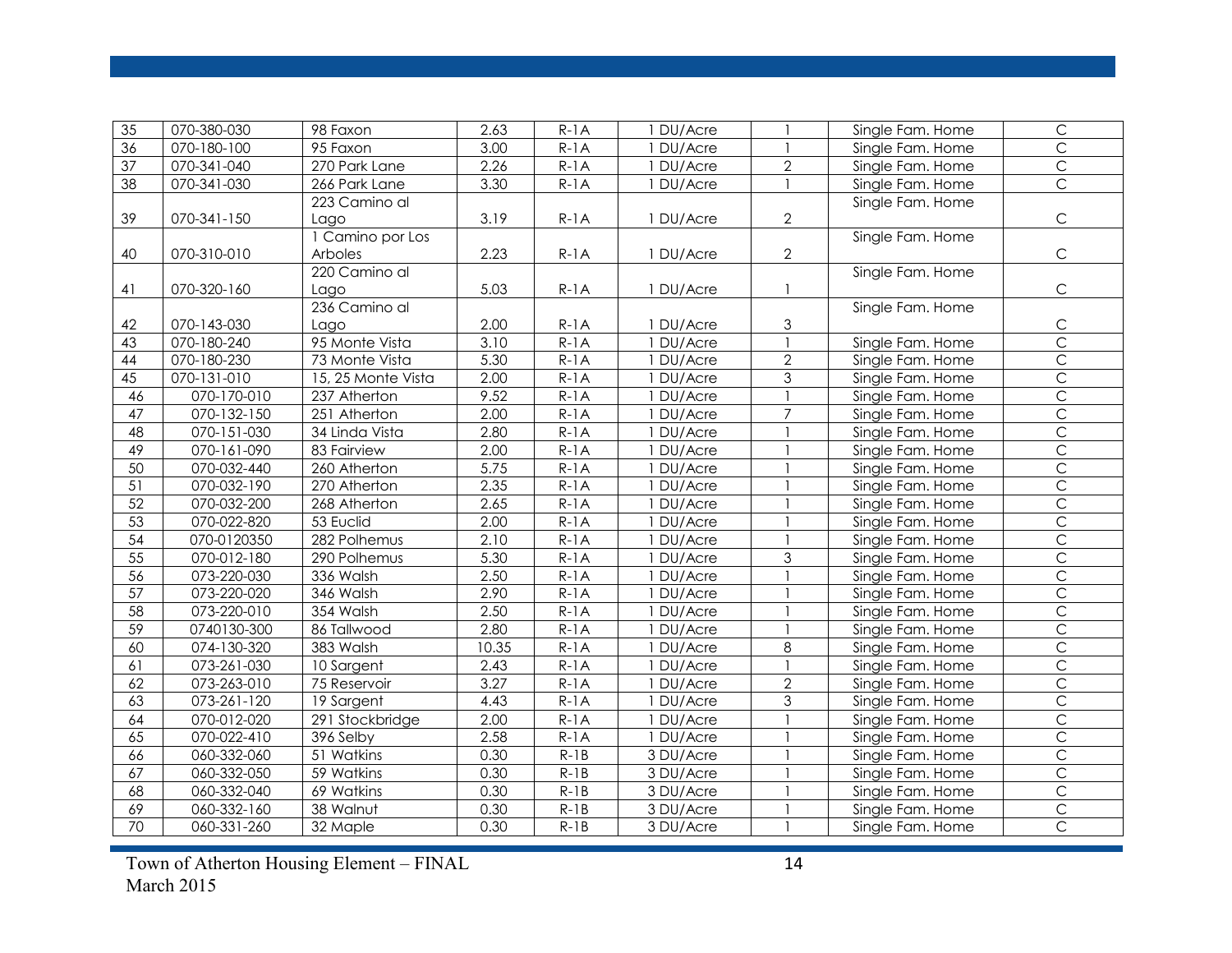|    | 060-332-120 | 2 Walnut      | 0.30  | $R-1B$ | 3 DU/Acre |     | Single Fam. Home |   |
|----|-------------|---------------|-------|--------|-----------|-----|------------------|---|
| 72 | 060-323-080 | 33/41 Maple   | 0.48  | $R-1B$ | 3 DU/Acre |     | Single Fam. Home | С |
| 73 | 060-321-120 | 76 Fair Oaks  | 0.59  | $R-1B$ | 3 DU/Acre |     | Single Fam. Home | С |
| 74 | 070-103-390 | 42 Tuscaloosa | 85. ا | $R-1A$ | DU/Acre   |     | Single Fam. Home | ⌒ |
| 75 | 070-120-040 | 25 Tuscaloosa | 1.00  | $R-1A$ | DU/Acre   |     | Single Fam. Home | C |
| 76 | 070-230-080 | 78 Winchester | 04. ا | $R-1B$ | 3 DU/Acre |     | Single Fam. Home |   |
| 77 | 070-223-060 | 28 Isabella   | 0.74  | $R-1B$ | 3 DU/Acre |     | Single Fam. Home |   |
| 78 | 070-223-030 | 2 Isabella    | 0.58  | $R-1B$ | 3 DU/Acre |     | Single Fam. Home | C |
| 79 | 060-304-020 | 48 Lloyden    | .20   | $R-1B$ | 3 DU/Acre |     | Single Fam. Home |   |
|    | Subtotal    |               |       |        |           | 110 |                  |   |
|    | Total       |               |       |        |           | 200 |                  |   |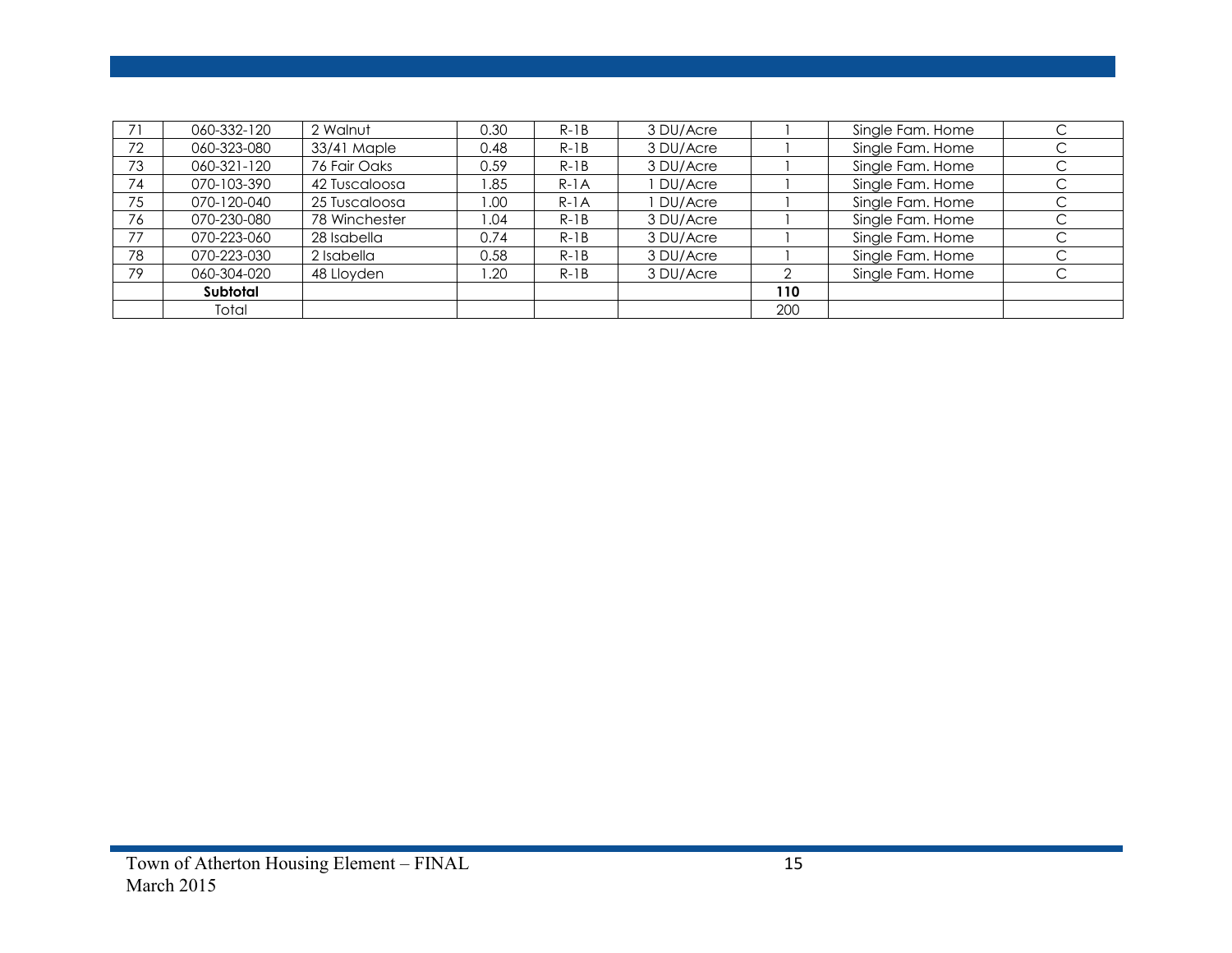Map Showing Location of Sites

The map entitled "Location of Sites Suitable for Residential Development" shows the location of sites in the residential land inventory.

# **Suitable Sites Maps**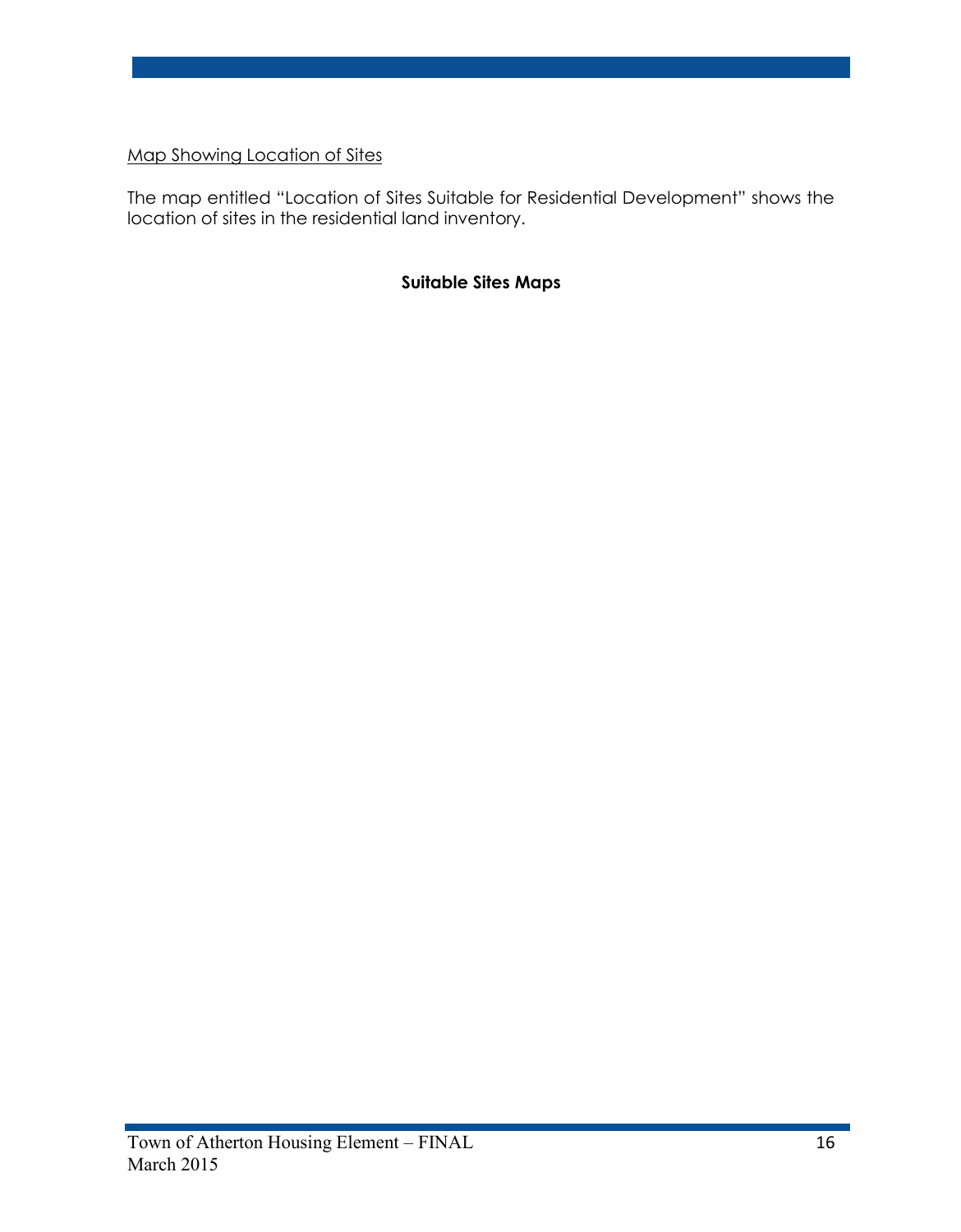# **3.314 Environmental Constraints Analysis**

The analysis of environmental constraints to development of housing is provided in the discussion below.

1. Areas Subject to Flood Inundation in Event of Dam Failure

The areas below Bear Gulch Reservoir and along Atherton Channel (shown on Environmental Constraints Map HE-2) are subject to flooding in the event that the Bear Gulch Dam were to fail. This dam is located within about 6,000 feet of the Cañada Fault zone and 10,500 feet of the San Andreas Fault zone<sup>6</sup> . Residential development is precluded in the area immediately downstream from the dam by ownership by the California Water Service Company and by open space zoning and General Plan designation. None of these sites are included in the Town's land inventory.

2. Areas Susceptible to Flooding

According to the Federal Insurance Administration, there are no areas in Atherton identified as flood prone. However, in the 1975 San Mateo County "Seismic and Safety Element" of the General Plan, a few areas in the Town of Atherton were identified as being located within the 100 Year Flood Zone (shown on the Environmental Constraints Map HE-2). The main concentration of these areas is along the Atherton Channel with other scattered sites in the area west of El Camino Real. Areas susceptible to flooding do not have any impact on development potential**.**

3. Areas Subject to Wildland Fire Hazard

Areas identified on the Environmental Constraints map as subject to Wildland Fire Hazard are generally west of Alameda de las Pulgas in the vicinity of Bear Gulch Reservoir and along Walsh Road and Reservoir Road. Residential building is precluded around Bear Gulch Reservoir because of its ownership by the California Water Service Company, and the open space zoning and General Plan designation. The adopted Fire Code requires all buildings exceeding 1,000 square feet be sprinklered and that roofs be constructed of fire resistant materials. All buildings in the wildland interface must have fire sprinklers to protect the interface from a dwelling fire incident. In addition, the Menlo Park Fire Protection District inspects the area annually and recommends homeowners to clear combustible vegetation near structures. This constraint requires mitigation but does not prevent residential construction.

# **3.315 Infrastructure Description**

 $\overline{a}$ 

<sup>6</sup> County of San Mateo Geotechnical Hazard Synthesis Map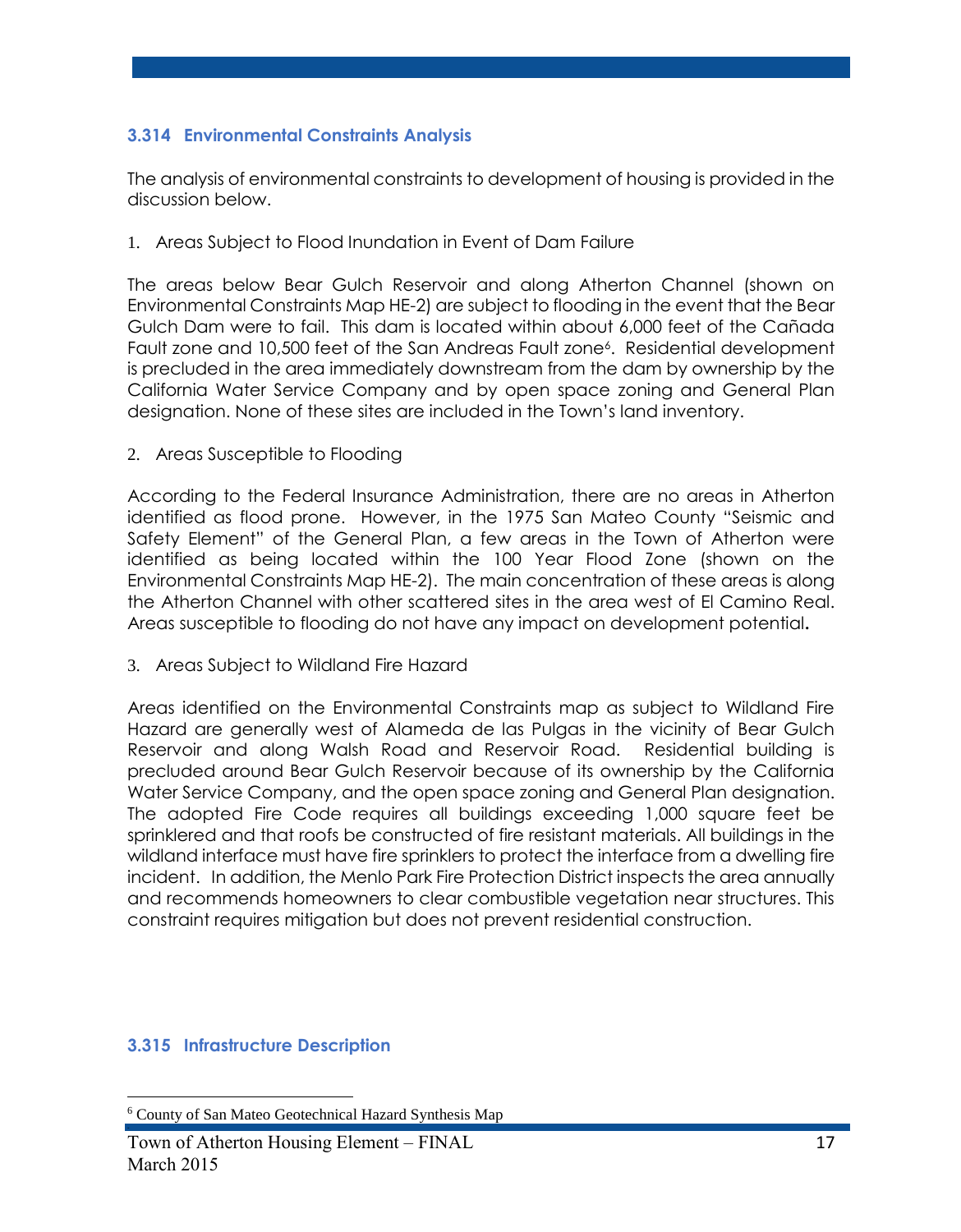Adequate infrastructure exists throughout the entire Town to accommodate the existing and planned density of development. This includes existing paved streets, sewer, water supply for domestic and fire suppression purposes and drainage facilities. Available public services include Police, Fire, Parks and Recreation, Public Works, Building Inspection and Town Administration.

There are no sites in the Town of Atherton identified as available for housing that are in areas not served by public sewer systems. Consequently there are no sites identified as available for housing for any of the four income level households in areas not served by a public sewer system.

# **3.316 Zoning Appropriate to Accommodate the Development of Housing Affordable to Lower Income Households**

The Town is required to provide sites suitable for construction of 61 lower income units (17 extremely low income, 18 very low income and 26 low income). As described in sections 3.312- 3.314, currently available sites (not requiring any change in the Town's zoning) provide available sites for at least 63 lower income units, primarily housing planned at Menlo College and Menlo School.

Since the Town removed constraints on the production of Secondary Units in 2010, the Town has averaged a production of 5-8 Secondary Units annually. The town can therefore expect to produce an additional 40 Secondary Units (eight years times 5 per year), 30 of which should be affordable for lower-income households during the 2014- 2022 planning period. For the housing element, we assume second units will be equally split between extremely low, very low, low and moderate income.

# 3.316a Second Dwelling Units

Second dwelling units in Atherton provide needed extremely low income and very low income housing. In 2008, the Atherton second unit survey revealed that 100 percent of the existing second units, and internal living quarters were affordable to households in the extremely low and very low income categories (compared with 80 -90 percent of second units in the County as a whole). This is because occupied second units in Atherton tend to be made available at low or no cost to family members or domestic employees. This level of affordability applied to all second units, not just older second units. Therefore, all new second units are projected to be available to households in the extremely low and very low income categories, but for the purposes of RHNA Atherton takes a more conservative approach. This is consistent with the research that 21 Elements conducted as well and matches the assumptions that Hillsborough used.

During the previous Housing Element Planning Period (1999 – 2006) there were only 4 new second dwelling units permitted and constructed. However, since Atherton updated their zoning ordinance in 2010 to incentivize second units, 20 units have been permitted in the 3 years 2011-2013, or 6.67 per year.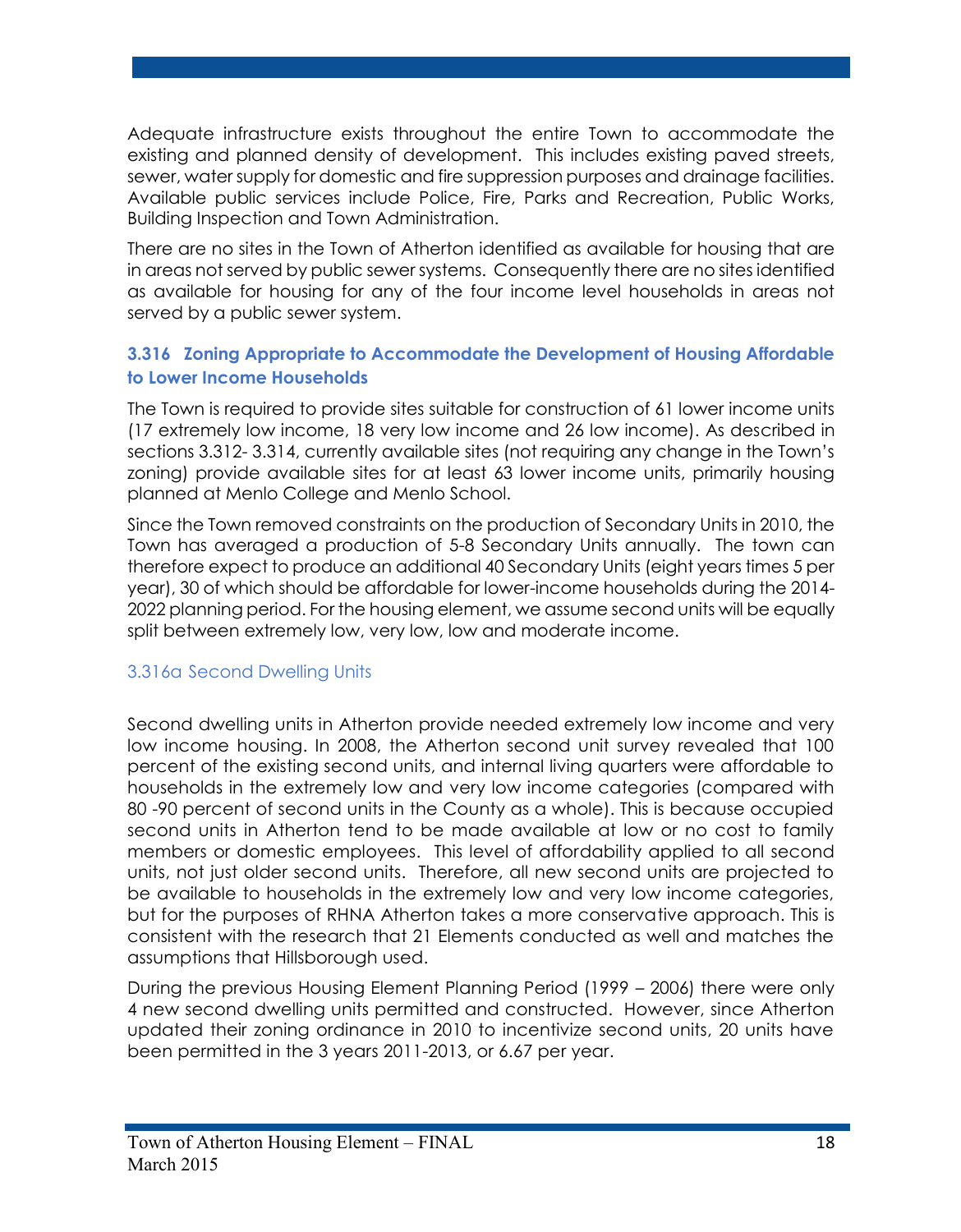In addition, the Town changed its zoning ordinance to allow a full kitchen in internal living quarters, so that they also may be considered as second dwelling units in some cases.

# **Zoning Changes in Relation to Second Dwelling Units**

During the 2007-2014 planning period, Atherton changed their Zoning Code to incentivize and facilitate the construction of more second units. Atherton instituted the following changes:

- Expanded the allowable size of second units to a maximum of 1,200 square feet from a maximum of 600 square feet.
- Allowed detached or attached second units, if located behind the rear line of the main building, to encroach into the side and rear yard setbacks by not to exceed 20% of the required setback.
- Exempted the floor area of the second unit from the accessory structure and overall lot floor area limitations, up to a maximum of 1,200 square feet, but not to exceed 10% of the allowed floor area for the lot.
- Eliminated the minimum lot size provisions for second units.
- Waived building permit fees for second units.
- Made changes to the zoning code related to internal units

An Atherton survey in November 2008 indicated that there are from 50 to 125 existing internal living quarters in Atherton*.*

Table HV-2 shows the expected additional 40 second units to be constructed in the Town as a result of these changes. This is based on a conservative assumption of 5 units a year.

# **3.317 Moderate and Above Moderate Income Housing**

As noted, Master Plans for Menlo College and Menlo School include plans for 27 units of townhouse-style faculty housing. In the past rents for such housing have been affordable to very low income households, but to be conservative, the Housing Element projects these as moderate-income units.

Sites numbered 3 - 79 in the Inventory of Sites Suitable for Residential Development are suitable for above-moderate income housing. The inventory lists 79 sites with the potential for the development of 110 new, above market rate housing units. The listed sites are either large enough to be subdivided into smaller lots consistent with the existing zoning density limitations or are already legal lots that have been combined into a single building site. All are currently developed with a single family residence. There are no zoning or other constraints adopted by the Town that would prevent development of these 110 new homes.

However, over the past 20 years there has been a trend to demolish existing, older homes and replace them with new, larger homes. For example, during the last housing element period (2007-2014), there was a net decrease of 11 homes.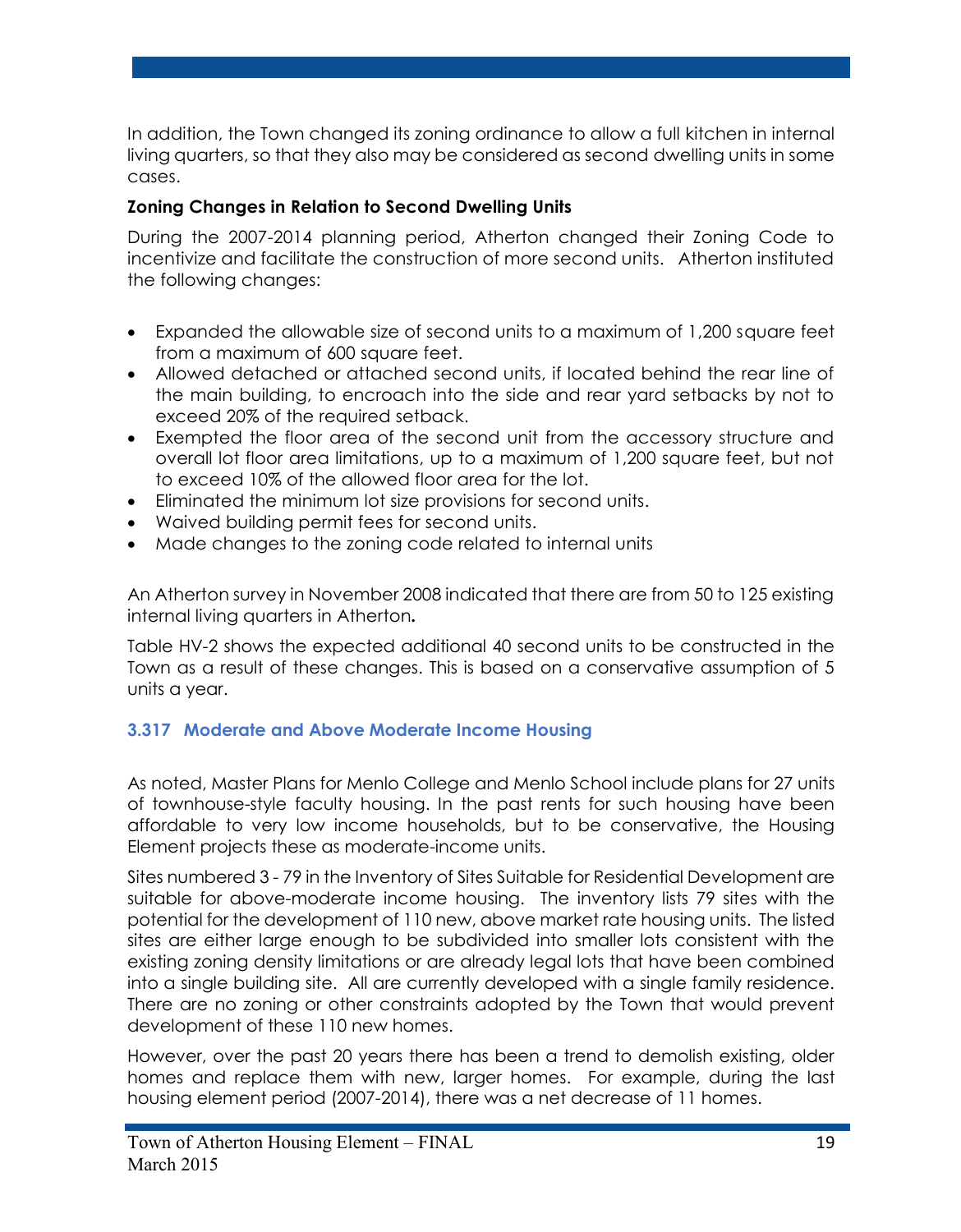|                                              | <b>Summary of Available Sites by Income Category</b> |                 |          |          |                   |              |  |  |  |  |  |
|----------------------------------------------|------------------------------------------------------|-----------------|----------|----------|-------------------|--------------|--|--|--|--|--|
| <b>Household Income Categories</b>           |                                                      |                 |          |          |                   |              |  |  |  |  |  |
| <b>Sites</b>                                 | <b>Extremely</b><br>Low                              | <b>Very Low</b> | Low      | Moderate | Above<br>Moderate | <b>TOTAL</b> |  |  |  |  |  |
| <b>RHNA Allocation</b>                       | 17                                                   | 18              | 26       | 29       | 3                 | 93           |  |  |  |  |  |
| Menlo College 1000<br>El Camino Real         | 21                                                   | 21              | 21       | 16       | 0                 | 79           |  |  |  |  |  |
| Menlo School 50<br>Valparaiso                | 0                                                    | 0               | $\Omega$ | 11       | $\Omega$          | 11           |  |  |  |  |  |
| Lots suitable for<br>subdivision             | $\Omega$                                             | 0               | $\Omega$ | O        | 110               | 110          |  |  |  |  |  |
| Town-wide 2 <sup>nd</sup><br>Dwelling Units* | 10                                                   | 10              | 10       | 10       | $\Omega$          | 40           |  |  |  |  |  |
| Total                                        | 31                                                   | 31              | 31       | 37       | 110               | 240          |  |  |  |  |  |
| <b>Amount RHNA</b><br><b>Exceeded</b>        | 14                                                   | 13              | 5        | 8        | 107               | 147          |  |  |  |  |  |

# **TABLE HE-5: SUMMARY OF AVAILABLE SITES BY INCOME CATEGORY**

# **3.320 Analysis of Zoning that Encourages and Facilitates a Variety of Housing Types**

As required by State law, the Town allows factory-built housing or mobile homes on permanent foundations under the same terms applicable to other single-family homes in the R-1A and R-1B zones. The Town does not have architectural review of new homes, and consequently does not impose architectural review on factory-built housing.

Multifamily rental housing and single-room occupancy units are permitted in the PFS zones when included in an approved master plan and with a use permit. Multifamily housing now exists on the Menlo College site, and congregate housing for the retired religious on the Sacred Heart Schools site.

# **3.330 Identification of Adequate Sites for Emergency Shelters**

In 2010, Atherton established a zone that meets requirements set forth in SB2 relating to emergency shelters. The Town amended the existing PFS (Public Facilities and Schools) Zoning District to provide for emergency shelters as an allowable use when located within 500 feet of the Town Civic Center. Within this zone shelters are permitted without a conditional use permit or other discretionary action. The zone contains approximately 6 acres, which can accommodate up to three shelter beds, providing adequate capacity to meet the identified need. A typical shelter approximately 1,000 sq. ft. in size is allowed in this zone by right, and the Town has adopted management and other standards as permitted by State law. One potential location for a new shelter, should it built, is the parking lot for the (inactive) CalTrain station, which is owned by the city and lightly used. As well as being underutilized, the approximately one acre lot is close to El Camino Real, providing easier access to stores and services.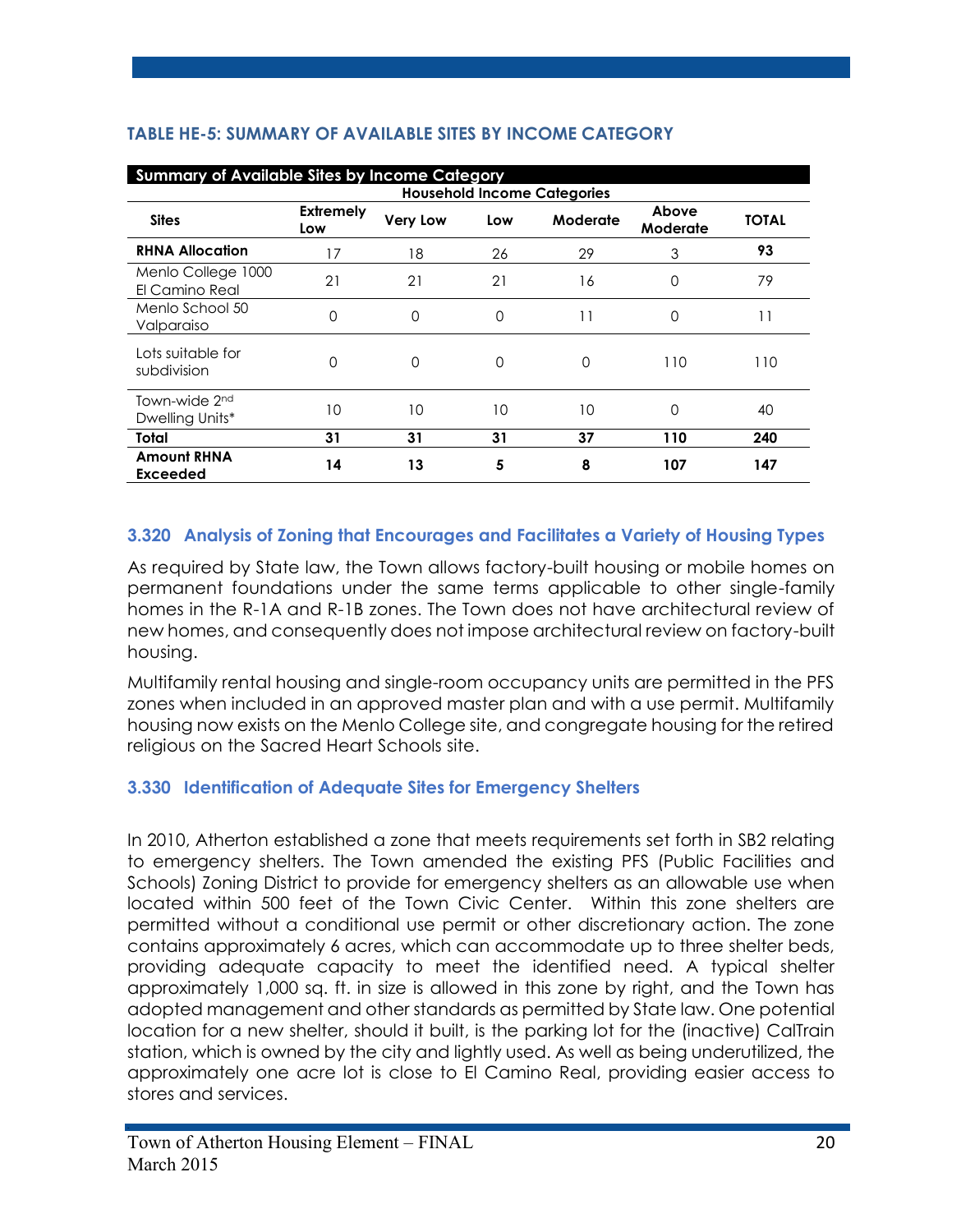# **3.340 Identification of Adequate Sites for Transitional and Supportive Housing**

In June 2010, Atherton amended the zoning code to explicitly state that any use is permitted if required by State law. Under this revision, supportive and transitional housing only need to obtain the same types of permits and approvals as the same type of residential development in that zone. Residential uses, including transitional and supportive housing, are permitted without discretionary permits in the following zones; R-1A and R-1B; and are permitted with a use permit in the PFS zone.

# **3.350 Identification of Adequate Sites for Farm Worker Housing**

As stated in previous sections, there are no agricultural jobs and no farm workers living in Atherton. The closest significant location of agricultural employment is located at least 30 minute drive away. Since there is no need for farm worker housing in Atherton, no sites are identified. See the Housing Needs section for more information on farm workers.

# **3.360 Other Housing Resources**

The Town has no financial resources to spend on affordable housing. However, the Town is willing to consult with other agencies such as the County of San Mateo or nonprofit institutions in the County about resources that might be available to the Town for affordable housing.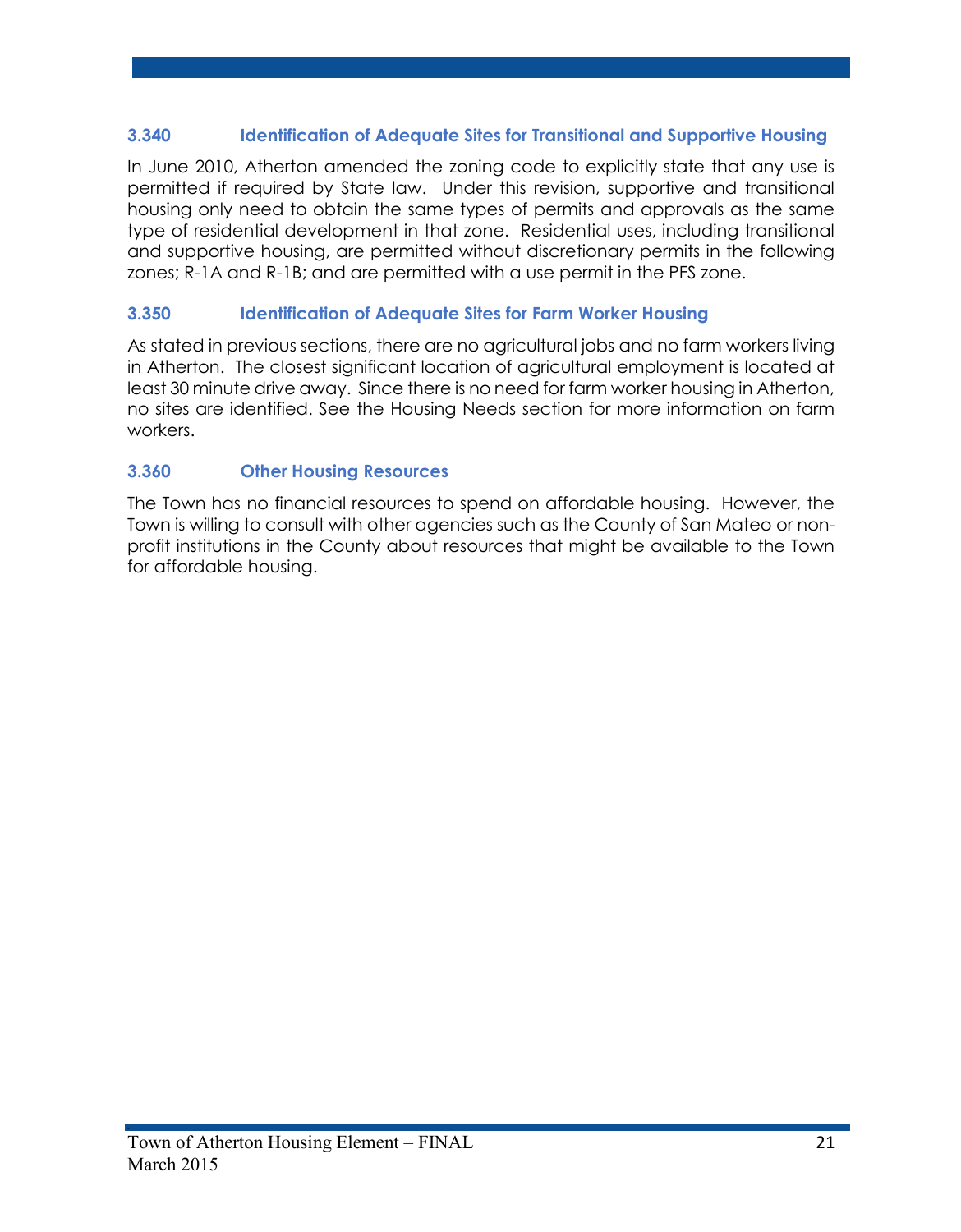# **3.400 CONSTRAINTS ON HOUSING**

This section contains analyses of potential governmental constraints contained in the Town ordinances, codes and policies that could constitute a barrier to the maintenance, improvement or development of housing for all income levels.

# **3.410 Governmental Constraints Analysis**

# **3.411 Land Use Controls**

The General Plan and Zoning Ordinance of a community are two primary tools for planning and regulating land use.

**General Plan -** The Town of Atherton updated its General Plan in 2002. The land use character of the Town has remained that of a mainly single family residential and institutional (e.g. schools) nature. The General Plan reveals that the most significant constraint to housing development is land availability. There is little vacant developable land in the Town, and most of the Town's land acreage is developed at existing General Plan densities.

**Zoning Ordinance -** The Atherton Zoning Ordinance designates land uses, height, bulk, density and parking standards throughout the city. The Zoning Ordinance was designed for consistency with the General Plan. The General Plan's four basic land use designations: Single-Family Residential, Single Family Residential Low Density, Public Facilities and Schools, and Parks and Open Space are directly reflected by the zoning districts of the R-1A (Single Family Residential one acre minimum), R-1B (Single Family Residential – 0.31 acre minimum), PFS (Public Facilities and Schools), and POS (Parks and Open Space). Table HVI-1 presents the Atherton Zoning Categories and Standards of density, setbacks, height limits, floor area ratios, lot coverage and parking requirements.

The zoning categories reflect the Town's low-density residential, large lot, singlefamily character. Commercial and industrial land uses are prohibited. The standards require large setbacks, limited floor area ratios and height restrictions. However, some standards are quite unrestrictive compared to other cities. For example, Atherton does not require on-site parking, nor is architectural review and approval required. Consistent with State law, the Town allows factory-built housing or mobile homes on permanent foundations under the same terms applicable to other single-family homes.

Second Dwelling Units are permitted in both the R-1A and R-1B zoning districts. The zoning ordinance was amended in 2003 to make Second Dwelling Units permitted by right in the R-1 districts. A second dwelling unit is allowed to encroach on 20 percent of the setbacks as the main dwelling and is limited to 15 feet in height and 1,200 square feet of floor area. The size and setback limits could be considered constraints to construction of new second units or conversion of existing Guest Houses to full time occupied second units.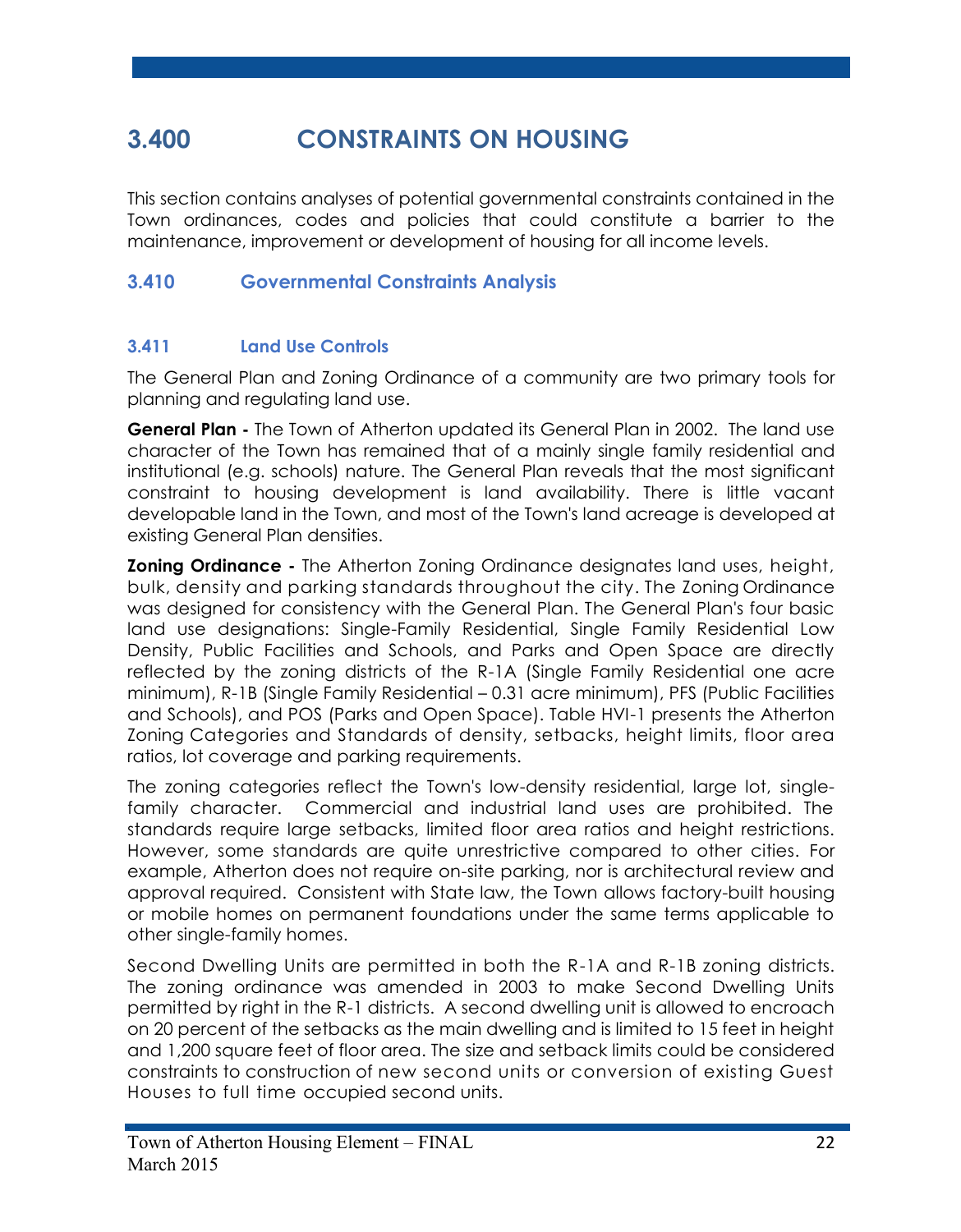Internal Living Quarters (additional living quarters inside homes) are permitted by right in both the R-1A and R-1B zoning districts. These may include a bedroom, a bath and three of three kitchen elements (stove, sink, and/or refrigerator). Internal living quarters are also commonly constructed in Atherton (approximately 7 per year).

| <b>Atherton's Zoning Categories and Standards</b>      |                        |          |          |              |        |            |          |          |              |
|--------------------------------------------------------|------------------------|----------|----------|--------------|--------|------------|----------|----------|--------------|
|                                                        | Densit                 | Front    | Side     | Rear         | Height |            | Max Lot  | Parking  | Arch.        |
| Zoning                                                 | y                      | Setbacks | Setbacks | Setba<br>cks | Limit  | <b>FAR</b> | Coverage | Required | Appr<br>oval |
| $R-1A$                                                 |                        |          |          |              |        |            |          |          |              |
| (Single<br>Family                                      | $1$ d.u./<br>acre      | 60'      | 50'      | 60'          | $30*$  | 18%        | N/A      | None     | None         |
| Residential)                                           |                        |          |          |              |        |            |          |          |              |
| R-1B (Single<br>Family<br>Residential)                 | 0.3<br>$d.v.$ /a<br>C. | 30'      | 26'      | 30'          | 28'    | 18%        | N/A      | None     | None         |
| (Public<br>PFS<br><b>Facilities</b><br>and<br>Schools) | None                   | 60'      | 75'      | 75'          | 34'    | N/A        | 40%      | None     | None         |
| (Parks<br><b>POS</b><br>Open<br>and<br>Space)          | None                   | 60'      | Varies   | 60'          | 34'    | N/A        | 20%      | None     | None         |

#### **TABLE HE-6: ATHERTON'S ZONING CATEGORIES AND STANDARDS**

\* 34' maximum with increased setbacks and Conditional Use Permit

The Municipal Code and Ordinance provides a variety of lot sizes with densities ranging from one dwelling unit per five acres to three units per acre. Although the Town's low allowable densities constitute a constraint to affordable housing development, the impact is offset somewhat by the relatively large proportion of homes containing second dwelling units. In addition, Atherton's large homes provide opportunities for internal living quarters. These characteristics of the local housing stock assists the Town in meeting its regional share of affordable housing. Housing associated with the underlying use (including multifamily rental housing and single room occupancy units) is permitted in the PFS (Public Facilities and Schools) Zoning District.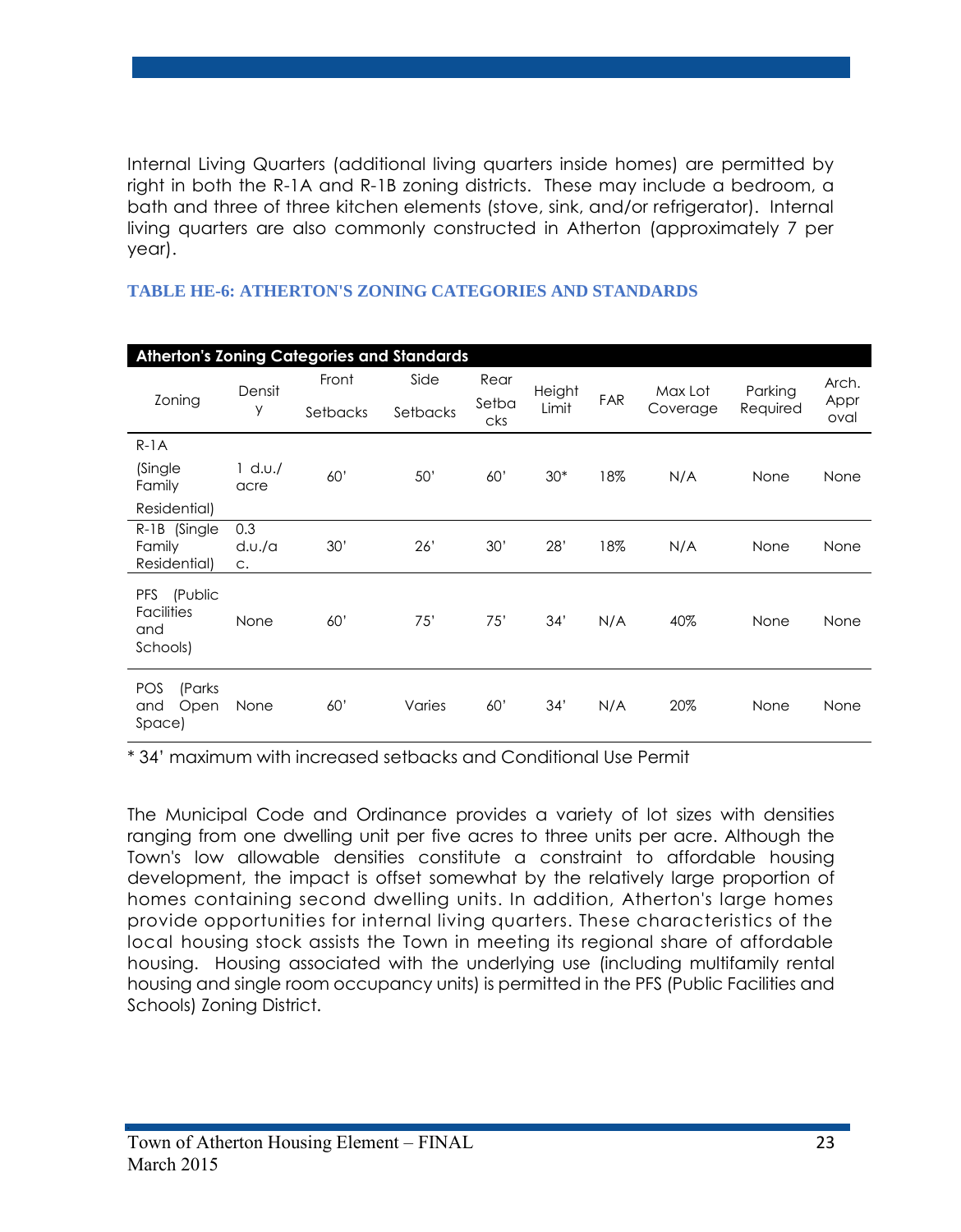# **3.412 Codes and Enforcement**

The latest edition of the Uniform Building Code is enforced in Atherton. The Town's Building Department sees that new residences, additions, auxiliary structures, etc., meet all of the latest construction and safety standards. Building permits are required for any construction work. The Town has not adopted any local amendments to the State Housing Law or the Uniform Building Code. The Uniform Building Code is imposed by State law and does not pose an unusually significant constraint to housing development, maintenance or the supply and affordability of housing.

The Town has recently instituted a part-time code enforcement program. This is primarily a land use enforcement, complaint-based program. Typical complaints and violations relate to noise, construction activity without a Building Permit and parking of contractors' vehicles and has not resulted in housing being deemed unfit for human habitation or vacated. The code enforcement program does not pose a constraint to housing development, maintenance or the supply and affordability of housing.

# **3.413 On and Off-Site Improvement Requirements**

The on and off-site improvements required for residential development in Atherton are listed below.

| Street Width:                | 20 feet                                                                                                                                                                            |
|------------------------------|------------------------------------------------------------------------------------------------------------------------------------------------------------------------------------|
| <b>Curbs and Gutters:</b>    | Rolled curbs and gutters required for new<br>subdivisions                                                                                                                          |
| Sidewalks:                   | Prohibited                                                                                                                                                                         |
| Water and Sewer Connections: | Required                                                                                                                                                                           |
| Drainage:                    | Storage improvements required to<br>prevent increased runoff during storm<br>conditions (required by the San Francisco<br><b>Bay Area Regional Water Quality Control</b><br>Board) |

Since Atherton is a completely developed urban area, all streets are paved, water mains and sewer trunks have been installed and major drainage improvements are in place. Atherton's improvement standards are substantially less restrictive than those imposed by many communities, which often require wider streets and additional offsite improvements. The on and off-site improvement requirements do not pose a significant constraint to housing development, maintenance or the supply and affordability of housing.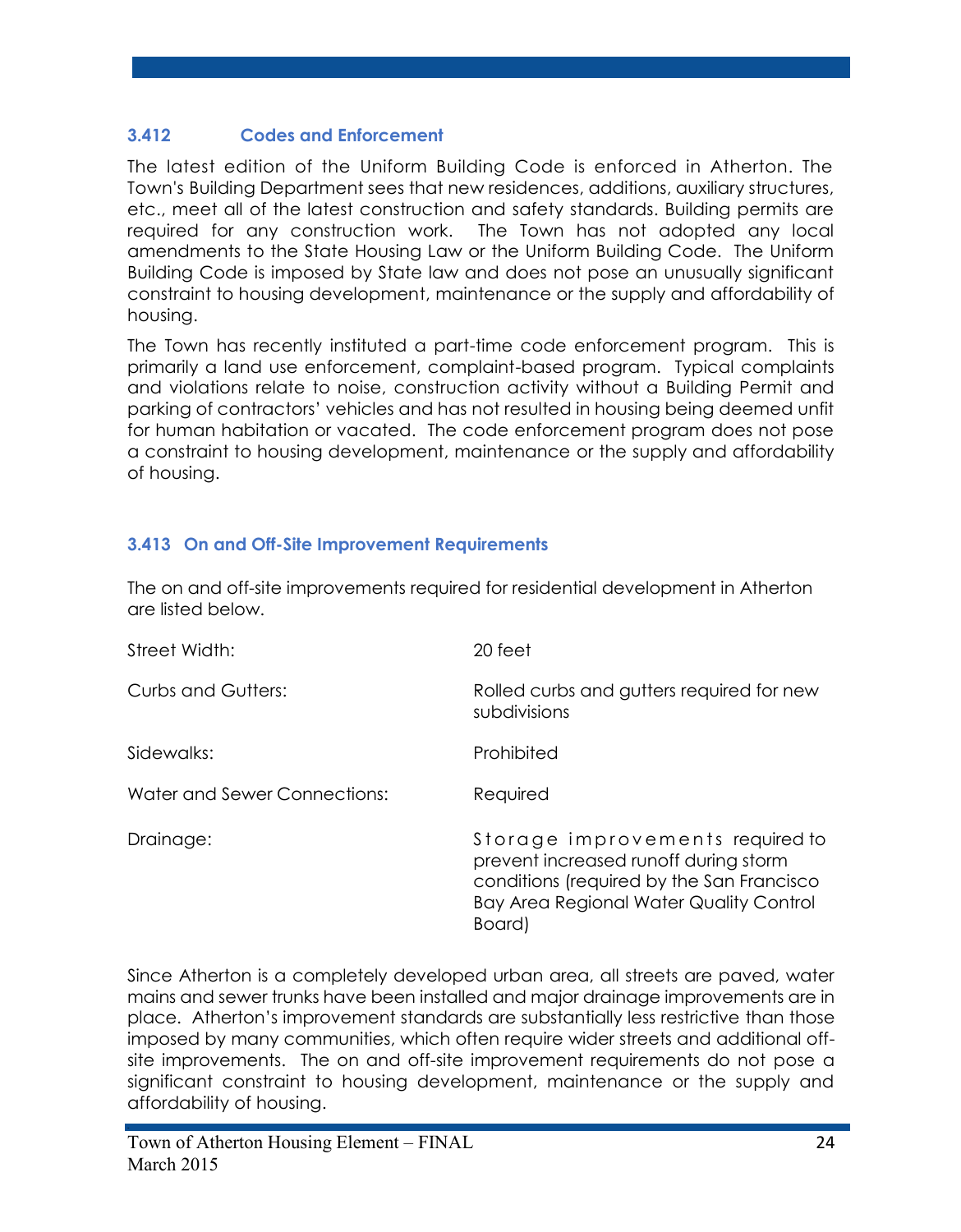# **3.414 Fees and Exactions**

In Atherton development fees are charged for both planning review and building permits. Planning fees are charged in order to recover the costs associated with the administration of the Town's land use regulations. Planning fees for review of projects that do not require Planning Commission action are charged on an hourly rate and do not require a set fee or deposit. Most of the residential projects in Atherton fall into this category. Review times are typically 1 to 5 hours. Planning fees for projects that require Planning Commission action consist of a non-refundable fee and a deposit, against which professional planning staff charge to provide review services. Charges currently range from \$70 to \$175 per hour depending upon the level of personnel involved in the review. Unused portions of the deposit are returned to the applicant at the end of the process. The fee structure reflects the Town's actual cost for the service. The Town reviews its fee structure and levels on a regular basis to ensure they reflect the cost of delivering services. Typical planning fees are shown in the table below.

#### **TABLE HE-7: PLANNING FEES – 2013-2014**

| Town of Atherton Planning<br>Fees (2013-2014) |         |  |  |  |
|-----------------------------------------------|---------|--|--|--|
| <b>Type of Fee</b>                            | Fee     |  |  |  |
| Conditional Use<br>Permit                     | \$2,600 |  |  |  |
| Variance                                      | \$2,600 |  |  |  |
| Lot Line Adjustment                           | \$1,500 |  |  |  |

The Atherton planning fees are consistent with similar charges in other small jurisdictions and do not pose a significant constraint to housing development, maintenance or the supply and affordability of housing.

Building fees are charged to cover costs associated with checking that the building plans conform to requirements of the Uniform Building Code (UBC) as well as costs associated with conducting building construction inspections. Fees charged for building permits are based on the valuation of construction.The fee structure reflects the Town's actual cost for the service. The Town reviews its fee structure and levels on a regular basis to ensure they reflect the cost of delivering services. Currentlynew construction valuation is determined by use of a standard factor of \$350 per square foot for habitable space and \$125 per square foot for non-habitable space. The same factor is used for remodeling projects however, the Building Department has the option to adjust the permitted value to the actual cost of the remodeling provided evidence is presented in the form of an executed contract substantiating the value. The actual building permit fee is determined using the following formula: where construction is valued over \$1,000,000 the fee is calculated as \$6,193.74 for the first \$1,000,000 plus \$4.03 for each additional \$1,000 or fraction thereof. An additional 45% of the building permit fee is charged for plan checking. For example, where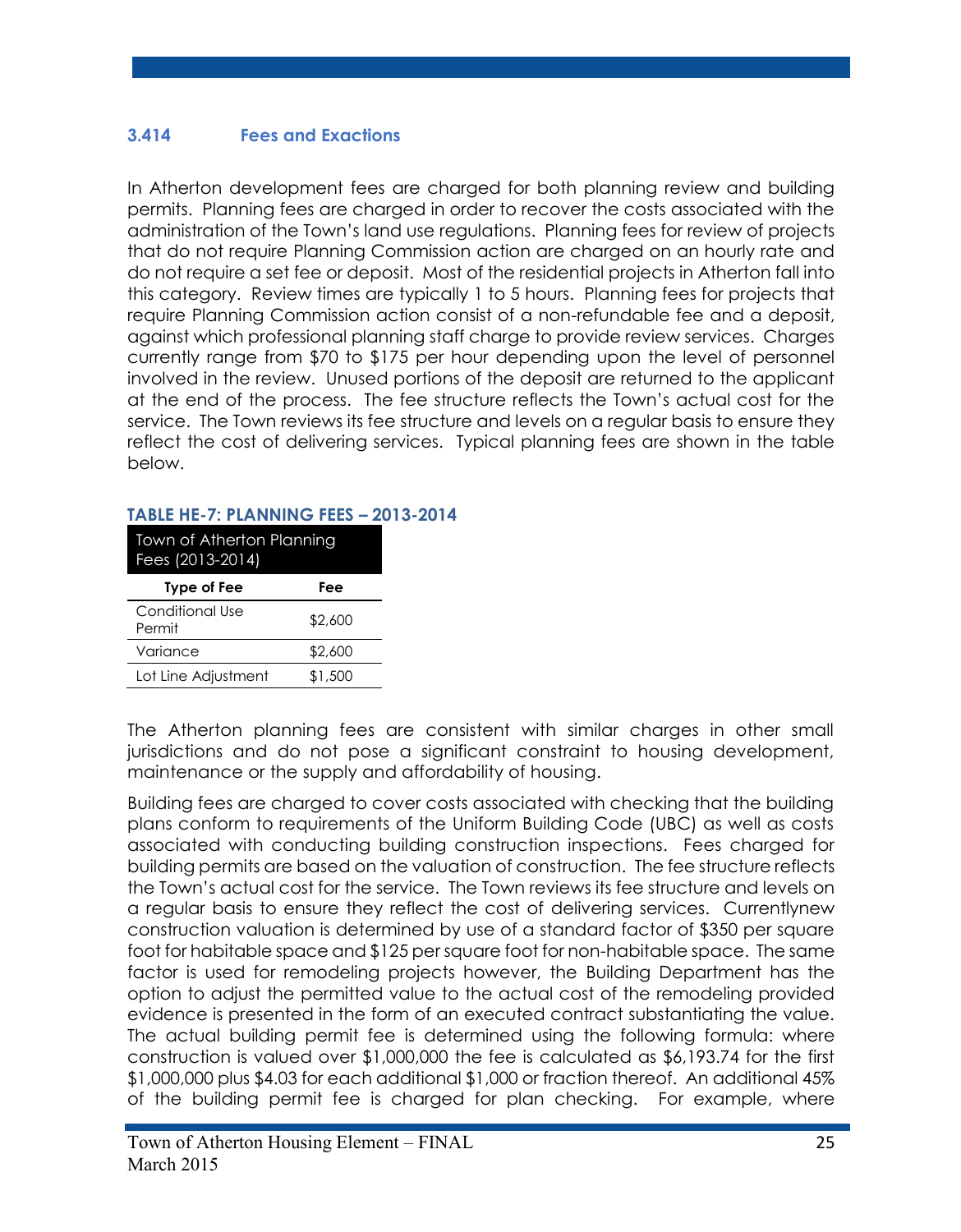construction is valued over \$1,000,000 the fee is calculated as \$6,193.74 for the first \$1,000,000 plus \$4.03 for each additional \$1,000 or fraction thereof. An additional 45% of the building permit fee is charged for plan checking.

While not imposed by the Town, local school districts charge a fee that is based on the square footage of new construction and must be paid prior to issuance of the building permits. The purpose of the fee is to compensate the school districts for the costs associated with the demand or additional services and classroom space generated by new residential construction. The Sequoia Union High School District collects the fees and distributes a portion to one of the three elementary school districts serving Atherton (i.e. Las Lomitas School District, Menlo Park City School District and Redwood City School District). In areas served by the Menlo Park City School District the current fee is \$3.20 per square foot with \$1.92 distributed to the Sequoia District and \$1.280 distributed to the Menlo Park District. In areas served by the Las Lomitas and Redwood City School Districts the current fee is \$3.20 per square foot with \$1.28 distributed to the Sequoia District and \$1.92 distributed to the Las Lomitas or Redwood City Districts.

The Town does not have any park, open space, parking or other similar development or impact fees. Nor does it have any in-lieu housing or other fees, below-market-rate housing requirements or specific land dedication requirements for streets, public utility rights-of-way, easements, parks or open space.

A recent survey by 21 Elements<sup>7</sup> revealed that a 2,400 square foot house built in Atherton would have construction fees of \$9,078, and no entitlement or impact fees (except for school fees, discussed above, which were excluded from the analysis). The 21 Elements Fee Survey revealed all jurisdictions in San Mateo County who responded to the survey (12 excluding Atherton) had development fees for single family homes that were higher than Atherton's; some had fees 2 and 3 times higher. With fees substantially lower than those of adjacent communities, they do not pose a constraint on housing construction.

Cumulatively, development review fees for 79 proposed student and faculty units at Menlo College would total \$386,893 or 1.6 - 2.0 percent of the estimated \$19.7 - \$24.5 million total project cost. Similarly, development review fees for the 11 proposed faculty units at Menlo School would total \$53,867 or 1.6 percent - 2.0 percent of the estimated \$2.7 - \$3.4 million total project cost.

 $\overline{a}$ 

<sup>7</sup> 21 Elements:, *Development Fees Survey Summary,* June 2014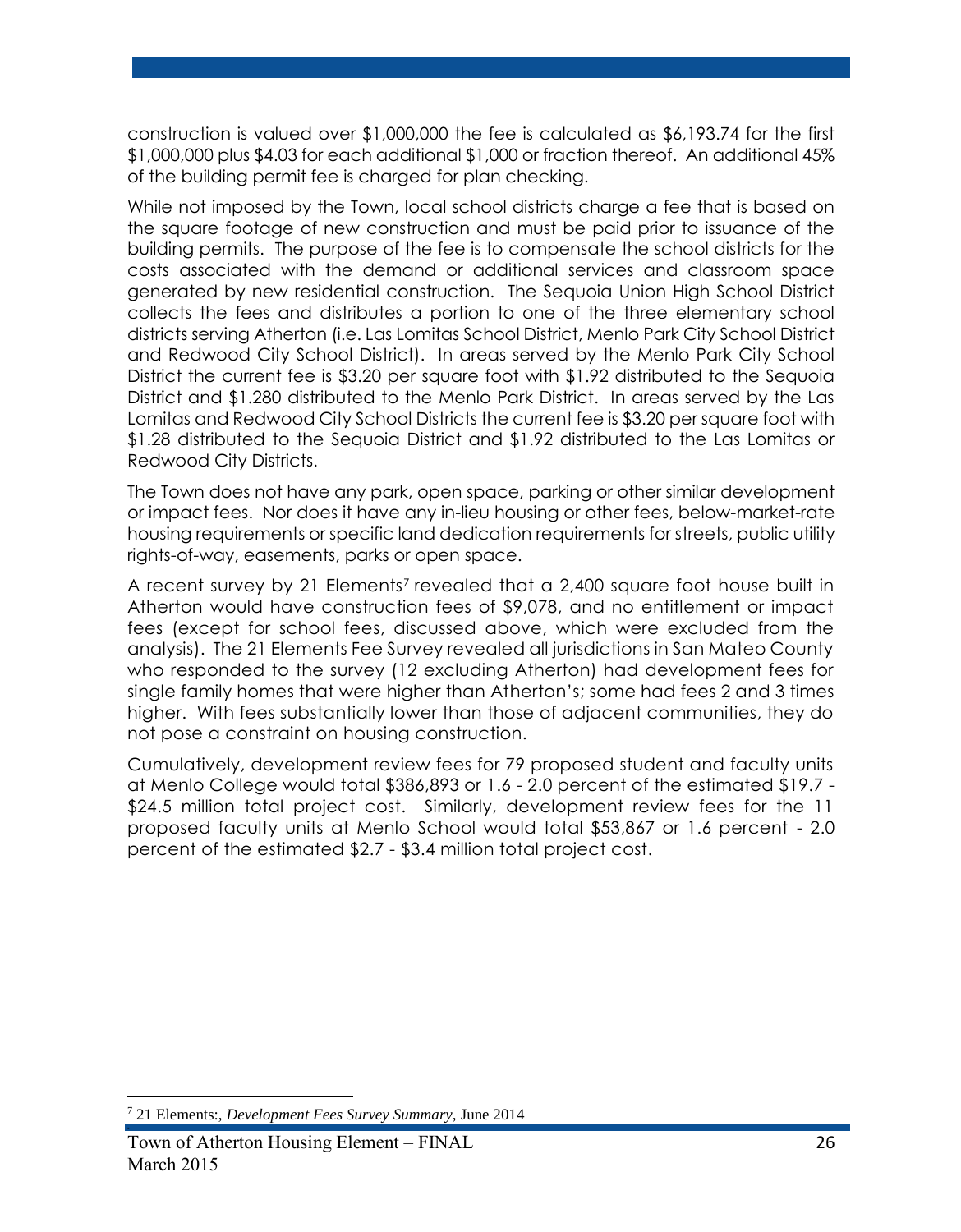## **3.415 Processing and Permit Procedures**

The following table describes the Town's permit process procedures in general. These processes are required for the development of all housing for all income categories. Only two levels of residential permit processing are available; a Conditional Use Permit or a Building Permit. The Town does not have an Architectural Review and approval process.

Most residential construction, including second dwelling units and guest houses (estimated 90 percent to 95 percent of building permits) does not require Planning Commission action or permits. Only Planning Department review of the project for conformance with Town zoning standards and Building Department review for Building Code conformance are required.

Where Conditional Use Permits are required, the process involves submitting an application to the Planning Commission for review of the proposal. Preliminary site plans and elevations are required as part of the submittal. An advertised public hearing is held by the Planning Commission with mailed notice to all property owners within 500 ft. of the proposed project. Upon Planning Commission approval, plans may be submitted to the Building Department for Building Plan Check and Building Permit issuance.

Building permits must be secured before commencement of any residential construction, reconstruction, conversion, alteration or addition. Approval of permit applications is based on conformity with the Uniform Building Code and the Zoning Ordinance, although the Town has the power to grant variances from the terms of the Zoning Ordinance within the limitations provided in the Ordinance.

The Building Permit process has very little impact on the development of above moderate income housing in Atherton as evidenced by building activity and the number of replacement housings being constructed. The Building Department currently has approximately 800 active permits and approximately 30 - 40 houses are demolished and replaced with new houses each year. While removal of the process and reduction of fees might function to reduce costs slightly, there are many other factors that act to deter development of such housing. Factors such as the high cost of land (currently at about \$3 million per acre), the limitations on density and non-availability of funds (e.g. in the private educational institutions and from local public sources) are the most likely deterrents to the development of low and moderate-income housing.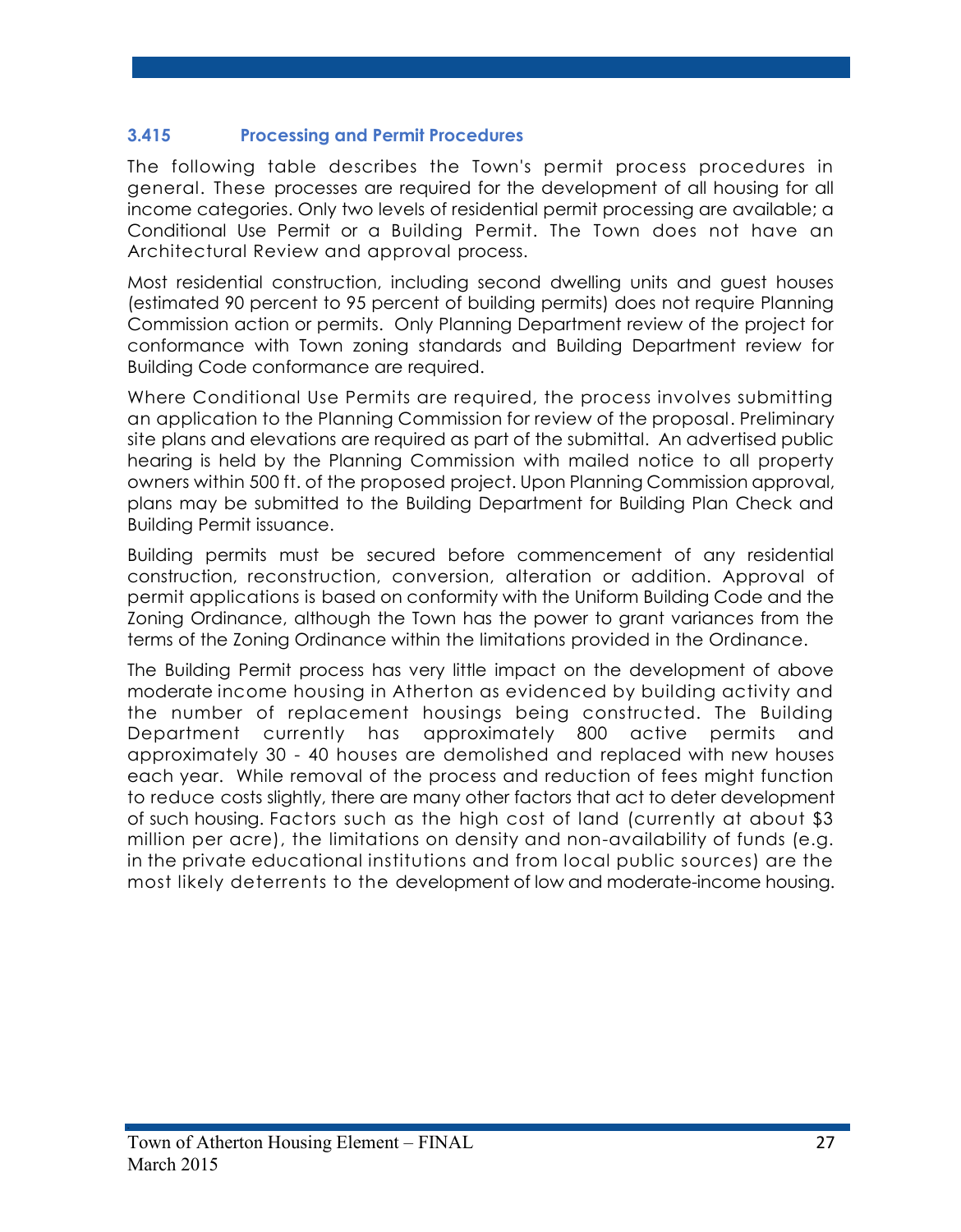|                                | <b>Kesiderman refirmi ribecssing</b> | .                         | <u>coación</u> and impo                  |                                                                                                |
|--------------------------------|--------------------------------------|---------------------------|------------------------------------------|------------------------------------------------------------------------------------------------|
| Type of<br>Construction        | Use Permit                           | <b>Building</b><br>Permit | Plan.<br>Commission<br>Public<br>Hearing | <b>Typical Time</b><br>for Staff<br><b>Plan Check</b><br>& Building<br>Permit Issue<br>(weeks) |
| Single Family<br>Residential   |                                      | X                         |                                          | 4                                                                                              |
| Second<br>Dwelling<br>Unit     |                                      | X                         |                                          | 4                                                                                              |
| Guest House                    |                                      | X                         |                                          | 4                                                                                              |
| Housing on<br><b>PFS Sites</b> | χ                                    | Χ                         | Χ                                        | 9                                                                                              |

#### **TABLE HE-8: RESIDENTIAL PERMIT PROCESSING PROCEDURES AND TIMES Residential Permit Processing Procedures and Times**

The Town does not have any overly zones such as community plan implementation zones, hillside overlay zones or environmentally sensitive areas.

Atherton has only two residential zoning districts; R-1A where the minimum lot size is 1 acre and R-1B where the minimum lot size is 13,500 square feet. Single family detached dwelling units, second dwelling units and guest houses are permitted by right in these districts. Attached and multiple family dwelling units are not permitted in either district. All construction in PFS zoning districts, including attached and multiple family dwelling units and single room occupancy units requires a conditional use permit. Housing in PFS zoning districts is permitted when the residential use is associated with a conditional or permitted use in that district. Such residential uses are typically associated with private schools.

# **3.416 Constraints on Persons with Disabilities**

Chapter 17.17 of the Atherton Municipal Code entitled "Accessibility" provides for reasonable accommodation to people with disabilities and complies with the Fair Housing Amendments Act of 1988 and the California Fair Employment and Housing Act in the application of the Town's land use, zoning, rules, policies, practices, and/or procedures.

"A request for reasonable accommodation may include a request for modification or exception to Town land use, zoning or building regulations, rules, policies, practices, and/or procedures that would eliminate regulatory barriers and provide a person with a disability equal opportunity to housing. The procedure provides for a staff-level process, conducted by the Town Planner, when the accommodation is related to a physical improvement that cannot be constructed to conform to the Town's setback or design standards. Should it be determined that the request is not at a staff-level it is referred to the Planning Commission. The Town Planner is required to make a written determination within 30 days after receipt."

Chapter 17.17 also provides a process for requests for reasonable accommodation relating to increased occupancy of a group home.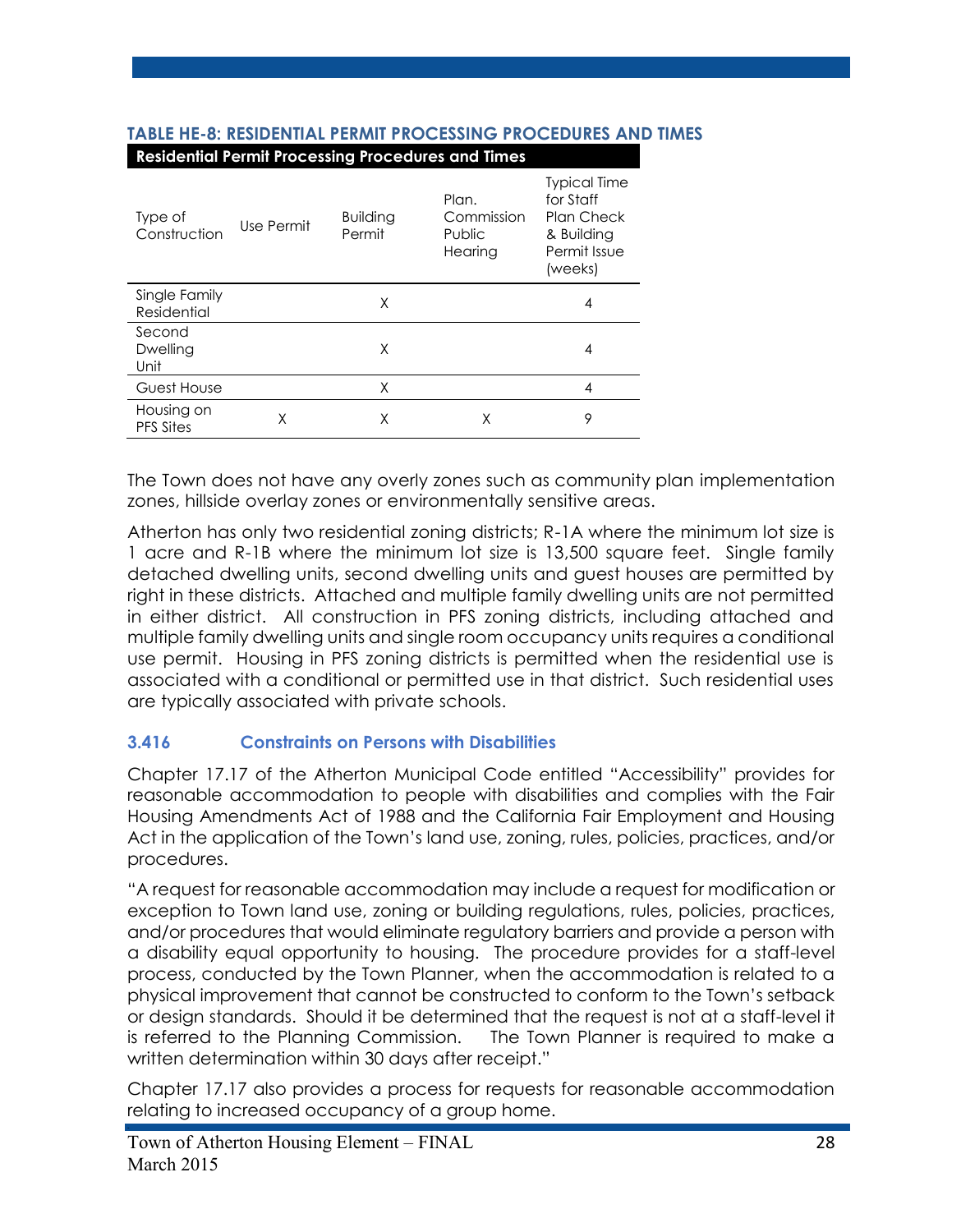The Town does not define the term "family" and does not limit the number of unrelated individuals who may reside in a residence. Group homes for six or fewer residents are allowed by right in the single family residential districts. The Town does not have any spacing or concentration requirements. The Town has only two residential zoning districts; both of which are for single family residences. Therefore, allowances for group homes with more than six residents specifically for the disabled in other zoning districts are not necessary. The Town does not have any parking standards therefore there is no need for relaxed parking standards for persons with disabilities.

Atherton uses the 2013 California Building Code. The adopted Code does not include any amendments that might reduce the ability to accommodate persons with disabilities. Accessibility retrofits are handled through the standard permit process. However, permits are not required unless thresholds of health, life, and safety are exceeded. The California Building Code provides an option for meeting code requirements, whereby an applicant submits an alternative "methods and means" checklist to the Building Official noting the proposed design, the conventional design, and the rationale for the request.

# **3.420 Non-Governmental Constraints Analysis**

# **3.421 Land Prices**

Land scarcity and high real estate prices are the most significant nongovernmental constraints to affordable housing in Atherton. There are virtually no vacant lots in Atherton. Land currently sells for over \$3.4million per acre and can only be acquired by purchase of a developed parcel or by subdividing the property, which also most likely involves the removal of an existing residence. The inventory of sites suitable for residential development described in section 3.3showed a potential of 110 new parcels that can be created by subdividing existing developed parcels. Vacant lots are few in number and render discussions of lot prices virtually meaningless. This is a result of economic forces which are well beyond the capacity of the local government to influence or control. In this context, it is difficult to think in terms of market-based affordable housing provision.

# **3.422 Construction Costs**

Construction costs include both hard costs, such as labor and materials, and soft costs, such as architectural and engineering services, development fees and insurance. For multi-family homes in San Mateo County, hard costs account of 60-65 percent of the building cost and soft costs average around 15-20 percent (the remaining 15-20 percent is land costs). For single family homes, hard costs often are roughly 40 percent of the total cost, soft costs are 20 percent, and land is 40 percent.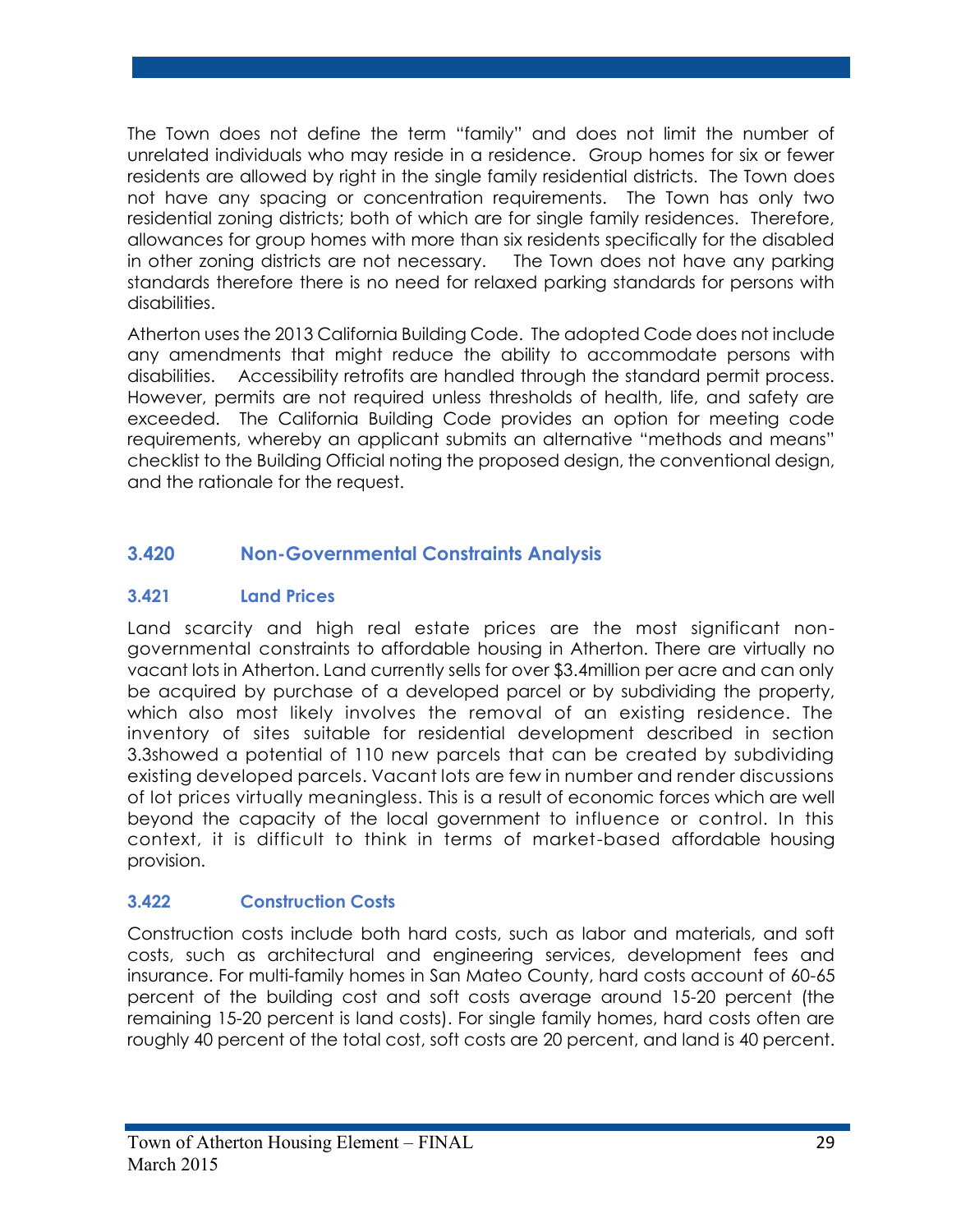While multifamily construction is not relevant in most of the town, it is a potential on school facilities. According to housing developers in San Mateo County, construction costs for multi-unit buildings vary based on the form of parking (structured vs. surface) in addition to other environmental factors such as topography, pre-existing structures etc. For a larger, multi-unit building, costs can vary from \$185,000/unit to as high as \$316,000/unit. The cost per square foot ranges from \$172-\$200.

For the least expensive production single-family homes, the cost of preparing the vacant land is around \$100,000/lot, and the cost of construction is approximately \$145/sf. For more expensive, custom homes, however, the construction costs can be higher than \$435/sf. In general, soft costs add another approximate third to the subtotal. Such costs are not particularly higher in Atherton than in other surrounding jurisdictions.

# **3.423 Mortgage Financing Availability**

Until mid-2008, home mortgage financing was readily available at attractive rates throughout San Mateo County and California. Rates vary, but ranged around 6.25 percent to seven percent from 2006-2008 for a 30 year fixed rate loan (HSH Associates Financial Publishers). However, rates have been as high as ten or 12 percent in the last decade.

As part of the aftermath of the subprime crisis in 2008, interest rates are very low. In San Mateo County, rates range from 4.0-4.5 percent for a fixed-rate, 30-year mortgage. One remaining challenge is that many mortgages in San Mateo County are for more than \$417,000, meaning they qualify as jumbo loans and often have higher interest rates.

The data in the table below is from the Home Mortgage Disclosure Act (HMDA) and represents loan applications in 2012 for of one- to four-unit properties, as well as manufactured homes. More than 65 percent of the loan applications were filed by households earning above a moderate income (greater than 120 percent of AMI). Moderate income households (80-120 percent of AMI) represented 18 percent of loan applicants, low income households (50-80 percent of AMI) represent 12 percent, and very low income households (less than 50 percent of AMI) only 4 percent. Almost 75 percent of all loans were approved and accepted by the applicants, and 10 percent were denied. Above moderate-income households had the highest rates of approval of any group. Loan approval rates have improved since the subprime crisis.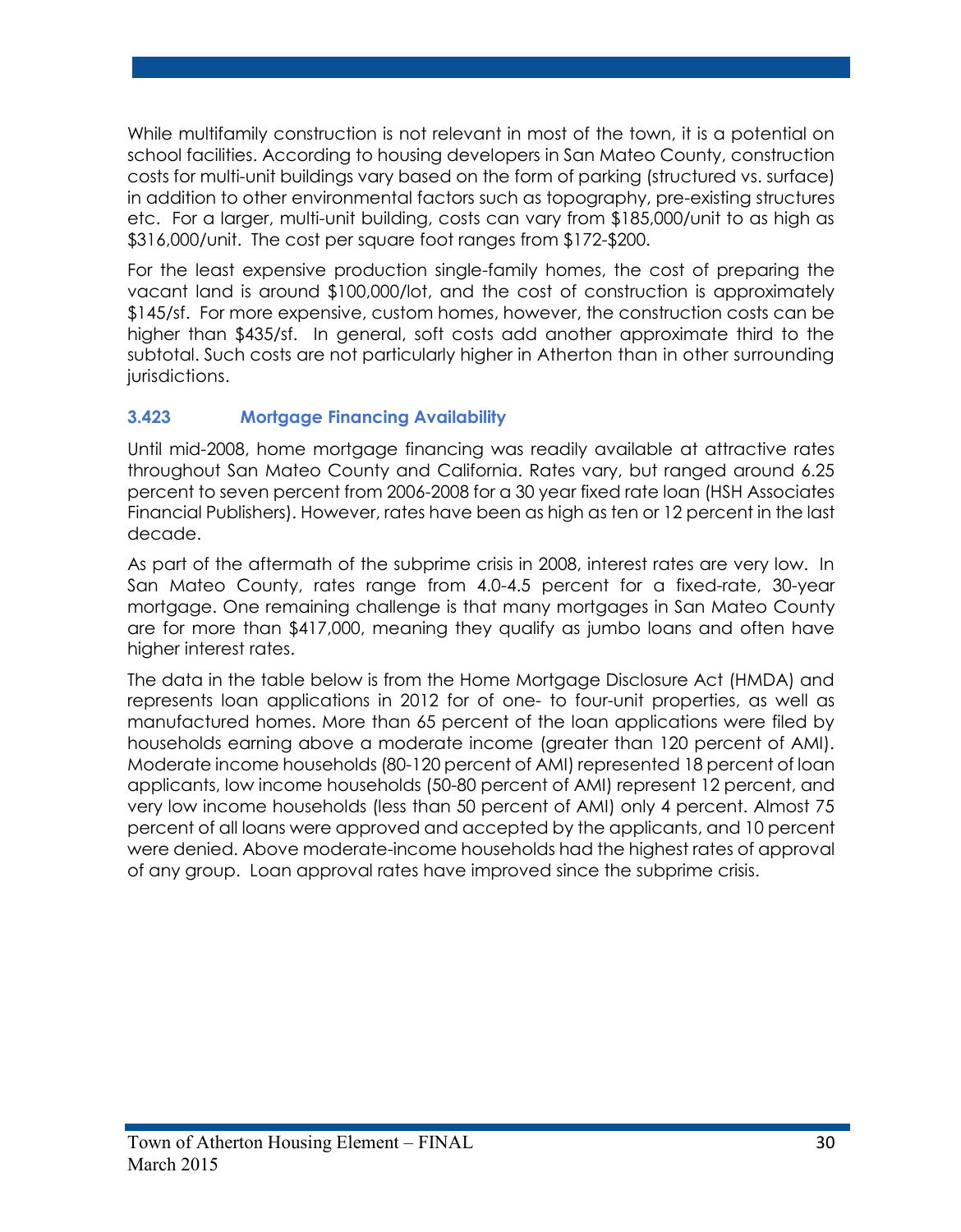# **TABLE HE-9: LOAN APPROVAL**

| Income Level                | number of<br>loan app | $%$ of all<br>loans | % of loans<br>originated | % of loan<br>app<br>denied | % other* |
|-----------------------------|-----------------------|---------------------|--------------------------|----------------------------|----------|
| than 50% AMI<br>Less        |                       |                     |                          |                            |          |
| (Very Low Income)           | 700                   | 4%                  | 57%                      | 22%                        | 21%      |
| 50-80% AMI<br>(Low          |                       |                     |                          |                            |          |
| Income)                     | 1,968                 | 12%                 | 67%                      | 14%                        | 20%      |
| 80-120%<br>AMI<br>(Moderate |                       |                     |                          |                            |          |
| Income)                     | 3.017                 | 18%                 | 73%                      | 11%                        | 17%      |
| $120% +$                    | 11,381                | 67%                 | 76%                      | 8%                         | 16%      |
|                             |                       |                     |                          |                            |          |
| All                         | 17,066                | 100%                | 74%                      | 10%                        | 17%      |

#### **Disposition of Applications for Conventional Home Purchase Loans (2012)**

*source HMDA Data, 2012 for San Francisco-San Mateo-Redwood City MSA*

*\* includes loans applications approved but not accepted, loan applications withdrawn, and incomplete files*

#### **3.424 Construction Financing Availability**

Construction loans for new housing are more difficult to secure in the current market than in past years. In past years, lenders would provide up to 80 percent of the cost of new construction (loan to value ratio). In recent years, due to market conditions and government regulations, banks require larger investments by the builder.

Due to Federal and state budget cuts, affordable housing developers have had a much harder time securing funding. Since 2009, the Federal Government has cut programs such as Community Development Block Grants, HOME, and HOPE VI funding by 27-50 percent (ABAG). Traditionally, these programs have been a large source of affordable housing funds. In addition to Federal cuts, the State dissolved Redevelopment agencies in 2012, leaving San Mateo County with a loss of \$25.5 million in funds for affordable housing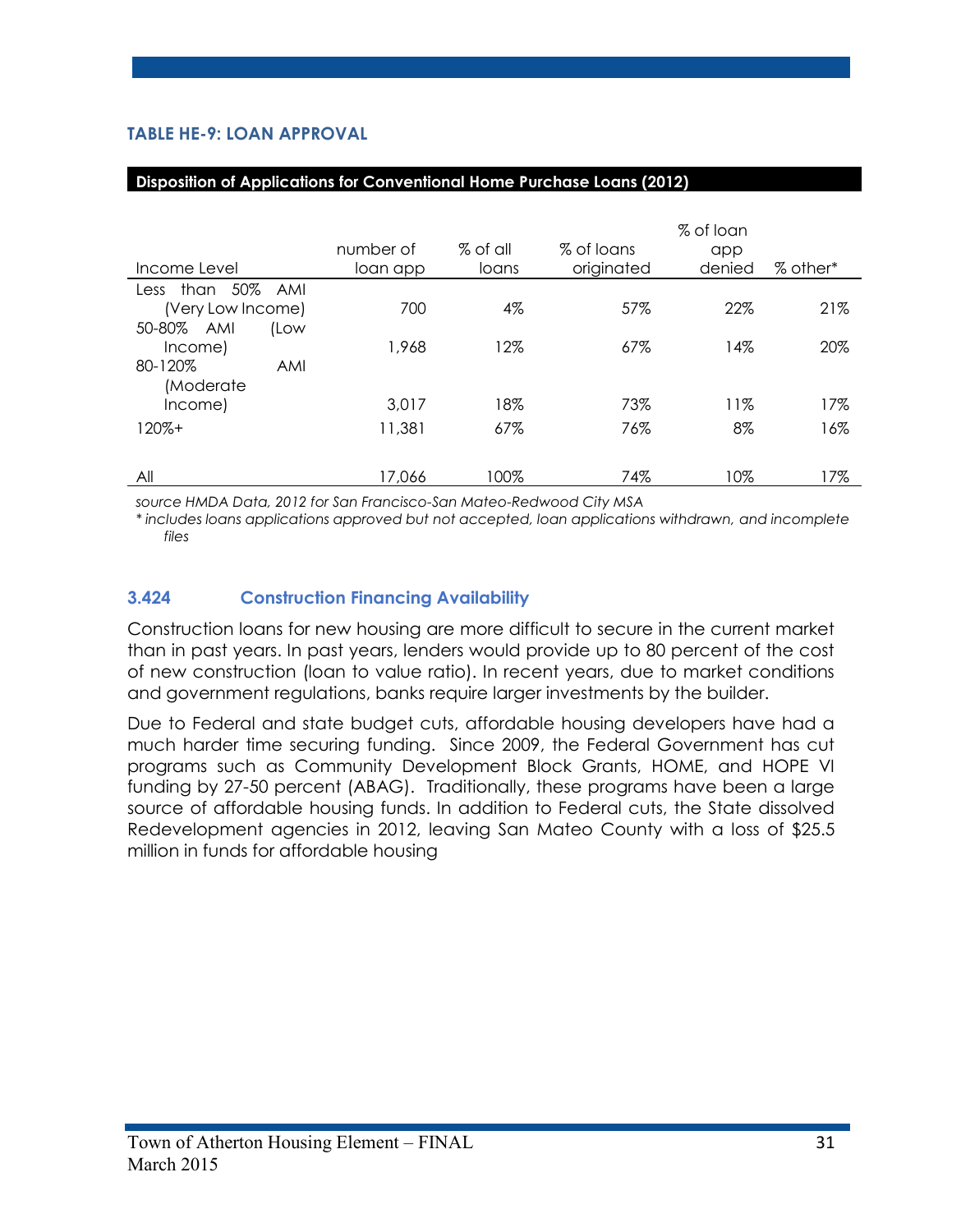# **3.500 REVIEW AND EVALUATION OF THE 2007-2014 HOUSING ELEMENT**

#### **3.510 Effectiveness of the Element**

A detailed analysis of the goals, objectives, policies and programs contained in the 2007-2014 Housing Element Update is presented in the table below.

#### **3.520 Progress in Implementation**

A comparison of the number of projected or planned housing units (i.e. 2007-2014 Housing Need Allocation) with what was actually achieved is summarized in Table H-2 below.

#### **TABLE HE-10: PROGRESS IN IMPLEMENTATION**

| 2007-2014 Actual RHNA Achievement |                         |                         |                                       |       |                                                        |  |
|-----------------------------------|-------------------------|-------------------------|---------------------------------------|-------|--------------------------------------------------------|--|
| Income<br>Group                   | 2007-2014<br>Allocation | Private<br>Construction | Second<br>Dwelling<br>Unit<br>Program | Total | Met (M), Exceeded<br>(E), or Fell Short (S) of<br>Goal |  |
| Very Low                          | 19                      | っ                       | 19                                    | 21    | M                                                      |  |
| Low                               | 14                      |                         |                                       | 0     |                                                        |  |
| Moderate                          | 16                      |                         |                                       | Ω     |                                                        |  |
| Above<br>Moderate                 | 34                      | -11                     |                                       | -11   | C                                                      |  |
| <b>Totals</b>                     | 83                      | $-9$                    | 19                                    | 10    |                                                        |  |

The construction of new Above Moderate market rate housing fell short of the 34 unit objective. Although 171 new market rate units were constructed in Atherton between 2007 and 2013, 190 existing units were demolished to accommodate the new units. Therefore, the housing stock declined by nineteen units during the planning period.

During the Planning Period it was anticipated that new housing would be constructed at Menlo School and Menlo College. A net of eleven new faculty units affordable to very low and moderate income households were planned at Menlo School and 79 new units affordable to lower income and moderate income households were planned at Menlo College. Although the plans for these units remain on the Master Plans for these institutions there were insufficient funds available to construct them during the Planning Period. It is recommended that this program be carried forward to the 2014-2022 Planning Period. Two very low income units were privately constructed at Sacred Heart Schools during the 2007-2014 Planning Period.

During the Planning Period, 19 new Second Dwelling Units received permits. A survey of second units in the Town has shown that all are affordable to low income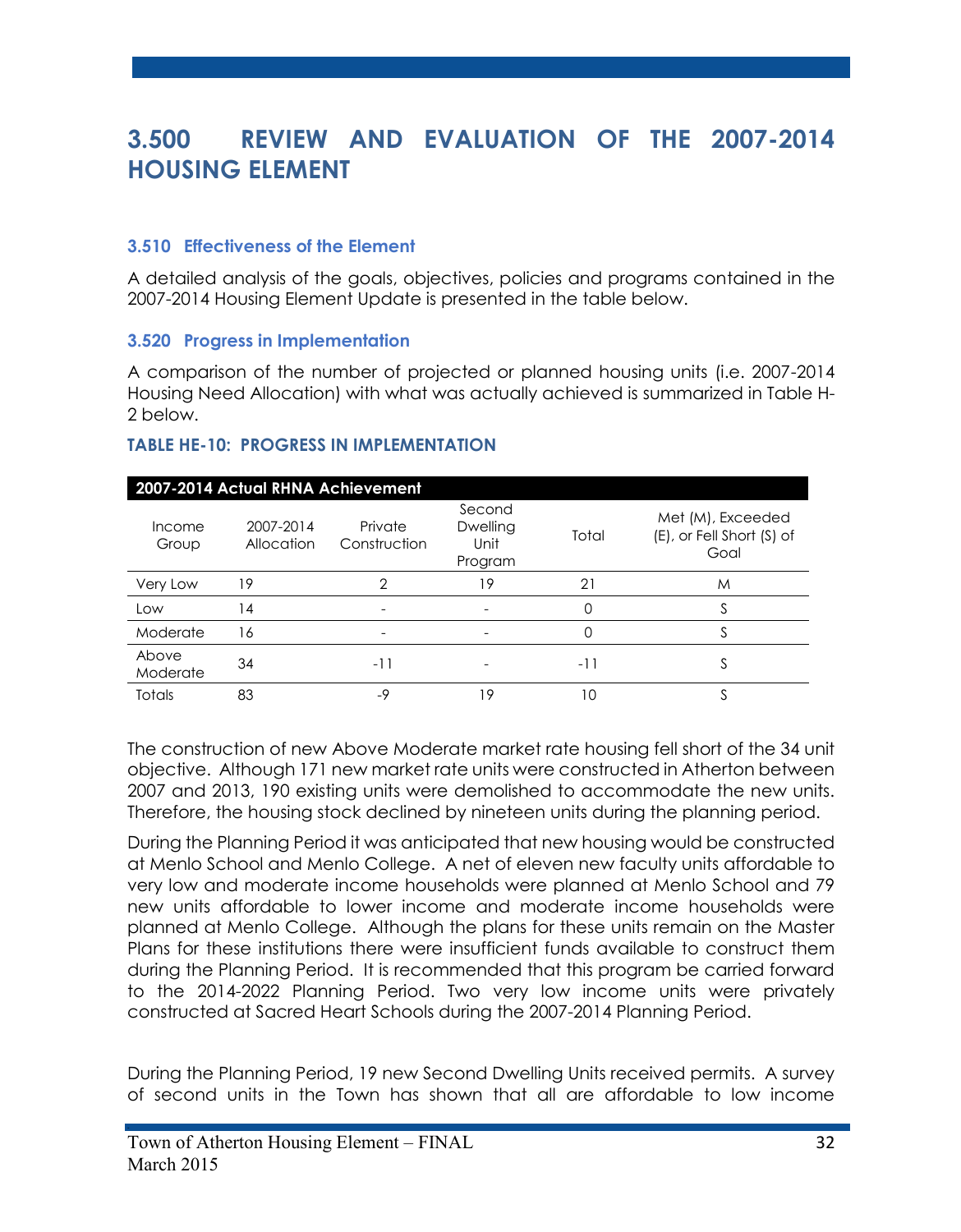households (with 60% affordable to extremely low income households). <sup>8</sup> The objective was construction of 57 Second Dwelling Units. During the Planning Period many constraints on the construction of Secondary Dwelling Units were removed.

The Town supports the Shared Housing Program sponsored by HIP Housing, a San Mateo County non-profit organization that helps match people or households seeking affordable housing with owners of housing who are interested in renting or sharing space in their home. One placement was made in Atherton in a unit affordable to low income households during the Planning Period. However, because the shared housing program does not create new dwelling units, the unit is not shown in the table above.

#### **3.530 Appropriateness of Goals, Objectives and Policies**

The goals, objectives, policies and programs, which are new or revised and are appropriate for use in the 2014-2022 Planning Period, are shown in Table HIV-3.

 $\overline{a}$ 

<sup>8</sup> Based on results contained in the study: *Affordability of Second Dwelling Units in San Mateo County,* 21 Elements: San Mateo Countywide Housing Element Update April, 2014 and on the study *Atherton Second Unit Survey, December 2008.*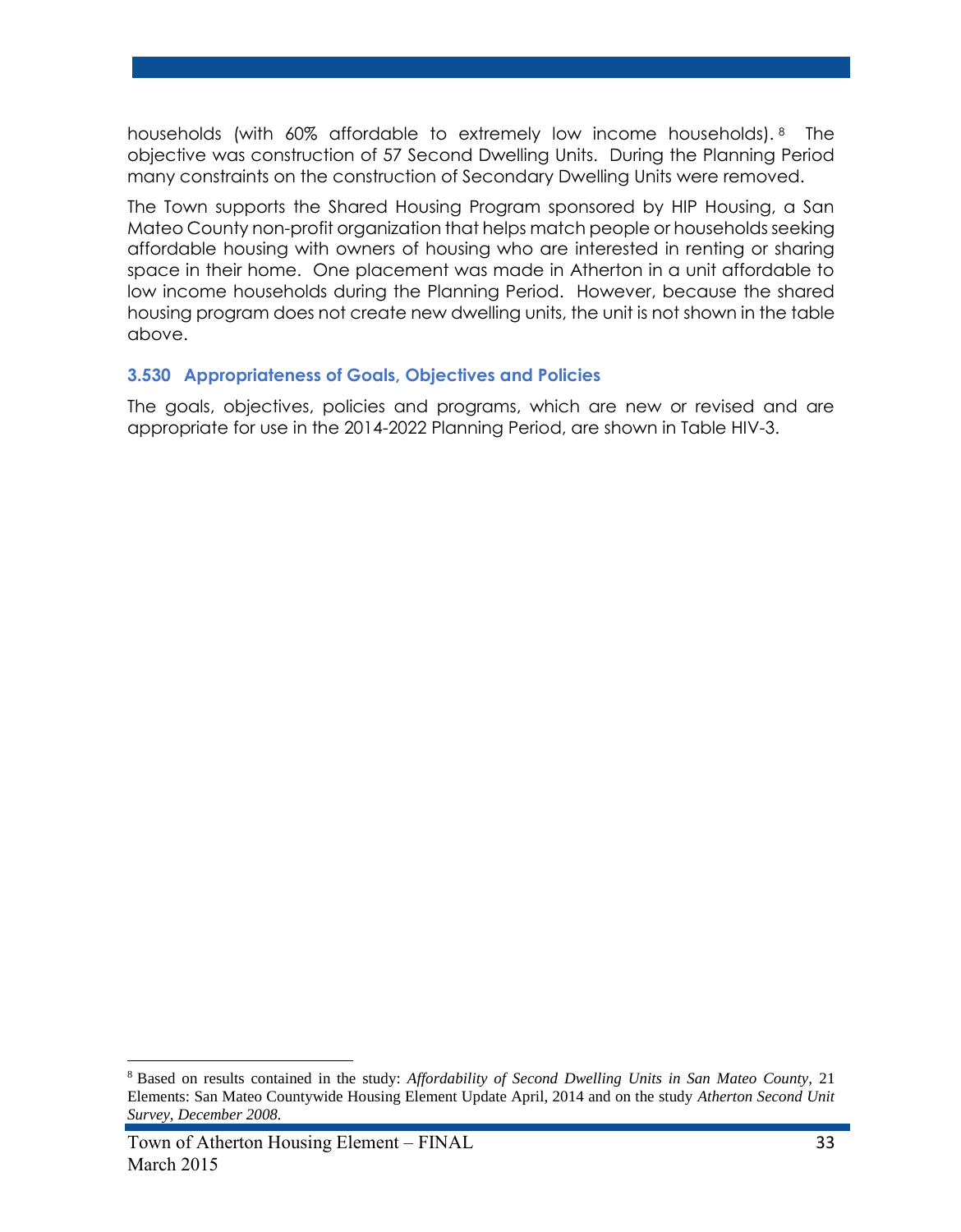**Housing Element**

**Program Description and Objective Timeframe and Achievements Program Evaluation and Program Evaluation and Recommendation**

#### **3.810 New Construction, Conservation, and Rehabilitation**

| 3.811  | New Construction of<br>Above Moderate Units      | Continue to facilitate and expedite the<br>development of new above moderate income<br>housing units in order to achieve the<br>construction of <b>net</b> 5 new above moderate<br>income units.                                                                                                                                                                    | (2007-13) A net of 19 units were lost during this<br>period. Market has limited construction to<br>reconstruct 1 unit for each demolished unit.                                                                                                                                                                                                                    | Objective not met.                                                                                                                             |
|--------|--------------------------------------------------|---------------------------------------------------------------------------------------------------------------------------------------------------------------------------------------------------------------------------------------------------------------------------------------------------------------------------------------------------------------------|--------------------------------------------------------------------------------------------------------------------------------------------------------------------------------------------------------------------------------------------------------------------------------------------------------------------------------------------------------------------|------------------------------------------------------------------------------------------------------------------------------------------------|
| 3.812  | New Construction of<br>Affordable Units          | See Actions 3.812A through 3.812F below.                                                                                                                                                                                                                                                                                                                            | (2007-13) 21 new 2nd Units were constructed<br>during this time frame. Construction increased as<br>a result of zoning ordinance changes. (Applies to<br>Programs 3.812A - 3.812D)                                                                                                                                                                                 | Objective met. This program has been<br>effective in providing housing for lower<br>income families and individuals.<br>Recommend continuance. |
| 3.812A | <b>Internal Living Units</b>                     | To increase housing options for extremely low<br>income households, amend the zoning<br>ordinance to permit Internal Living Units that<br>may include all three kitchen elements (stove,<br>sink, and refrigerator) to meet the definition<br>of Second Dwelling Units. (Timeframe - by<br>June 30, 2010)                                                           | Zoning Ordinance was amended 12/2010 to<br>permit Internal Living Units that may include all<br>three kitchen elements and to meet the<br>definition of Second Dwelling Units.                                                                                                                                                                                     | Objective met. This program has been<br>effective in providing housing for lower<br>income families and individuals.<br>Recommend continuance. |
| 3.812B | Second Dwelling Unit<br><b>Zoning Amendments</b> | By June 30, 2010, amend the zoning<br>ordinance to expand the allowable size of<br>second units, allow attached and detached<br>second units, exempt floor area of second<br>units from the allowed floor area for the lot<br>(with conditions), eliminate the minimum lot<br>size provisions for second units, and waive<br>building permit fees for second units. | (2009) Zoning Ordinance was amended 12/2010<br>to expand the allowable size of second units,<br>allow attached and detached second units,<br>exempt floor area of second units from the<br>allowed floor area for the lot (with conditions),<br>eliminate the minimum lot size provisions for<br>second units, and waive building permit fees for<br>second units. | Objective met. This program has been<br>effective in providing housing for lower<br>income families and individuals.<br>Recommend continuance. |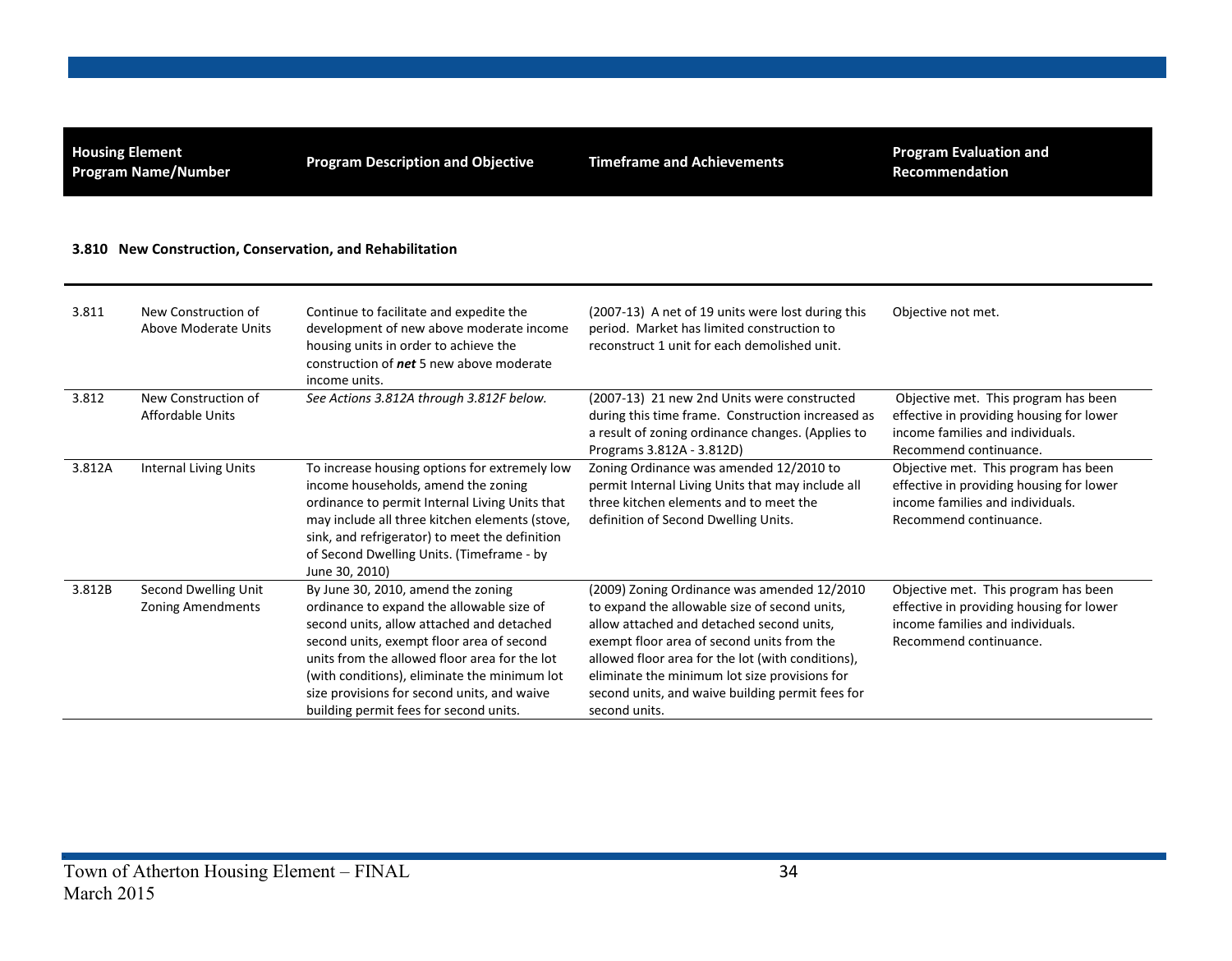| 3.812C | Second Dwelling Unit<br>Promotion                                    | In order to achieve the construction of 57<br>new extremely and very low income Second<br>Dwelling Units by January 1, 2014, encourage<br>homeowners and developers to include<br>Second Dwelling Units in existing or new<br>homes by providing regulatory concessions<br>related to size, floor area, and yard<br>encroachment and permit fee waivers.<br>Conduct a biannual evaluation of the success<br>of the second unit-strategy for providing<br>lower income housing. | (2009-13) Zoning Ordinance was amended<br>12/2010 to encourage homeowners and<br>developers to include Second Dwelling Units in<br>existing or new homes by providing regulatory<br>concessions related to size, floor area, and yard<br>encroachment and permit fee waivers. The<br>biannual evaluations revealed an average of 6-7<br>new 2nd Units constructed each year after Zoning<br>Ordinance amendment and gradually increasing<br>each year. This rate favorably compares to the<br>objective of 6-10 new 2nd Units per year in the<br><b>Housing Element</b> | Objective is being met, no changes to<br>Ordinance are recommended. This<br>program has been effective in providing<br>housing for lower income families and<br>individuals. Recommend continuance.                      |
|--------|----------------------------------------------------------------------|--------------------------------------------------------------------------------------------------------------------------------------------------------------------------------------------------------------------------------------------------------------------------------------------------------------------------------------------------------------------------------------------------------------------------------------------------------------------------------|-------------------------------------------------------------------------------------------------------------------------------------------------------------------------------------------------------------------------------------------------------------------------------------------------------------------------------------------------------------------------------------------------------------------------------------------------------------------------------------------------------------------------------------------------------------------------|--------------------------------------------------------------------------------------------------------------------------------------------------------------------------------------------------------------------------|
| 3.812D | <b>Faculty and Student</b><br>Housing                                | Annually, at the time for review of their<br>master plans, work with private schools to<br>facilitate development of affordable,<br>multifamily faculty, student, and staff housing<br>on their properties. By January 1, 2014,<br>achieve the construction of 11 new faculty<br>units at Menlo School, 79 new faculty and<br>student units at Menlo College, and 2 new<br>staff units at Sacred Heart in the extremely<br>and very low income categories.                     | (2007-13) The Town has annually worked private<br>schools to facilitate development of affordable,<br>multifamily faculty, student, and staff housing on<br>their properties. By January 1, 2014, the schools<br>were unable to achieve their goals due, in part to<br>unavailability of funds. However, the<br>construction of 2 new staff units at Sacred Heart<br>in the extremely and very low income categories<br>was accomplished.                                                                                                                               | Objective partially met. Recommend that<br>Town continue to work with private schools<br>to meet objectives.                                                                                                             |
| 3.812E | School Master Plan<br>Affordable Housing<br><b>Review Procedures</b> | By June 30, 2010, amend the zoning<br>ordinance to provide that in PFS zones where<br>an accepted-for-filing School Master Plan<br>includes multifamily housing that could<br>accommodate very low and low income<br>households, the Conditional Use Procedure<br>will be replaced with a public hearing and<br>review process that focuses on the design of<br>the project but, in no case, shall result in the<br>denial of the use.                                         | (2007-13) Zoning Ordinance was amended<br>12/2010 to provide that in PFS zones where an<br>accepted-for-filing School Master Plan includes<br>multifamily housing that could accommodate<br>very low and low income households, the<br>Conditional Use Procedure was replaced with a<br>public hearing and review process that focuses on<br>the design of the project but does not result in<br>the denial of the use.                                                                                                                                                 | Objective met.                                                                                                                                                                                                           |
| 3.812F | <b>Other Affordable Housing</b><br><b>Actions</b>                    | Within one year of Housing Element<br>adoption, initiate communications with<br>agencies and developers of affordable<br>housing about the availability of affordable<br>housing resources. In order to achieve the<br>construction of 119 new affordable housing<br>units by January 1, 2014, offer expedited<br>planning and building processing through<br>contract plan checking services and support                                                                      | Element was adopted 8/18/10. Within one year<br>of Housing Element adoption, communications<br>were initiated with agencies and developers of<br>affordable housing about the availability of<br>affordable housing resources. In order to achieve<br>the construction of 119 new affordable housing<br>units by January 1, 2014, expedited planning and<br>building processing were offered through<br>contract plan checking services and support for                                                                                                                 | Objective met. Recommend that Town<br>maintain contacts with agencies and<br>developers of affordable housing and<br>continue to offer expedited planning and<br>building processing for affordable housing<br>projects. |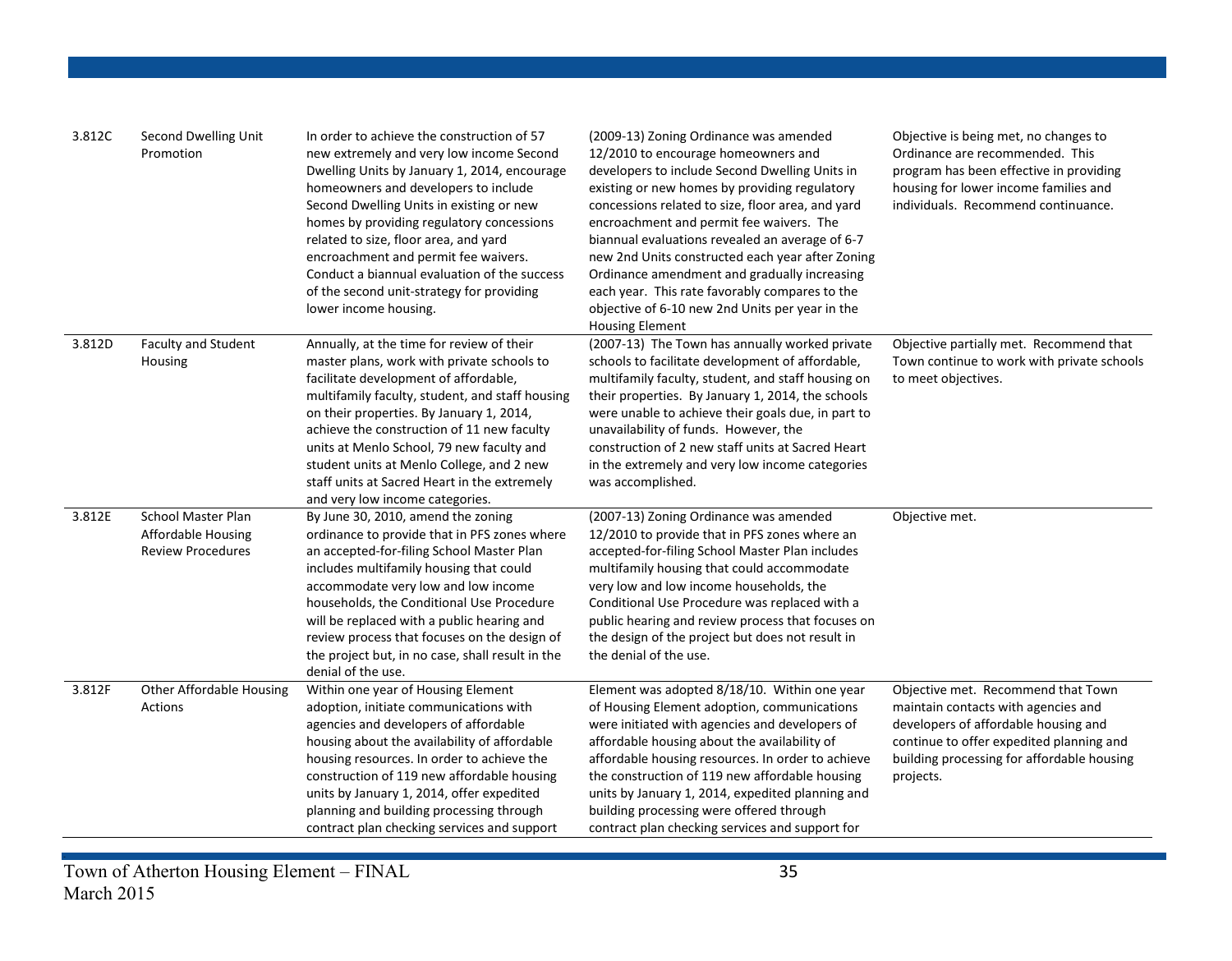for funding applications to facilitate affordable housing construction.

funding applications to facilitate affordable housing construction.

| 3.813 | Conservation and           | Continue to facilitate and expedite the       | (2007-13) Between 50 and 100 permits issued   | Objective met. Recommend continued |
|-------|----------------------------|-----------------------------------------------|-----------------------------------------------|------------------------------------|
|       | Rehabilitation of Existing | rehabilitation and reconstruction of existing | each year for improvement, rehabilitation and | implementation.                    |
|       | Units                      | housing through improved review times and     | conservation of existing units.               |                                    |
|       |                            | project assistance.                           |                                               |                                    |
|       |                            |                                               |                                               |                                    |

#### **3.820 Special Housing Needs**

| 3.821  | <b>Seniors</b>                       | See Actions 3.821A through 3.821C below.                                                                                                                                                                                                                               |                                                                                                                                                                                                                                                                                                      |                                                  |
|--------|--------------------------------------|------------------------------------------------------------------------------------------------------------------------------------------------------------------------------------------------------------------------------------------------------------------------|------------------------------------------------------------------------------------------------------------------------------------------------------------------------------------------------------------------------------------------------------------------------------------------------------|--------------------------------------------------|
| 3.821A | <b>Residential Care Facilities</b>   | By June 30, 2010, to ensure consistency with<br>State Law, amend the zoning ordinance to<br>state that a residential care facility is a<br>residential use and must be permitted<br>wherever residential uses are allowed,<br>specifically in the R-1A and R-1B zones. | Zoning Ordinance was amended in 12/2010 to<br>state that a residential care facility is a residential<br>use and must be permitted wherever residential<br>uses are allowed, specifically in the R-1A and R-1B<br>zones.                                                                             | Objective met. Recommend program<br>continuance. |
| 3.821B | Home Repairs Assistance              | Publicize at Town Hall and in the Town's<br>newsletter home repairs assistance programs<br>offered by Senior Centers in the County and<br>the County's Home Repair Program.                                                                                            | (2007-14) Handouts provided at Town Hall<br>publicizing repairs assistance programs offered by<br>Senior Centers in the County and the County's<br>Home Repair Program. Publication in Town's<br>newsletter was not accomplished. Program<br>publicized on Town website in lieu of in<br>newsletter. | Objective met. Recommend program<br>continuance. |
| 3.821C | Property Tax<br>Postponement Program | Continue to support the County's Property<br>Tax Postponement Program to support<br>seniors in staying in their homes. Publicize the<br>program at Town Hall and in the Town<br>newsletter.                                                                            | (2007-14) City Council's declaration of support of<br>the County's Property Tax Postponement<br>Program stated in adopted Housing Element.<br>Handouts provided at Town Hall publicizing the<br>program. Program publicized on Town website<br>in lieu of in newsletter.                             | Objective met. Recommend program<br>continuance. |
| 3.822  | Disable Persons                      | See Actions 3.822A through 3.822C below.                                                                                                                                                                                                                               |                                                                                                                                                                                                                                                                                                      |                                                  |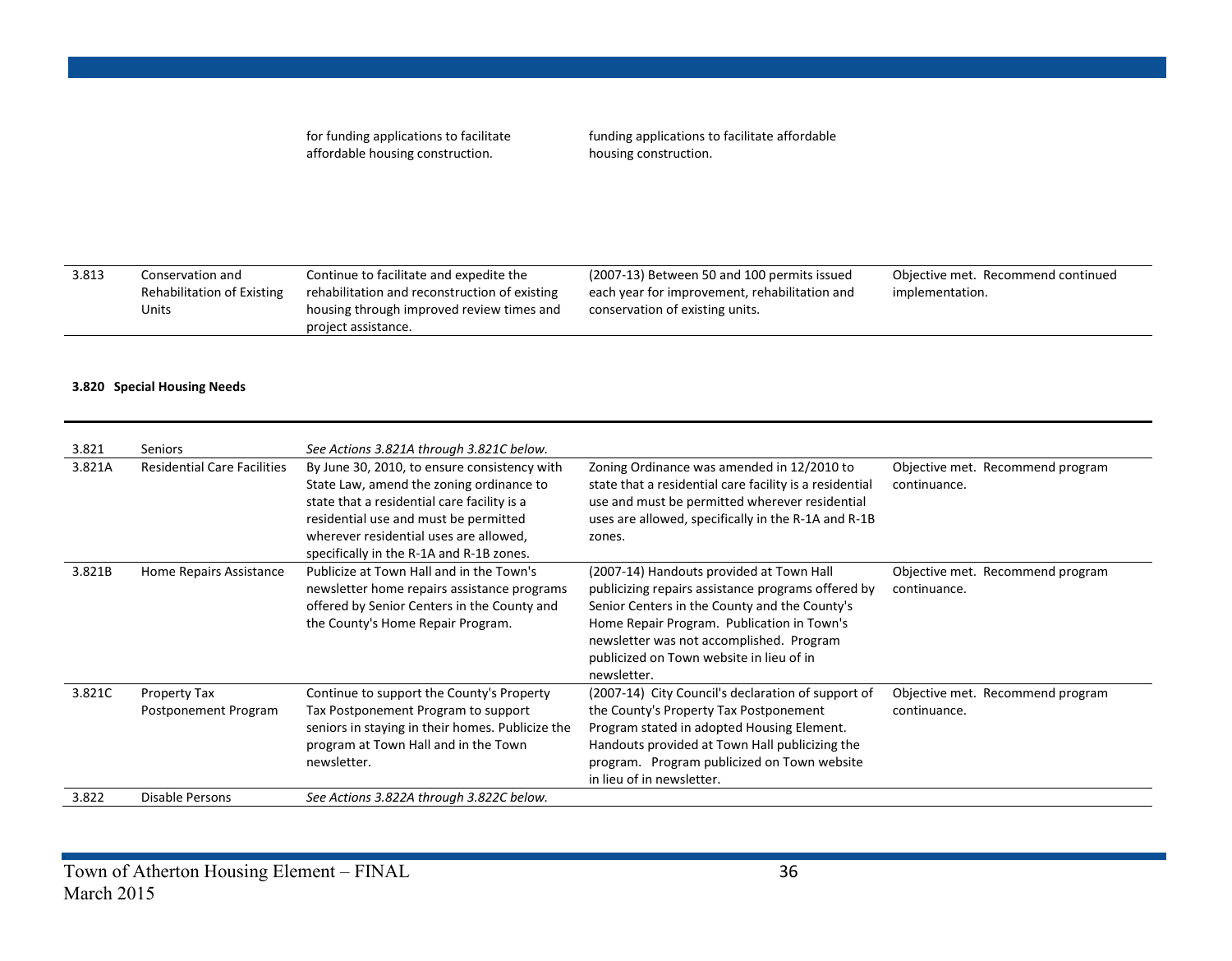| 3.822A | <b>ADA Compliance</b>                                                         | Continue to review new residential<br>developments and major remodels for ADA<br>compliance.                                                                                                                                                                                                                                                                 | (2007-14) Building Department on-going<br>program.                                                                                                                                                                                                                                                                                                                                                                | Objective met. Recommend program<br>continuance. |
|--------|-------------------------------------------------------------------------------|--------------------------------------------------------------------------------------------------------------------------------------------------------------------------------------------------------------------------------------------------------------------------------------------------------------------------------------------------------------|-------------------------------------------------------------------------------------------------------------------------------------------------------------------------------------------------------------------------------------------------------------------------------------------------------------------------------------------------------------------------------------------------------------------|--------------------------------------------------|
| 3.822B | <b>County Housing</b><br><b>Accessibility for Disabled</b><br>Persons Program | Continue to support the program, direct<br>inquiries for house modifications for the<br>disabled to the program, and publicize the<br>program at Town Hall and through the Town's<br>newsletter.                                                                                                                                                             | (2007-14) City Council's declaration of support of<br>the County Housing Accessibility for Disabled<br>Persons Program stated in the adopted Housing<br>Element. Building and Planning Dept. staff<br>directs inquiries for house modifications for the<br>disabled to the program. Handouts provided at<br>Town Hall publicizing the program. Program<br>publicized on Town website in lieu of in<br>newsletter. | Objective met. Recommend program<br>continuance. |
| 3.822C | <b>Removal of Constraints</b>                                                 | By June 30, 2011, assess whether the zoning<br>ordinance constrains development of housing<br>for persons with disabilities, and amend the<br>ordinance as necessary to expedite retrofit<br>efforts and require new developments to<br>comply with the ADA. Provide adequate<br>flexibility in the development of housing for<br>persons with disabilities. | (8/10 - 6/30/11) Assessment completed by<br>Planning Dept. It was determined that the zoning<br>ordinance does not constrain development of<br>housing for persons with disabilities, therefore no<br>ordinance amendments were necessary.                                                                                                                                                                        | Objective met. Recommend program<br>continuance. |
| 3.823  | <b>Equal Housing</b><br>Opportunity                                           | Refer housing discrimination complaints to<br>Midpeninsula Citizens for Fair Housing.<br>Disseminate fair housing information at<br>various sites and through the Town<br>newsletter.                                                                                                                                                                        | (2007-14) Planning Dept. and City Attorney's<br>Office on-going program. Fair Housing<br>information available at Planning Dept. and City<br>Attorney's office. Program publicized on Town<br>website in lieu of in newsletter.                                                                                                                                                                                   | Objective met. Recommend program<br>continuance. |
| 3.824  | Emergency Shelters,<br><b>Transitional and</b><br><b>Supportive Housing</b>   | See Actions 3.824A and 3.824B below.                                                                                                                                                                                                                                                                                                                         |                                                                                                                                                                                                                                                                                                                                                                                                                   |                                                  |
| 3.824A | <b>Emergency Shelters</b>                                                     | By June 30, 2010, to comply with Senate Bill 2<br>requirements, amend the Public Facilities and<br>Schools zoning district to allow emergency<br>shelters as a non-conditional use when<br>located within the Town Civic Center<br>property. Shelters will be subject to the same<br>standards as other uses in the zone.                                    | (By June 30, 2010) Zone established with zoning<br>ordinance amendment 12/2010.                                                                                                                                                                                                                                                                                                                                   | Objective met.                                   |
| 3.824B | Supportive and<br><b>Transitional Housing</b>                                 | By June 30, 2010, amend the zoning<br>ordinance to state that any use is permitted if<br>required by State Law. Supportive and<br>transitional housing will be permitted in the<br>R-1A and R-1B zones and only require the                                                                                                                                  | (By June 30, 2010) Zone established with zoning<br>ordinance amendment 12/2010.                                                                                                                                                                                                                                                                                                                                   | Objective met.                                   |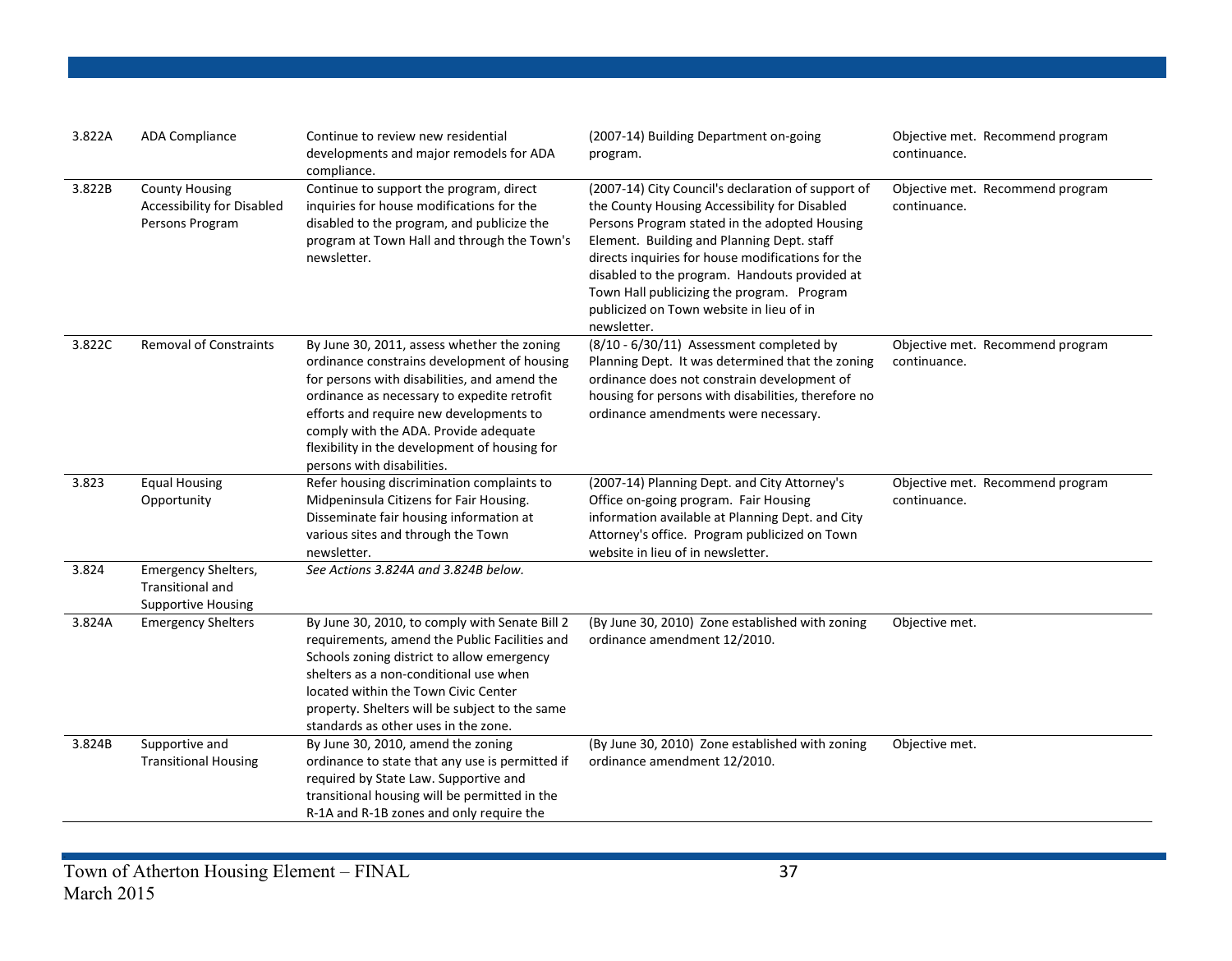same permits and approvals as any other residential development.

#### **3.830 Consistency with State Requirements**

| 3.831  | <b>Energy Conservation</b> | See Actions 3.831A through 3.831C below.      |                                                   |                                     |
|--------|----------------------------|-----------------------------------------------|---------------------------------------------------|-------------------------------------|
| 3.831A | Title 24 Compliance        | Continue to require Title 24 compliance, and  | (2007-14) Building Dept. continues to require     | Objective met. Recommend program    |
|        |                            | disseminate information on other agency's     | Title 24 compliance, and disseminate information  | continuance.                        |
|        |                            | energy conservation programs, such as         | on other agency's energy conservation programs,   |                                     |
|        |                            | PG&E's solar subsidy program and energy       | such as PG&E's solar subsidy program and energy   |                                     |
|        |                            | audits.                                       | audits.                                           |                                     |
| 3.831B | Green Building             | By June 30, 2011, consider adopting "green    | (By June 30, 2010) City Council adopted the State | Objective met.<br>Recommend program |
|        |                            | building" polices as part of the General Plan | Green Building Ordinance on 1/1/2011. The         | continuance.                        |
|        |                            | and incorporating "green building" provisions | Town adopted the basic mandatory provisions of    |                                     |
|        |                            | in the building code.                         | the Code. The ordinance was updated 1/1/2014.     |                                     |
| 3.831C | <b>Energy Conservation</b> | Continue to promote energy conservation       | (2007-14) Building Dept. and Public Works Dept.   | Objective met. Recommend program    |
|        | Promotion                  | through energy audits, participation in PG&E  | continues to promote energy conservation          | continuance.                        |
|        |                            | and Cal Water programs, and encouraging       | through energy audits, participation in PG&E and  |                                     |
|        |                            | conservation retrofits.                       | Cal Water programs, and encouraging               |                                     |
|        |                            |                                               | conservation retrofits.                           |                                     |
| 3.832  | Mobile and                 | By June 30, 2010, amend the zoning            | (By June 30, 2010) Zone established with zoning   | Objective met.                      |
|        | <b>Manufactured Homes</b>  | ordinance to clarify that "manufactured       | ordinance amendment 12/2010.                      |                                     |
|        |                            | housing" is allowed, subject only to the same |                                                   |                                     |
|        |                            | development standards that apply to           |                                                   |                                     |
|        |                            | conventional single family housing.           |                                                   |                                     |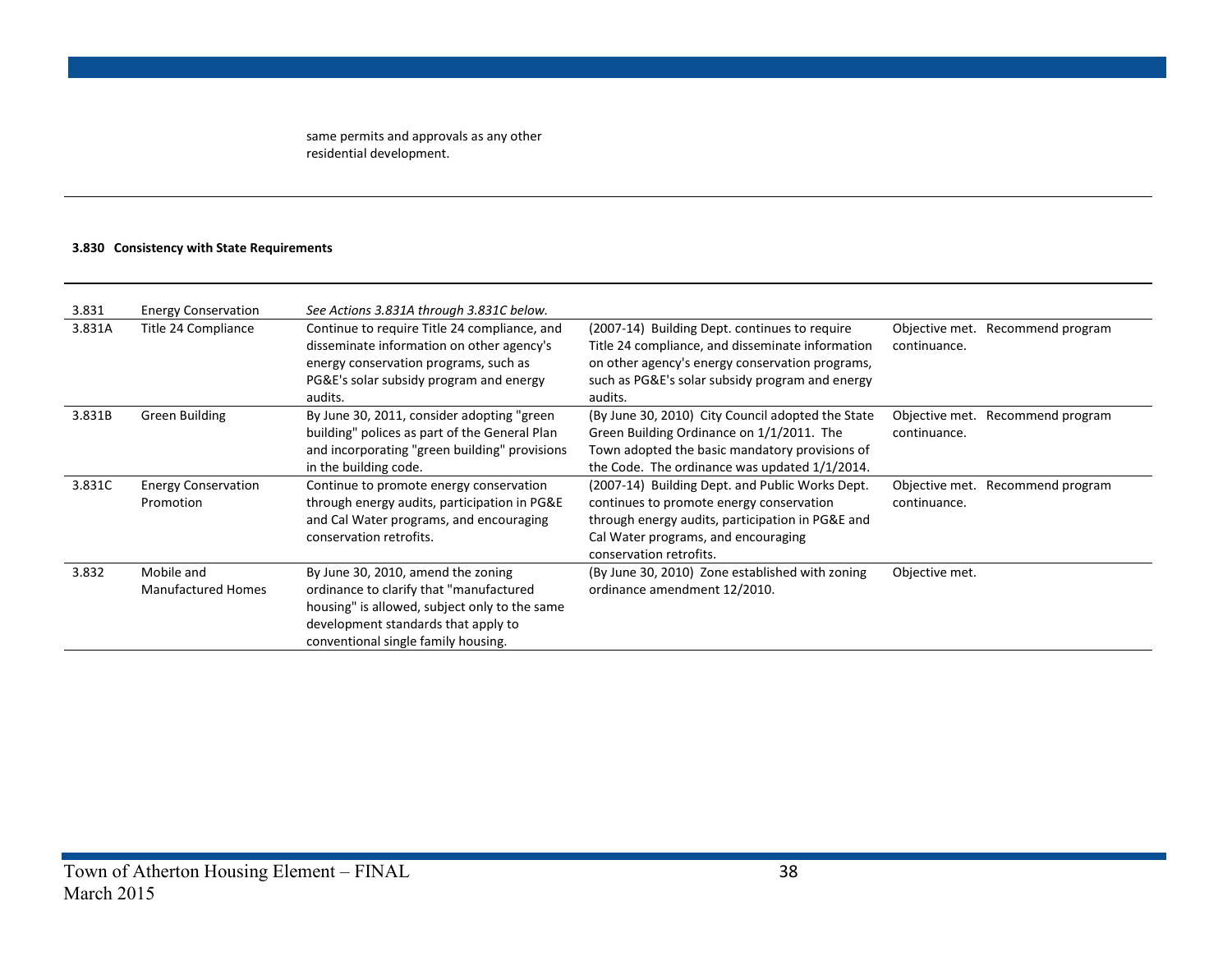#### **3.840 Other Housing Programs**

| matches per year. | 3.841 | <b>Shared Housing</b> | Continue to support and publicize the Human<br>Investment Project's Shared Housing<br>Program, with the goal of 1-2 home-share | One renter has been placed in one Atherton<br>home. Address is confidential. | Objective met. Recommend program<br>continuance. |
|-------------------|-------|-----------------------|--------------------------------------------------------------------------------------------------------------------------------|------------------------------------------------------------------------------|--------------------------------------------------|
|-------------------|-------|-----------------------|--------------------------------------------------------------------------------------------------------------------------------|------------------------------------------------------------------------------|--------------------------------------------------|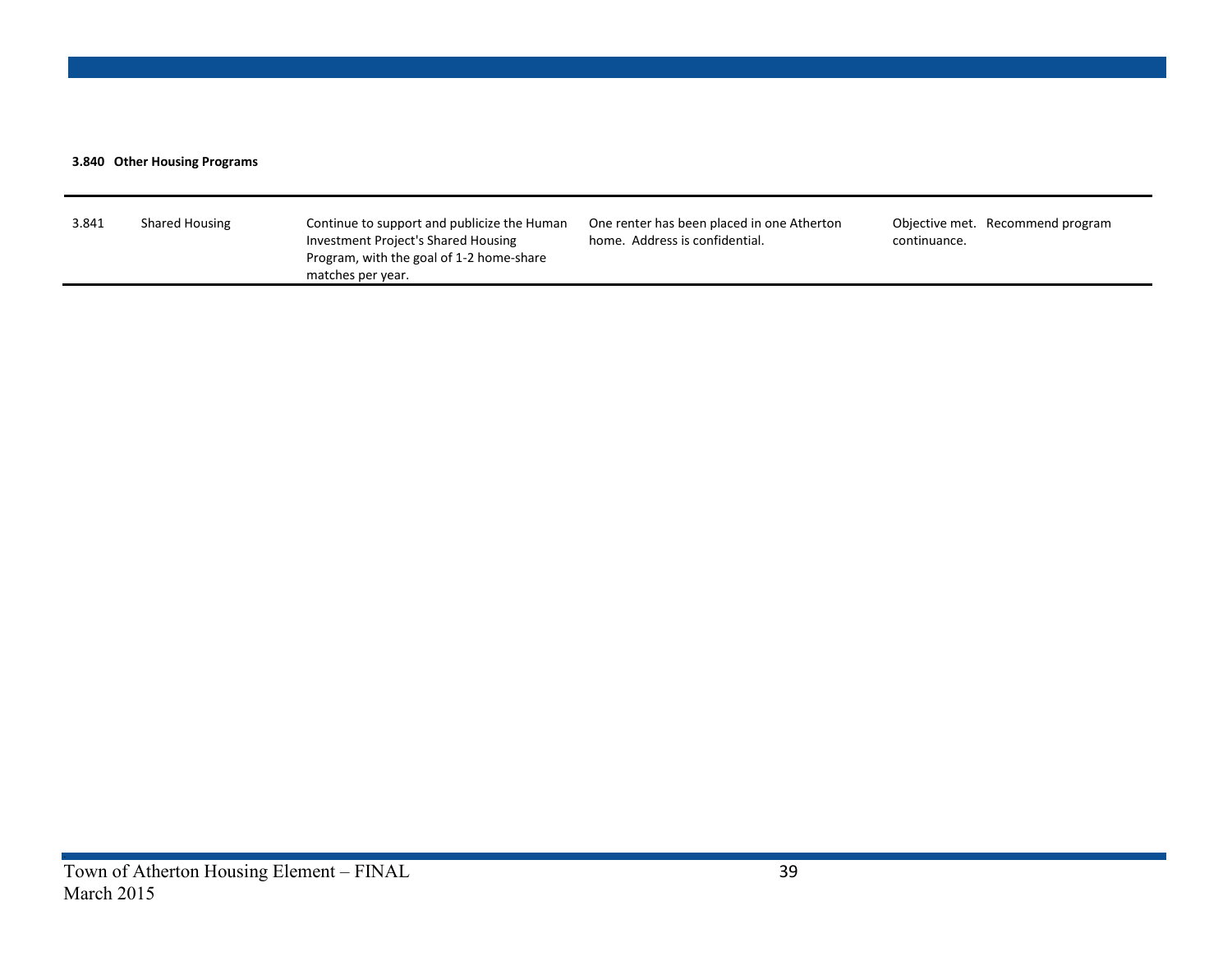# **3.600 HOUSING GOALS, QUANTIFIED OBJECTIVES AND POLICES**

This section contains the Housing Goals, Quantified Objectives and Polices of the Town. These goals, objectives and polices will be implemented by the Housing Programs described in Section 3.800 of this Element.

**3.610 GOAL:** FACILITATE THE PRIVATE DEVELOPMENT OF HOUSING TO MEET A PORTION OF THE ABOVE MODERATE INCOME HOUSING NEED IDENTIFIED FOR ATHERTON

#### **3.611 OBJECTIVES**

A. Realize the construction of approximately 3 net new housing units in the above-moderate income category in Atherton from 2014-2022.

#### **3.612 POLICIES**

A. Within the limitations of the private housing market the Town shall work with private developers to encourage new housing development.

**3.620 GOAL:** USE SECOND DWELLING UNITS TO MEET A SUBSTANTIAL PORTION OF THE TOWN'S MODERATE TO VERY LOW INCOME HOUSING NEED.

#### **3.621 OBJECTIVES**

A. Realize the construction of 40 new second dwelling units planned for occupancy by moderate to extremely low income households in Atherton from 2014-2022

#### **3.622 POLICIES**

**a.** Actively promote the Second Dwelling Unit provision of the Atherton Zoning Ordinance by encouraging homeowners and developers to include attached or detached Second Dwelling Units in existing or new homes..

.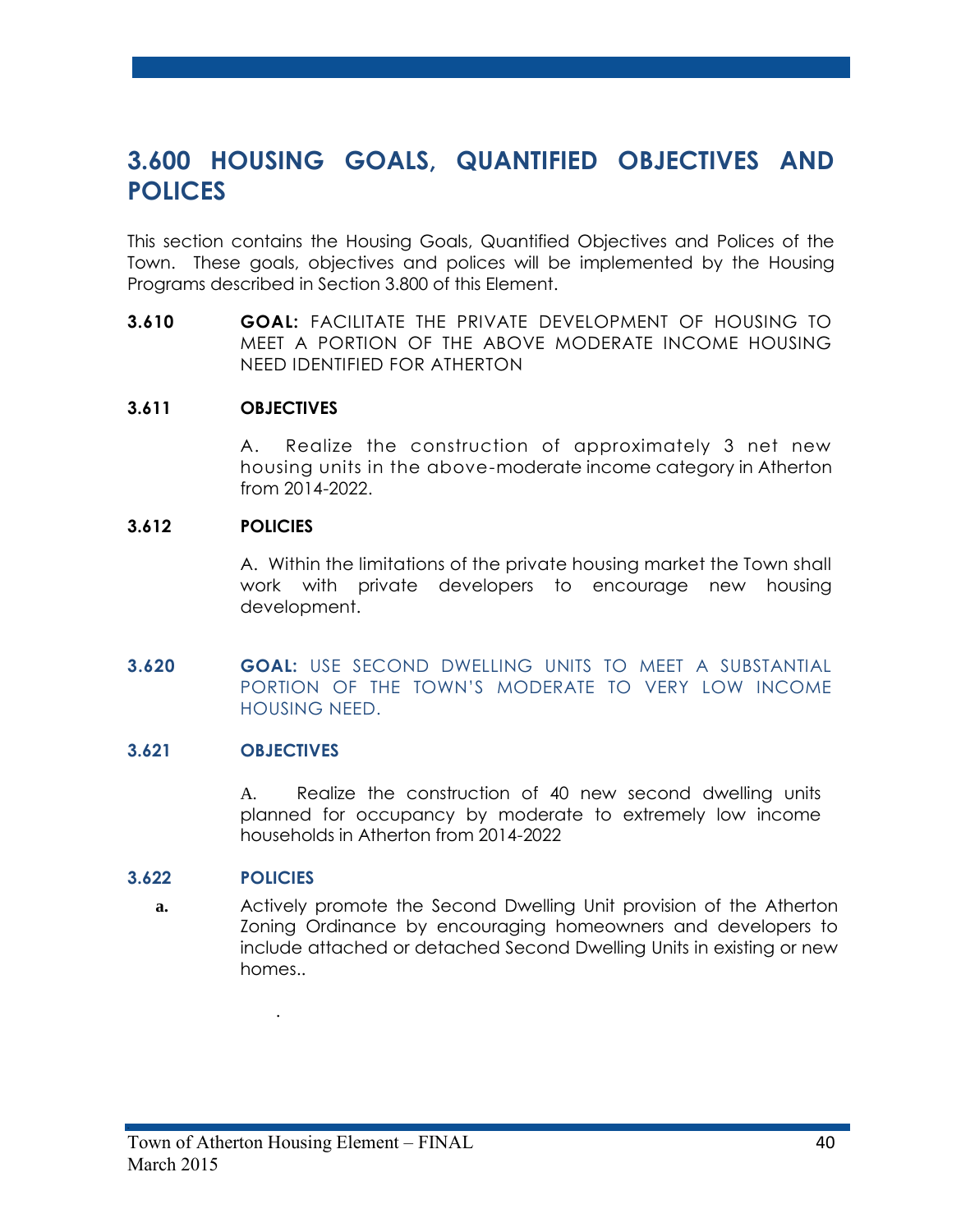**3.630 <b>GOAL:** FACILITATE THE DEVELOPMENT OF FACULTY AND STUDENT HOUSING ON SCHOOL CAMPUSES TO MEET A PORTION OF THE MODERATE AND VERY LOW INCOME HOUSING NEED IDENTIFIED FOR ATHERTON

# **3.631 OBJECTIVES**

A. Encourage the construction of 27 new faculty housing units and 63 new student housing units with kitchens at private schools in the moderate to very low income categories in Atherton from 2007- 2014.

#### **3.632 POLICIES**

A. Encourage schools in Atherton to provide affordable faculty, staff and student housing on their campuses.

**3.640 GOAL:** PROMOTE PRIVATE EFFORTS TO CONSERVE AND IMPROVE ATHERTON'S EXISTING HOUSING SUPPLY.

#### **3.641 OBJECTIVES**

A. Promote the improvement, maintenance and enhancement of the existing housing stock through ongoing private and public rehabilitation efforts, with the objective of processing 1,000 applications for rehabilitation and home improvement between 2014 and 2022.

B. Obtain support from local lending institutions to provide loans for property improvement.

#### **3.642 POLICIES**

A. The Town shall promote conservation and improvement of the condition of its existing affordable housing stock with the goal of conserving all existing affordable units.

**3.650 <b>GOAL:** ENCOURAGE SPECIAL CONSIDERATION TO THE MAINTENANCE AND EXPANSION OF HOUSING OPPORTUNITIES FOR HANDICAPPED AND LOW AND MODERATE INCOME AND HOMELESS **PERSONS**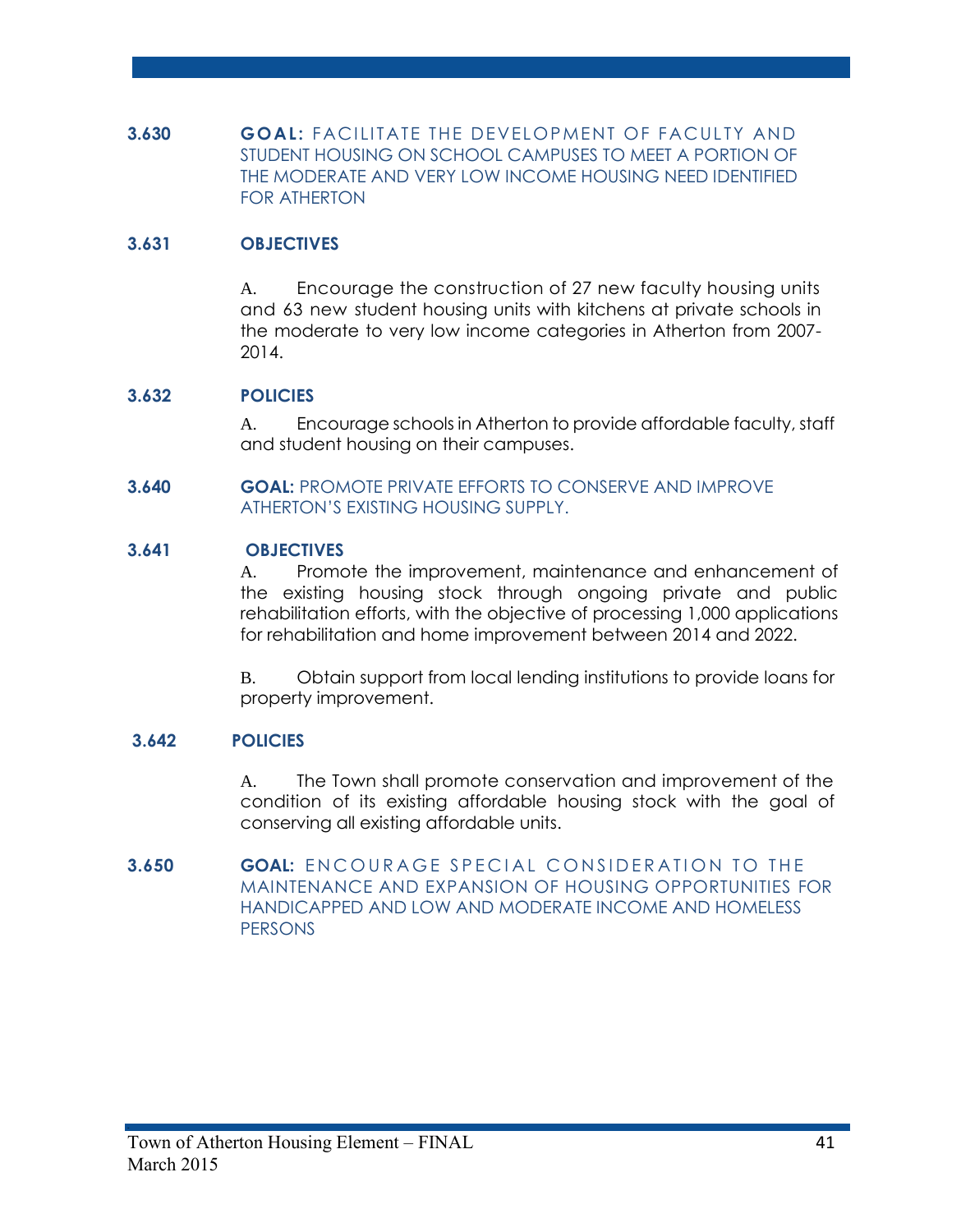#### **3.651 OBJECTIVES**

A. Enforce uniform building code regulations regarding provision of access for handicapped in residential structures, where applicable.

B. Support the conservation and development of affordable housing for citizens of modest means.

## **3.652 POLICIES**

A. The Town shall continue to enforce the uniform building code regulations regarding provision of handicapped access in residential structures.

B. The Town shall continue to encourage the production and availability of more affordable housing through the development of new second dwelling units, internal living units, and private school faculty and student housing.

C. The Town shall cooperate with agencies providing emergency shelter, transitional and supportive housing for the homeless and those in crisis.

#### **3.660 <b>GOAL:** MEET THE NEEDS OF SENIORS, IN LIGHT OF THE PENDING GROWTH OF THIS POPULATOIN IN SAN MATEO COUNTY.

#### **3.661 OBJECTIVES**

A. Enforce uniform building code regulations regarding provision of access for handicapped in residential structures, where applicable.

B. Support the conservation and development of affordable housing for seniors with lower incomes.

C. Encourage policies that enable Seniors to "age in place" as much as possible.

D. Continue to encourage the development of second units, which can provide an affordable option for Seniors.

E. Identify and prioritize steps that Atherton can take to meet the needs of seniors.

#### **3.662 POLICIES**

- A. The Town will create a Plan to meet the needs of the growing senior population.
- **3.670 GOAL:** CONTINUE TO PROMOTE HOUSING OPPORTUNITIES FOR ALL PERSONS REGARDLESS OF RACE, SEX, MARITAL STATUS, ANCESTRY, NATIONAL ORIGIN OR COLOR

#### **3.671 OBJECTIVES**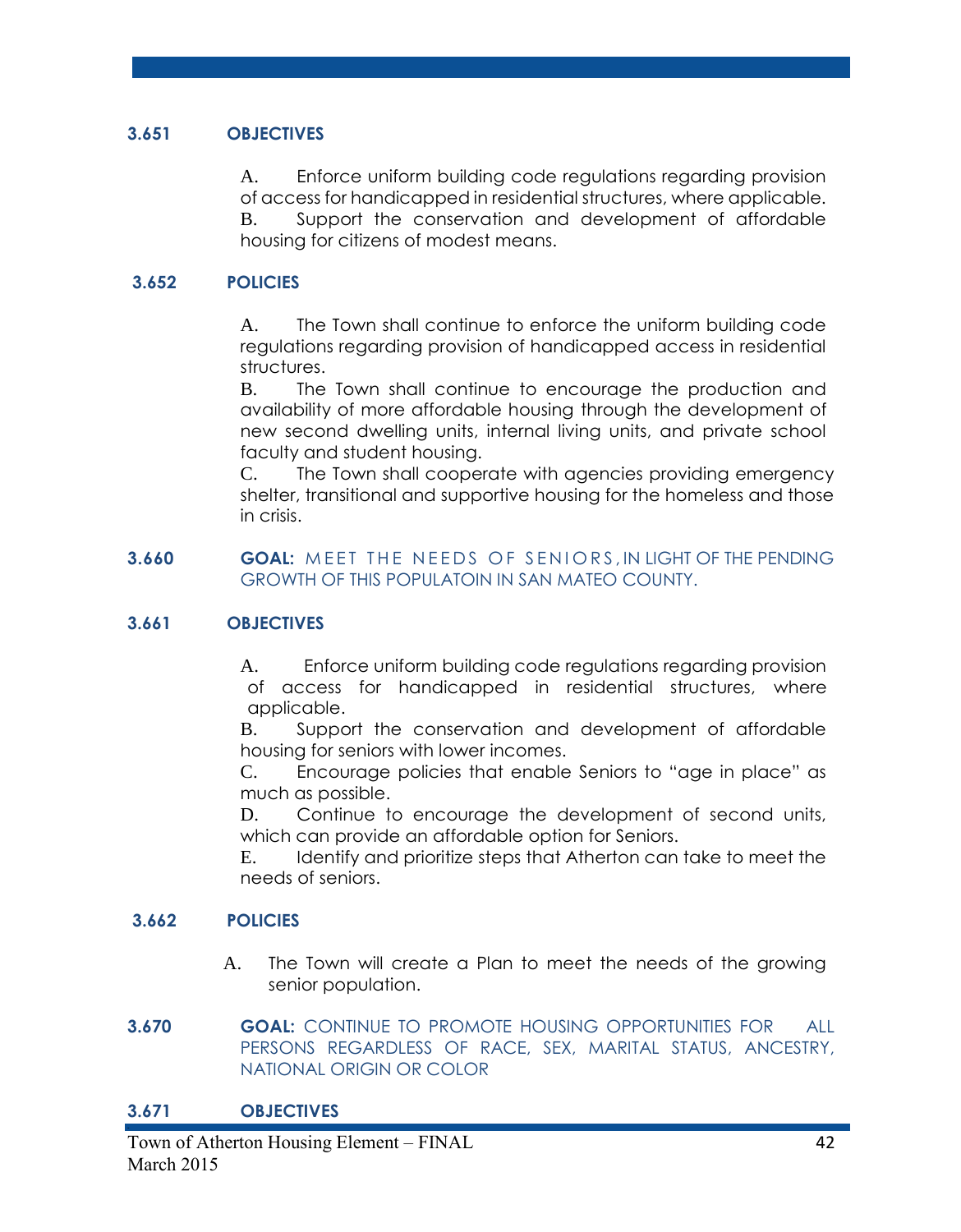A. Eliminate discrimination in housing to the extent feasible through Town actions.

# **3.672 POLICIES**

A. The Town shall actively support housing opportunities for all persons regardless of race, sex, marital status, ancestry, national origin or color.

#### **Estimate of New, Rehabilitated, and Conserved Units (2007-2014)**

|                   | <b>New</b><br>Construction | Rehabilitation | Conservation |
|-------------------|----------------------------|----------------|--------------|
| Ext Low           | 31                         | n/a            | n/a          |
| Very Low          | 31                         | n/a            | n/a          |
| Low               | 31                         | n/a            | n/a          |
| Moderate          | 37                         | n/a            | n/a          |
| Above<br>Moderate | 3                          | n/a            | n/a          |
| <b>Totals</b>     | 133                        | n/a            | n/a          |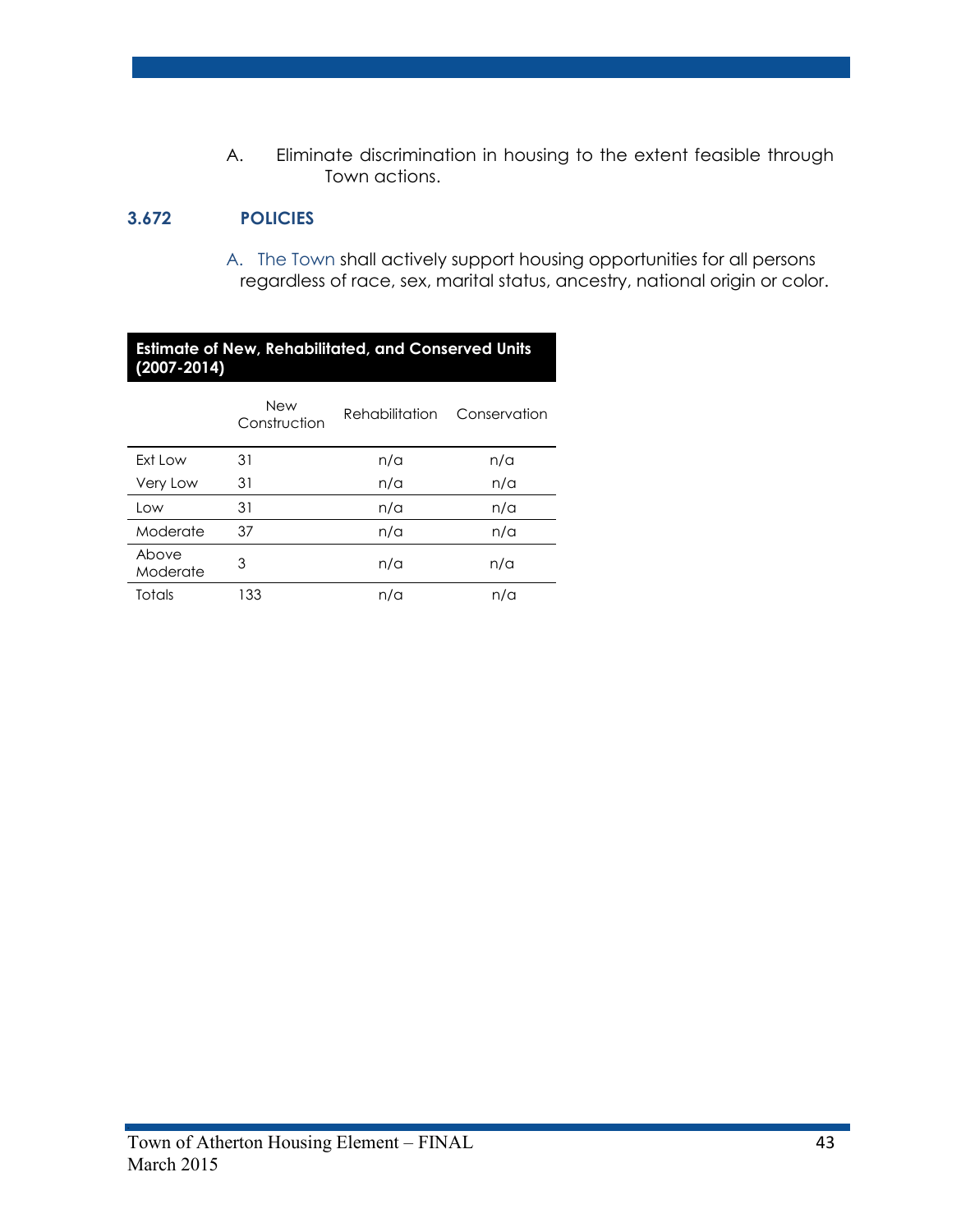# **3.700 HOUSING PROGRAMS**

This section contains Atherton's Housing Programs for the Planning Period 2014 – 2022.

3.710 New Construction, Conservation and Rehabilitation

# 3.711 New Construction of Above Moderate Units

**a.** Continue to facilitate and expedite the development of new above moderate income housing units. An average of 24 new homes in this income category is constructed in Atherton each year. However an almost equal number of homes are demolished. It is projected that a net of 3 additional homes in the above moderate income category will be constructed during the 2014-2022 Planning Period.

*Time frame for implementation:* Ongoing (Long-term Action)

*Agency/Official responsible for implementation:* Building Department

*Proposed Measurable Outcomes:* Construction of net 3 new above moderated income dwelling units.

*Funding Sources:* General Fund, Building Department Budget

# 3.712 New Construction of Affordable Units

In 2010, the Town amended the Zoning Ordinance to encourage the development of second units by removing constraints on the development of secondary units, and to providing other incentives, such as fee permit waivers. Since 2010, 5-8 second units have been built annually. The Town predicts the development of 40 new second units (5/year, for 8 years) over the next planning period. The Town expects that these units will be equally divided between extremely low, very low, low and moderate income categories.

a. Every two years the Town will conduct an affordability survey to evaluate the effectiveness of the second-unit strategy in addressing the housing needs of lower income households. Conduct the survey in January so updated affordability can be incorporated into annual Housing Element progress report. After each survey, evaluate success and identify additional actions the Town can take if the program is not meeting its goals.

*Time frame for implementation:* January 2016, 2018, 2020 and 2022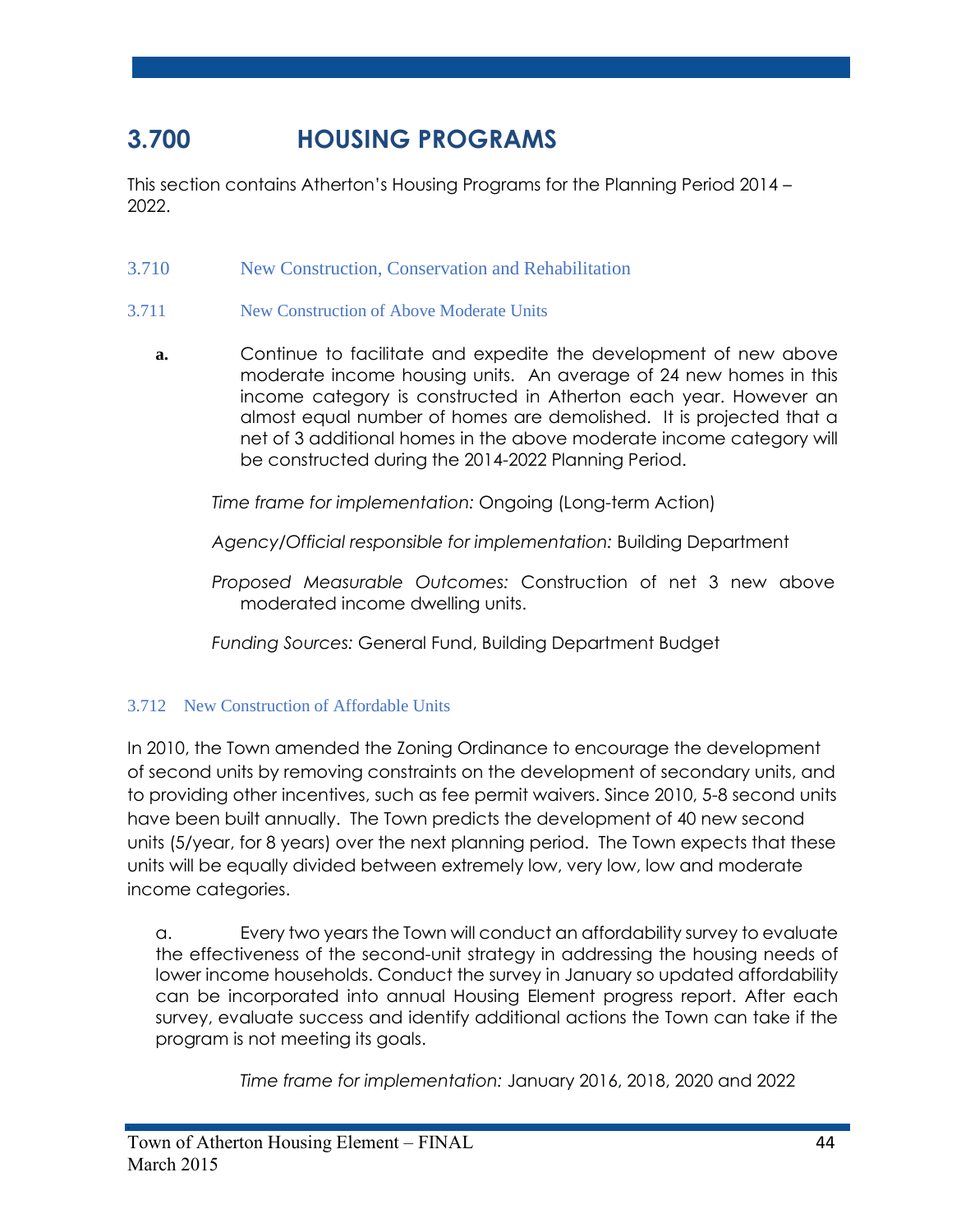*Agency/Official responsible for implementation:* Planning Commission/Town Planner

*Proposed Measurable Outcomes:* 3-4 new second units annually in the extremely low and very low income categories.

*Funding Sources:* General Fund, Planning Department Budget

- **b.** Work and cooperate with Menlo School, Menlo College and Sacred Heart to facilitate development of affordable faculty, student and staff housing on school properties, and provide incentives for development through and expedited review process. Town Staff will contact each institution annually at the time for review of its Master Plan in order to work with the school to facilitate multifamily development on their campuses.
	- The Oakwood Community at Sacred Heart Schools is currently developed with housing for the retired religious in a "single room occupancy" style. These units are all affordable to extremely low income households. Should demand warrant the Oakwood Community could be expanded. The surrounding area is landscaped and used for visual and passive recreation purposes. The existing uses would not impede development of additional residential space consistent with the character and income category of the Oakwood Community. No new program is necessary to allow such expansion.
	- Program 3.712c. involves regulatory concessions to facilitate development of multifamily housing at private schools in Atherton. The rental structure of this new housing will be similar to that of existing housing at these institutions according to the school representatives. It is anticipated that about 1/3 of the new units will be rented at rates affordable to extremely low income households. Therefore, implementation of this program will assist in the development of a variety of housing types to meet the housing needs of extremely low income households.
	- *Time frame for implementation:* Annual contact through Planning Period *Timeframe for implementation:* January 2019 (Long-term Action)
	- *Agency/Official responsible for implementation:* Planning Department and Building Department

*Proposed Measurable Outcomes:* Construction of 11 new faculty units at Menlo School, 79 new faculty and student units at Menlo College in the extremely low to very low income category by January 1, 2022.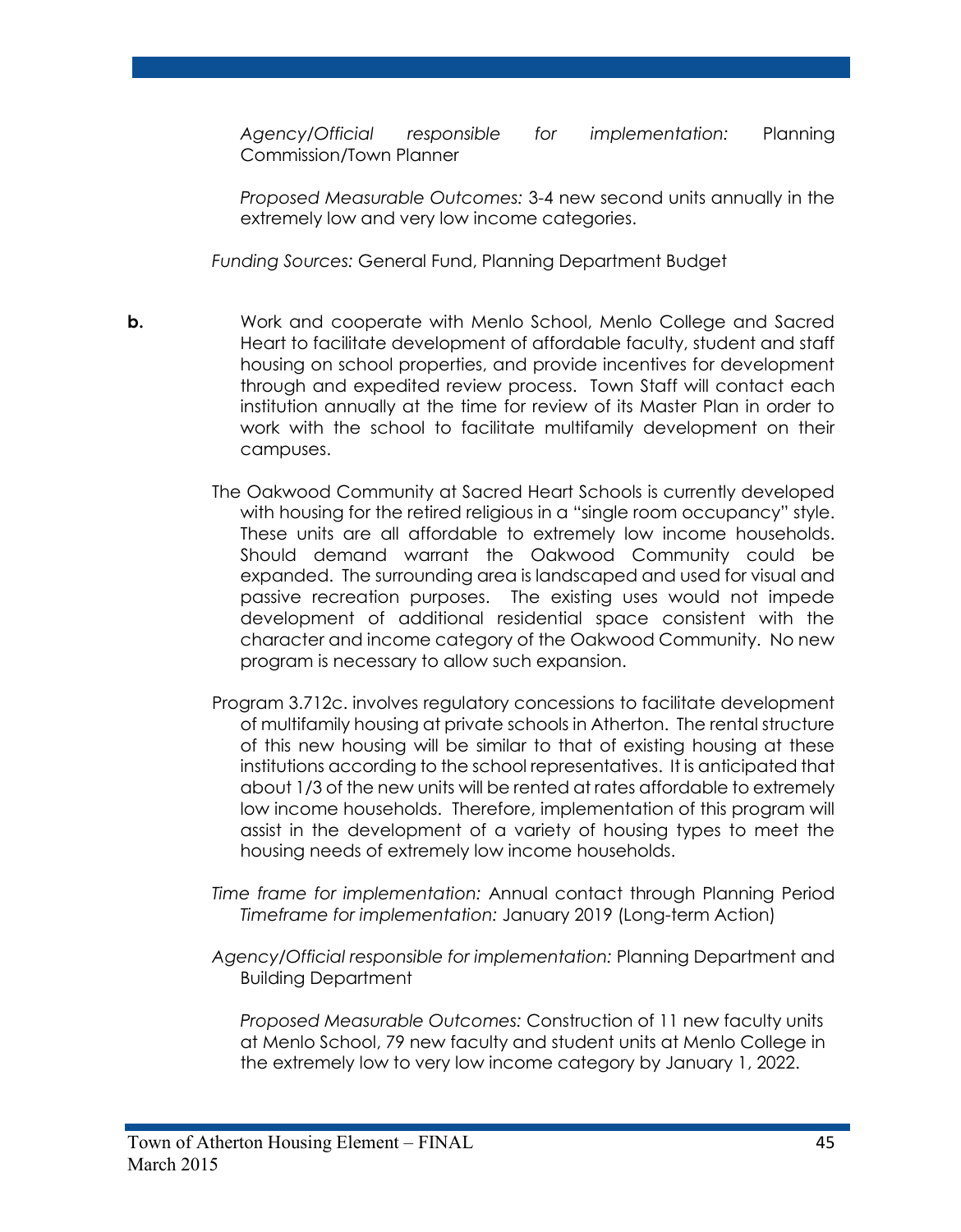**c.** Continue to maintain contacts with agencies and developers of affordable housing in the mid-peninsula area in order to consult about resources that might be available to and from the Town for affordable housing. Contacts exist with agencies such as the San Mateo County Department of Housing and Community Development, non-profit developers such as MidPen Housing, Bridge Housing and Habitat for Humanity. The Town offers expedited planning and building processing through use of contract plan checking services and support for applications for funding.

*Time frame for implementation:* 2020 or Ongoing (Long-term Action)

*Agency/Official responsible for implementation:* Planning Department and Building Department

*Proposed Measurable Outcomes:* Units counted above.

- 3.713 Conservation and Rehabilitation of Existing Units
	- a. Continue to facilitate and expedite the rehabilitation and reconstruction of existing residential units. The prompt processing of subdivision, planning review and building permit issuance has resulted in average review times that are some of the most reasonable in San Mateo County. The Town will continue to assist the property owners and development community in the housing development, conservation and rehabilitation process.

*Time frame for implementation:* Ongoing (Long-term Action)

*Agency/Official responsible for implementation:* Planning and Building **Departments** 

*Proposed Measurable Outcomes:* N/A

*Funding Sources:* General Fund, Planning and Building Department Budgets

- **3.720 Special Housing Needs**
- 3.721 Seniors
	- **a.** Continue to facilitate the provision of board and care opportunities, particularly for seniors, some of whom may be longtime Atherton residents who can no longer remain in their homes and who wish to continue living in Atherton. State law provides that a residential care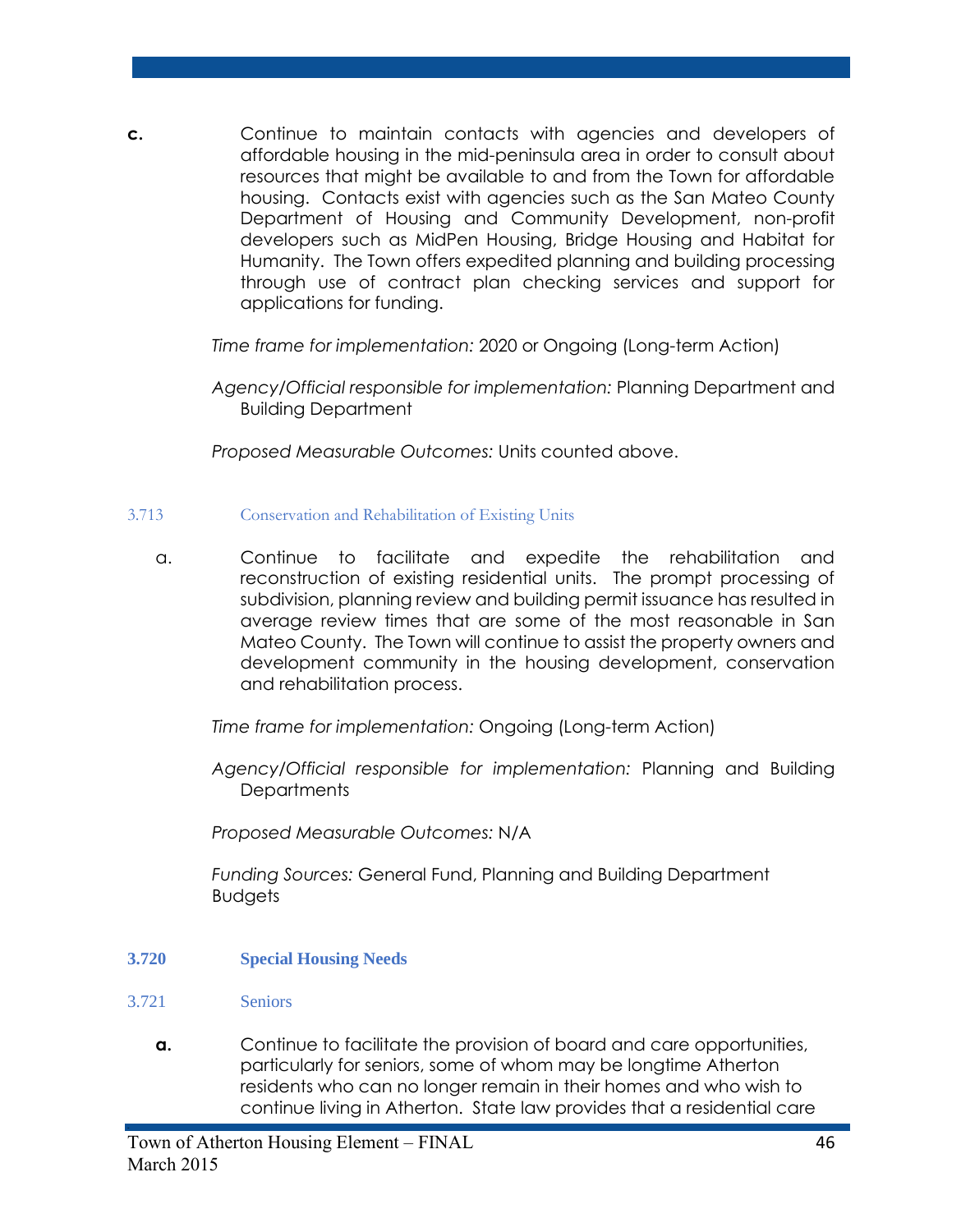facility (defined as a facility serving six or fewer persons) is a residential use and must be permitted wherever residential uses are allowed.

*Time frame for implementation:* Ongoing (Long-term Action)

*Agency/Official responsible for implementation:* Planning Department

*Proposed Measurable Outcomes:* N/A

*Funding Sources:* General Fund, Planning Department Budget

b. The Town will continue to provide information at Town Hall regarding the numerous Senior Centers in San Mateo County that offer assistance in home repairs. Some of these programs offer subsidized services and others maintain a list of skilled workers who charge below market rates. The information also includes San Mateo County's Home Repair Program to assist low and moderate homeowners in rehabilitating their residences. The Town will occasionally publicize the availability of these services in the Town newsletter.

*Time frame for implementation:* Ongoing (Long-term Action)

*Agency/Official responsible for implementation:* Planning Department

*Proposed Measurable Outcomes:* N/A

*Funding Sources:* General Fund, Planning Department Budget

- **c.** The Town will continue to support the County Property Tax Postponement Program, which provides seniors with a means of postponing property tax payment. This program has the benefit of extending the length of time they can remain in their homes. Inquiries will be directed to the County Tax Collector's Office and information regarding the program will be available at Town Hall and occasionally publicized in the Town's newsletter.
- **d.** The Town will create a plan to meet the needs of the growing senior population, which will double over the next decade and a half.The vast majority of seniors want to age in place, or remain in their current home or in their community as long as possible. Older seniors may have mobility limitations or may not be able to drive. These factors present unique challenges in Atherton. The best way to identify the necessary changes to ensure that Atherton is senior friendly is to conduct a thoughtful process, receiving input from various stakeholders and then identifying the polices and programs which are right for Atherton.

*Time frame for Implementation: January 2017 (Short-Term Action)*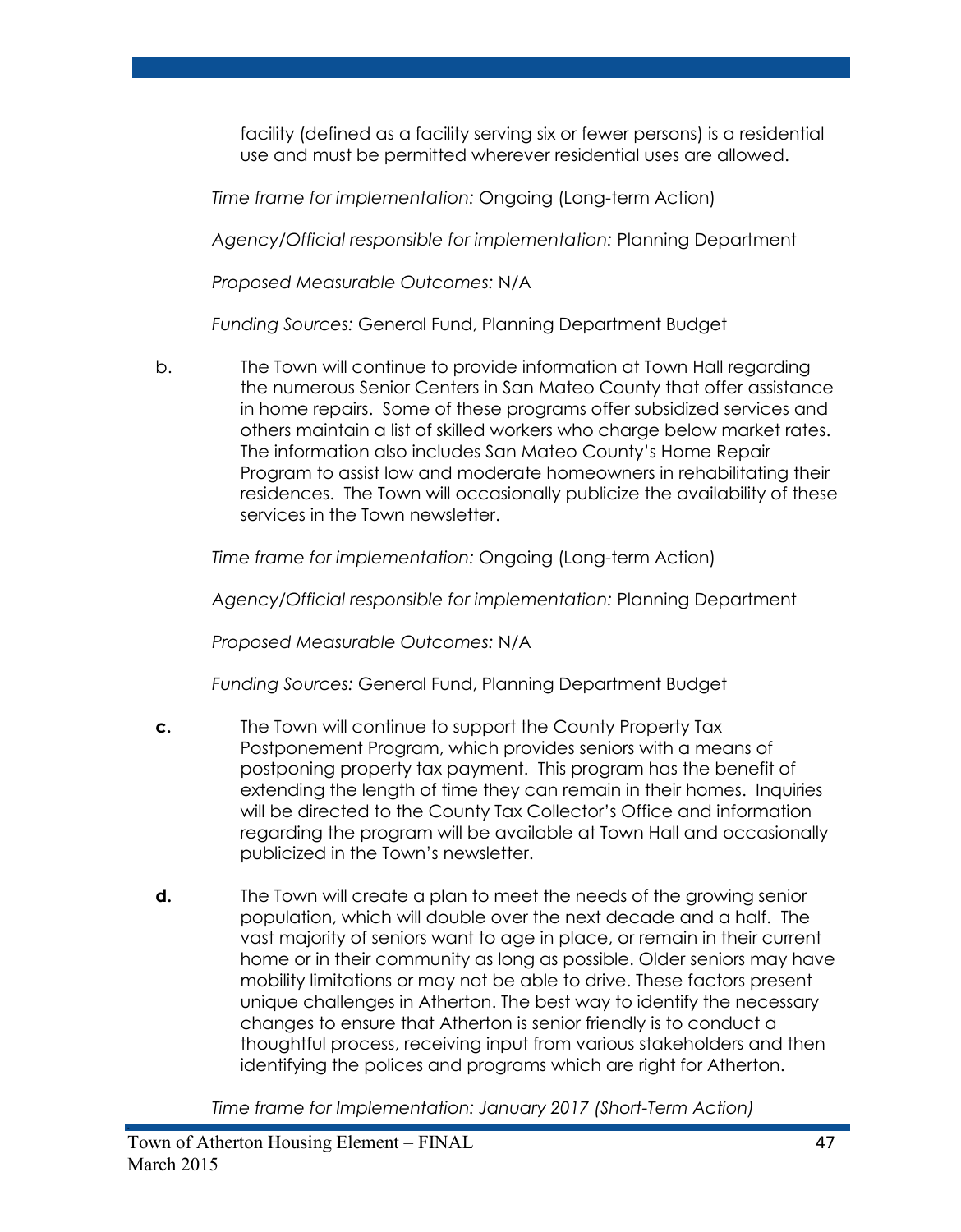*Agency/Official responsible for implementation:* Planning Department

*Proposed Measurable Outcomes:* Senior Friendly Atherton Plan

*Funding Sources:* General Fund, Planning Department Budget

# 3.722 Disabled and Developmentally Delayed Persons

**a.** Continue to review new residential developments and major remodels for compliance with the Americans with Disabilities Act (ADA).

*Time frame for implementation:* Ongoing (Long-term Action)

*Agency/Official responsible for implementation:* Building Department

*Proposed Measurable Outcomes:* N/A

*Funding Sources:* General Fund, Building Department Budget

**b.** Continue to support the County Housing Accessibility for Disabled Persons program at the Center for the Independence of the Disabled. The Town will direct inquiries for house modifications for the disabled to the County program. Public information regarding the program will be available at Town Hall and occasionally publicized in the Town's newsletter.

*Time frame for implementation:* Ongoing (Long-term Action)

*Agency/Official responsible for implementation:* Planning Department

*Proposed Measurable Outcomes:* N/A

*Funding Sources:* General Fund, Planning Department Budget

- **c.** Work with the Golden Gate regional center to implement an outreach program that informs families within the City on housing and services available for persons with developmental disabilities. The program could include the development of an informational brochure, including information on services on the City's website, and providing housingrelated training for individuals/families through workshops.
	- *Time frame for implementation:* Development of Outreach Program by 2016

*Agency/Official responsible for implementation:* Planning Department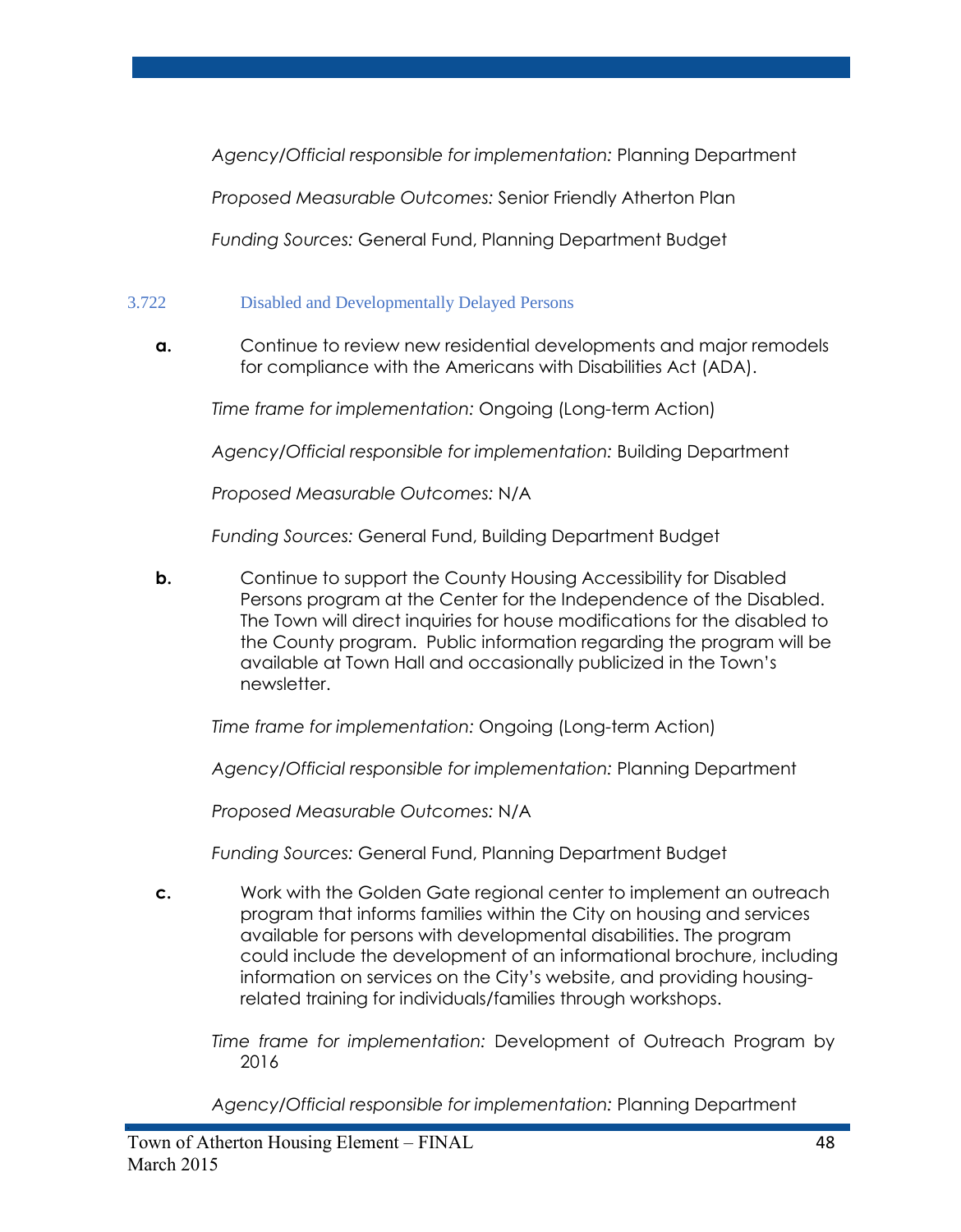*Proposed Measurable Outcomes:* N/A

*Funding Sources:* General Fund, Planning Department Budget

# 3.723 Equal Housing Opportunity

- **a.** Refer complaints of discrimination in housing access based on race, religion, national origin, age, sex, marital status or physical handicap, and other arbitrary barriers that prevent choice of housing to groups such as the Project Sentinel. The Town will disseminate fair housing information at Town Hall, the Atherton Library, and the Permit Center. In addition, an article containing fair housing information will be published annually in The Athertonian, a Town newsletter that is mailed to all residents in Town.
	- *Time frame for implementation:* Article to be printed annually. Other activities ongoing (Long-term Action)

*Agency/Official responsible for implementation:* Planning Department

*Proposed Measurable Outcomes:* N/A

*Funding Sources:* General Fund, Planning Department Budget

# 3.724 Emergency Shelters, Transitional and Supportive Housing

**a.** Continue to support the possibility of Emergency Shelters, Transitional Housing, and Supportive Housing in Atherton

*Timeframe for implementation:* Ongoing

*Agency/Official responsible for implementation:* Planning Department

*Funding Sources:* N/A

# **3.730 Consistency with State Requirements**

#### 3.731 Energy Conservation

**a.** Continue to require compliance with Title 24 of the State's Building regulations. In addition, disseminate energy conservation information available from other agencies, such as PG&E's solar subsidy program and energy audits.

*Time frame for implementation:* Ongoing (Long-term Action)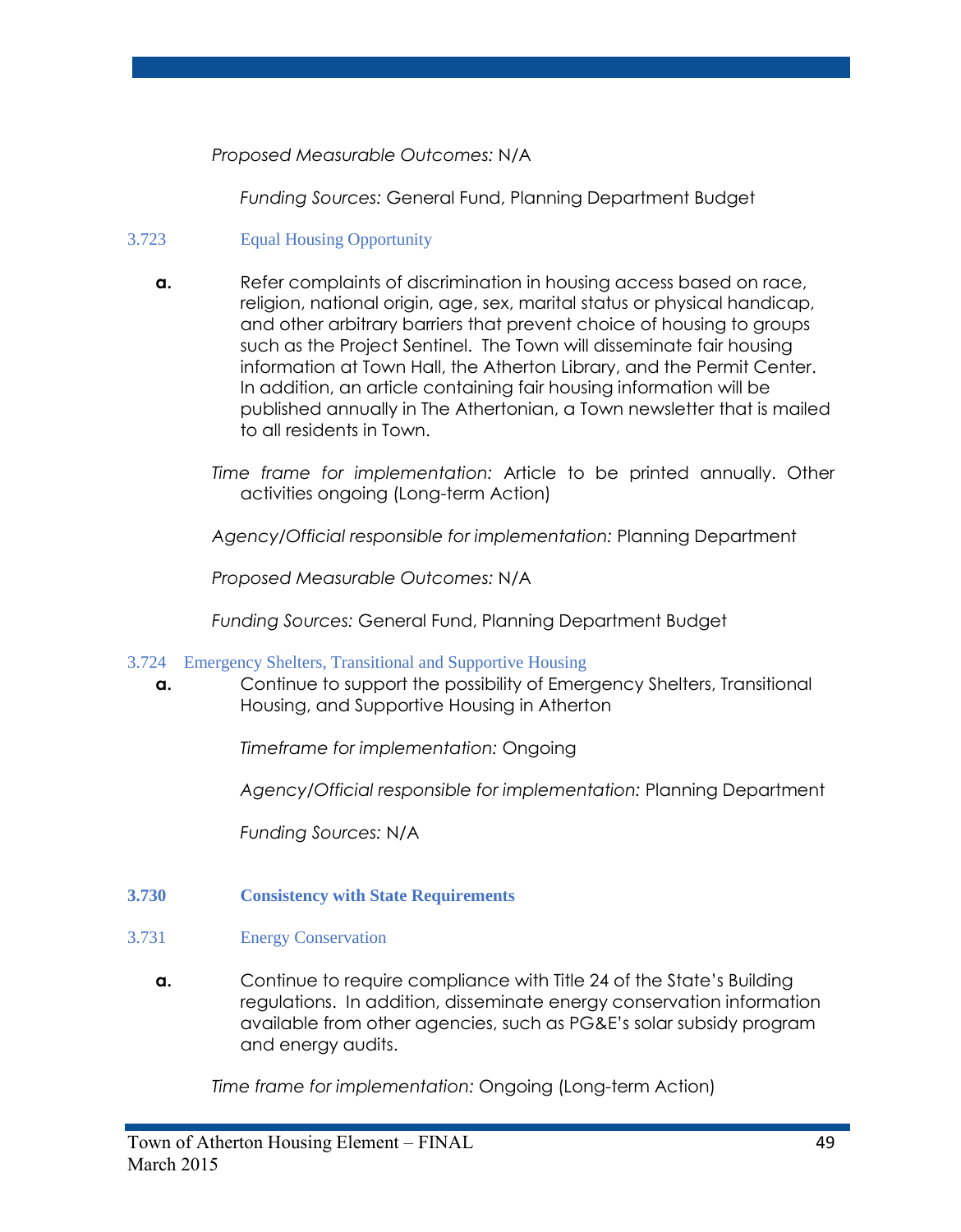*Agency/Official responsible for implementation:* Building Department

*Proposed Measurable Outcomes:* N/A

*Funding Sources:* General Fund, Building Department Budget

**b.** Continue to support Green Building in Atherton through upholding the Green Building Ordinance.

*Time frame for implementation:* Ongoing

*Agency/Official responsible for implementation:* Building Department

*Proposed Measurable Outcomes:* N/A

*Funding Sources:* General Fund, Building Department Budget

**c.** Continue to promote energy conservation through energy audits, participation in PG&E and Cal Water programs and encouraging energy conserving retrofits in homes.

*Time frame for implementation:* Ongoing (Long-term Action)

*Agency/Official responsible for implementation:* Building Department

*Proposed Measurable Outcomes:* N/A

*Funding Sources:* General Fund, Building Department Budget

**d.** Ensure that the City is in compliance with State Health and Safety Code Sections 17021.5, which concerns employee housing that serves six or fewer employees.

*Time frame for implementation:* 2018

*Agency/Official responsible for implementation:* Planning Department

*Proposed Measurable Outcomes:* N/A

*Funding Sources:* General Fund

#### **3.740 Other Housing Programs**

3.741 Shared Housing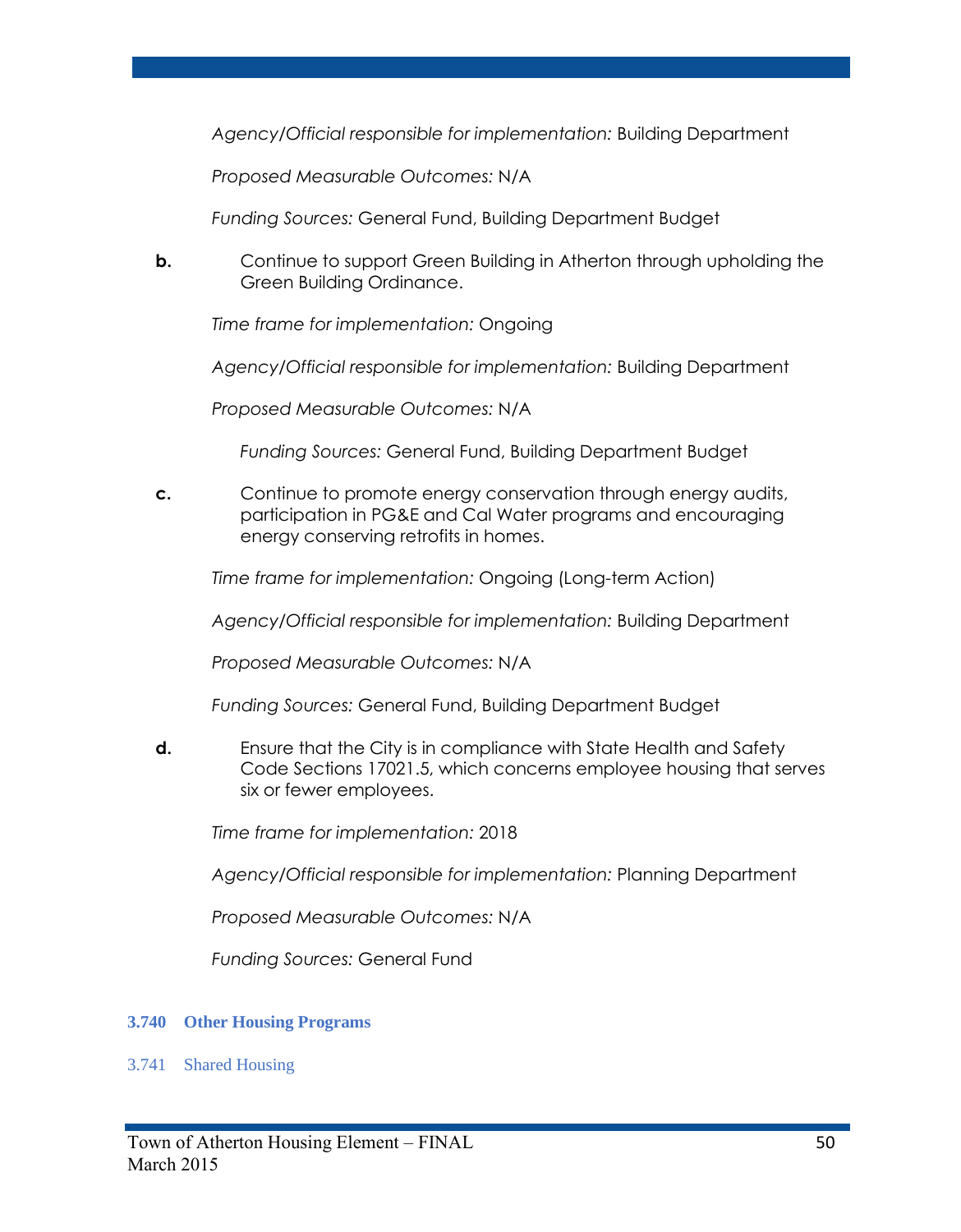**a.** The Town will continue to support the Human Investment Program (HIP), a non-profit organization that matches people needing housing and people owning a home who desire additional income and/or companionship. The Town will make information about the Home Sharing program available at Town Hall and will publicize the effort through the Town's newsletter. (Home sharing does not count toward the Town's Housing Needs Allocation.)

*Time frame for implementation:* Ongoing (Long-term Action)

*Agency/Official responsible for implementation:* Planning Department

*Proposed Measurable Outcomes:* 1 - 2 home-share matches each year

*Funding Sources:* General Fund, Planning Department Budget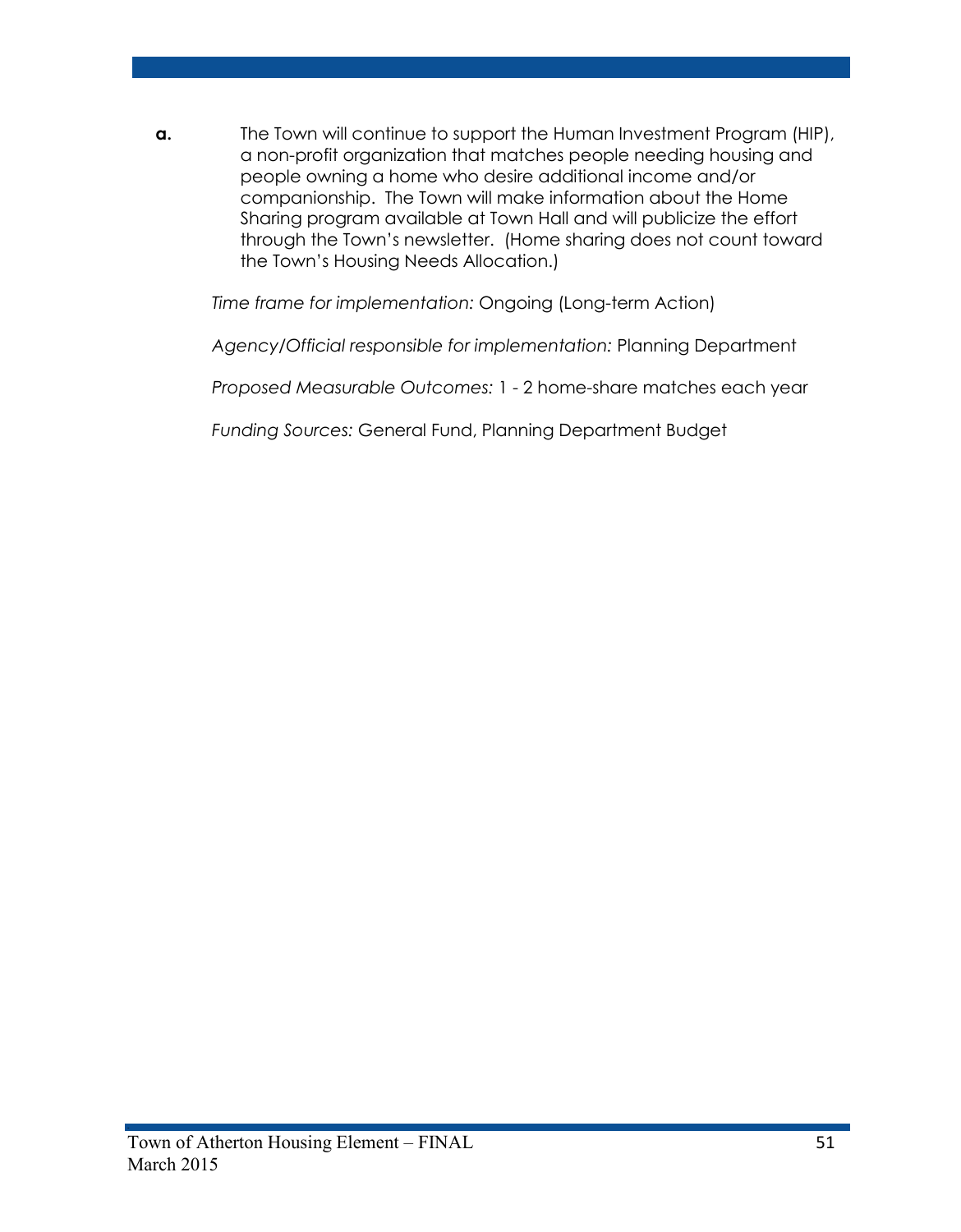# **Quantified Objectives**

|                  | <b>New</b>   | Rehabilitation | Conservation/ |
|------------------|--------------|----------------|---------------|
|                  | Construction |                | Preservation  |
| Ext Low Income   |              | C              | n/a           |
| Very Low Income  | 31           |                | n/a           |
| Low Income       | 31           |                | n/a           |
| Moderate Income  | 37           |                | n/a           |
| Above Mod Income |              | 49             | n/a           |

New construction represents Menlo College, Menlo School and Second Units. Rehabilitation based on an average of 60 permits per year and allocated based on US Census household income estimates.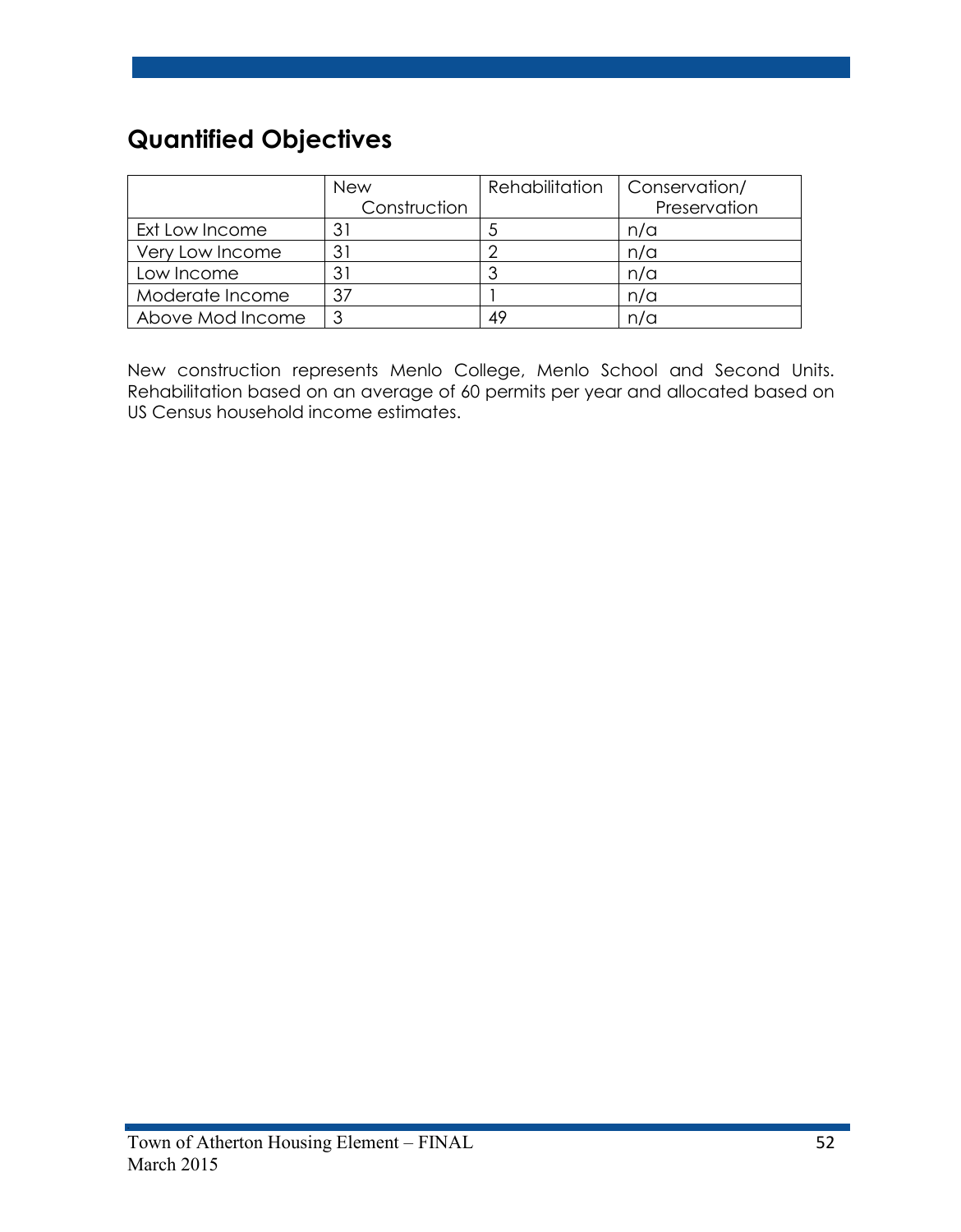# **3.800 EFFORTS TO ACHIEVE PUBLIC PARTICIPATION**

Extensive public participation is an essential component to the housing element update process. During this Planning Period, Atherton has made a major effort to involve current and potential beneficiaries of housing programs and services and their advocates (e.g. lower-income representatives, tenants of affordable complexes groups targeted for special housing needs consideration, community based organizations, health and human service providers, homeless shelter and service providers) in the update process. Various community stakeholders including neighborhood leaders, local businesses, employers and environmentalists have been invited to participate. The participation of development professionals including local builders, for- and non-profit developers, architects, trade labor unions, realtors, mortgage bankers and brokers, area lenders, and others has been requested.

Atherton participated in the 21 Elements-coordinated outreach activities from October 2013-April 2014. 21 Elements facilitated four panel presentations and discussion with advocates representing people with developmental disabilities and other special needs, affordable housing developers and advocates, and funders. The panelists discussed their perspective on the unique housing needs of San Mateo County, and provided some policy suggestions.

The process was started with a public meeting in the evening on November 19, 2013. Approximately 12 community members attended. Key lessons from the meeting were that senior housing is an important topic for residents. Many residents feel passionately that they want to continue to live in Atherton as they age. Some are worried that their current houses do not meet their needs and are looking for options to stay.

Additionally, there was a Planning Commission meeting on August 27<sup>th</sup>, 2014. The workshop focused on State housing element statutory requirements and strategies for compliance. Current and potential beneficiaries of housing programs and services, community stakeholders and development professionals were invited to attend and participate. Notice was also mailed to every Town resident and a notice was published in The Almanac, the local newspaper of general circulation in Atherton.

Over 40 housing organizations and individuals were sent specific invitations to the community meeting on the Housing Element Update as well as to Planning Commission and City Council meetings. Examples of organizations that represent and serve lower income households include MidPen Housing, Habitat for Humanity (Peninsula Affiliate), InnVision Shelter Network, La Raza Centro Legal and the Housing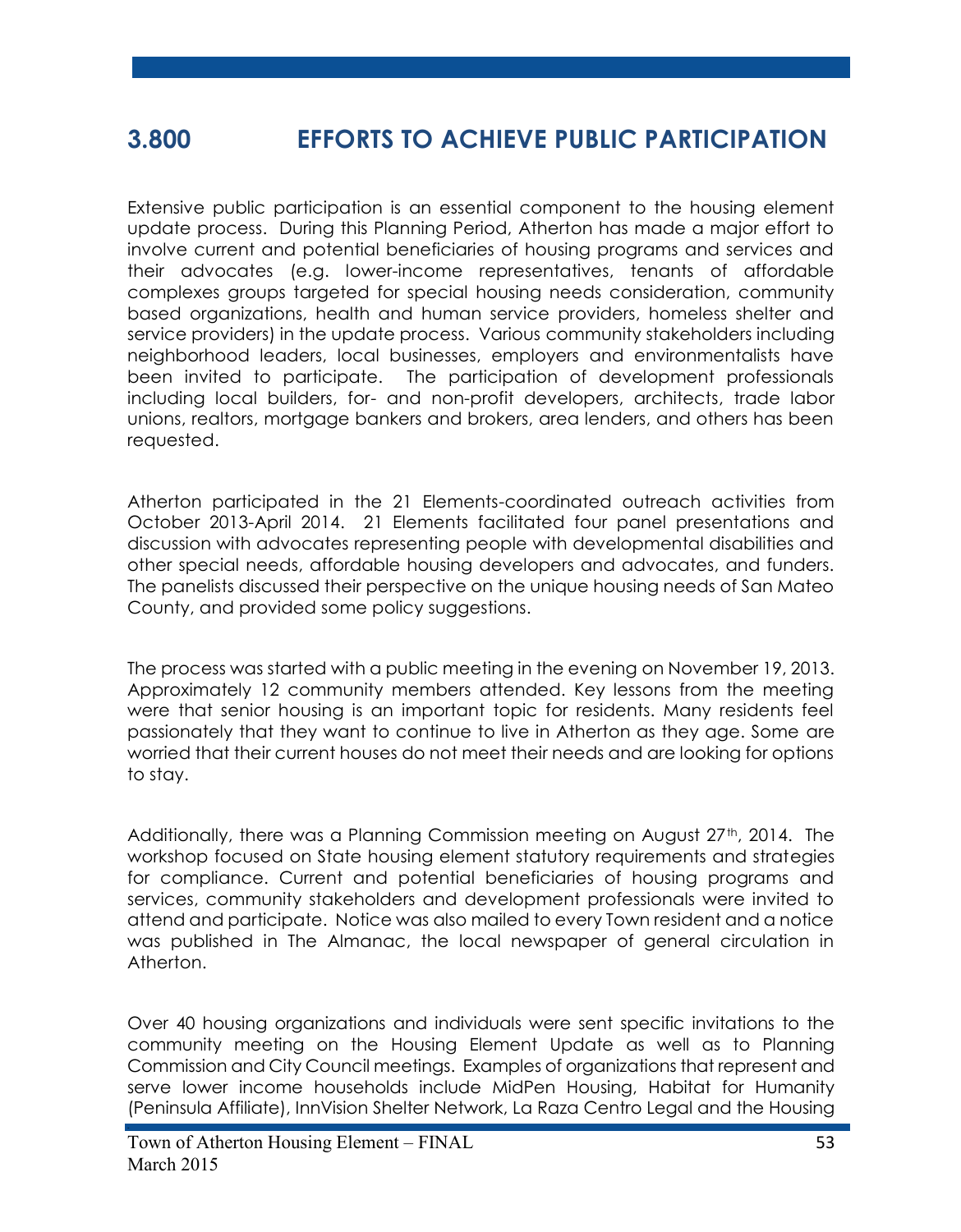Leadership Council of San Mateo County. Community meetings were taped and detailed minutes were kept. Suggestions were analyzed and, where appropriate and relevant, were incorporated into the draft element.

Copies of a summary of the draft were circulated to and comments requested from local citizens, affordable housing advocates and other interested parties. The draft was available upon request. The distribution list included:

- Mid-Peninsula Housing Coalition
- Human Investment Project
- Housing Leadership Council
- Center for the Independence of the Disabled
- Samaritan House
- Peninsula Policy Partnership—Housing Action Team
- C.A.L.L. Primrose Center
- Shelter Network
- C/CAG (City/County Association of Governments)
- SAMCAR (San Mateo County Association of Realtors)

In addition, the draft summary and public hearing information was disseminated in the following ways:

- An article was published in the Athertonian, a Town sponsored newsletter that is mailed to every household in Atherton describing the Element and inviting residents to Planning Commission and City Council public hearings.
- Press Release- a press release went to all local newspapers
- Letters of invitation to all housing-related institutions that the Town has worked with such as Shelter Network, Samaritan House, Human Investment Project, C.A.L.L. Primrose Center, SAMCEDA, Mid-Peninsula Housing Coalition, Center for the Independence of the Disabled, and Housing Leadership Council.
- Posting in City Hall
- Mailing to the City Council and Planning Commission
- Mailing to the school district
- Distributed to the Police Department

In addition to the meetings described above, the Town held noticed public hearings on the draft Update on September 16, 2014. At the conclusion of the hearings the Planning Commission recommended that the City Council forward the Draft Housing Element to the California Department of Housing and Community Development for review and comment. City Council held a public hearing on October 15<sup>th</sup> and authorized the Housing Element to be sent to the Department of Housing and Community Development. Planning Commission reviewed the document on February 25<sup>th</sup>, 2015 and recommended that City Council adopt it. City Council held a hearing on March 18th, adopted the Housing Element, and directed that a copy be sent to HCD for certification.